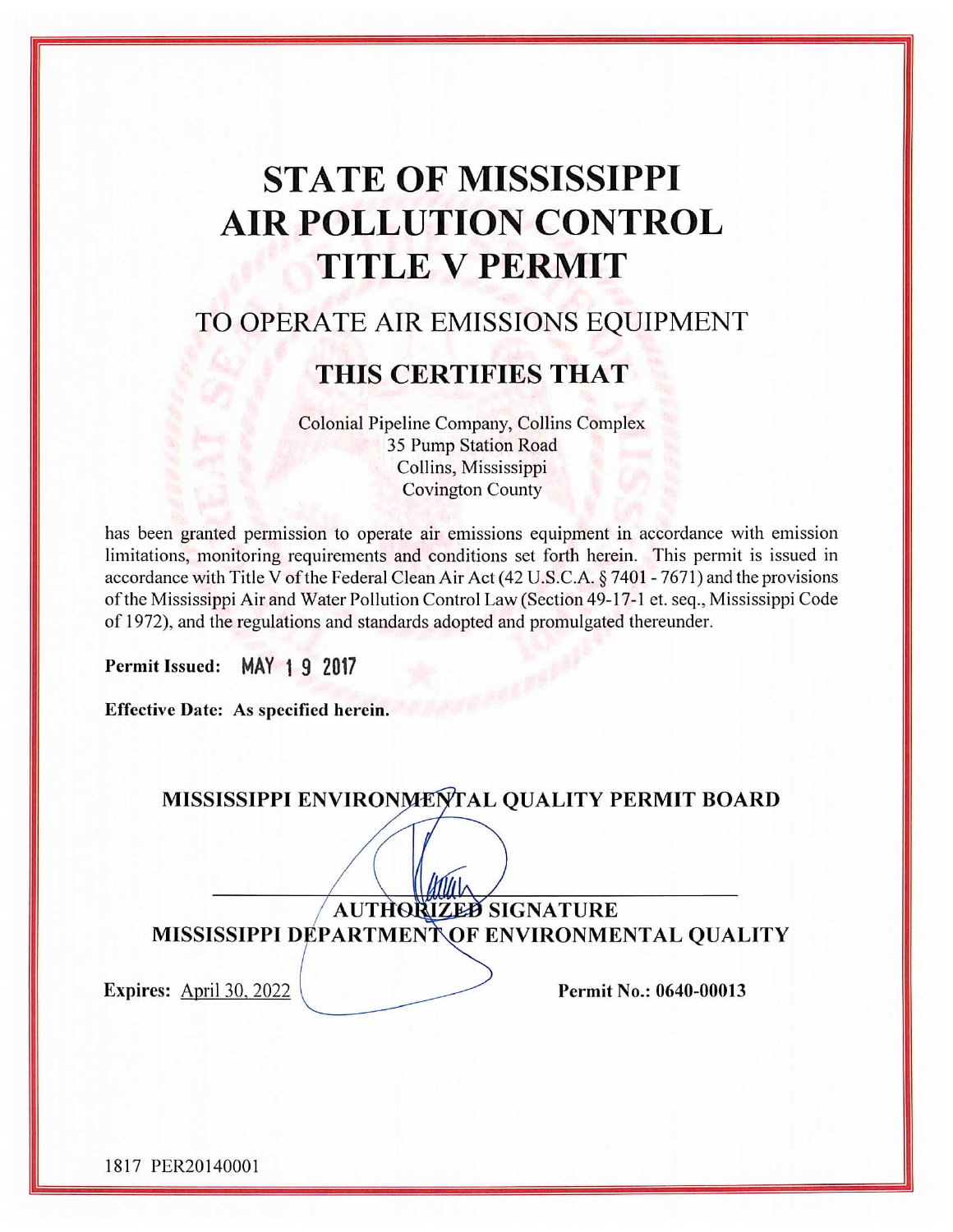# **TABLE OF CONTENTS**

| SECTION 5. MONITORING, RECORDKEEPING & REPORTING REQUIREMENTS 27 |
|------------------------------------------------------------------|
|                                                                  |
|                                                                  |

### **APPENDIX A LIST OF ABBREVIATIONS USED IN THIS PERMIT**

- **APPENDIX B REGULATIONS REFERENCED IN THIS PERMIT**
- **APPENDIX C APPROVAL OF DECK SEAM LOSS FACTOR (APRIL 10, 2013)**

**APPENDIX D ALTERNATIVE MONITORING PLAN REQUEST FOR INTERNAL FLOATING ROOF STORAGE TANKS (APRIL 10, 2013)**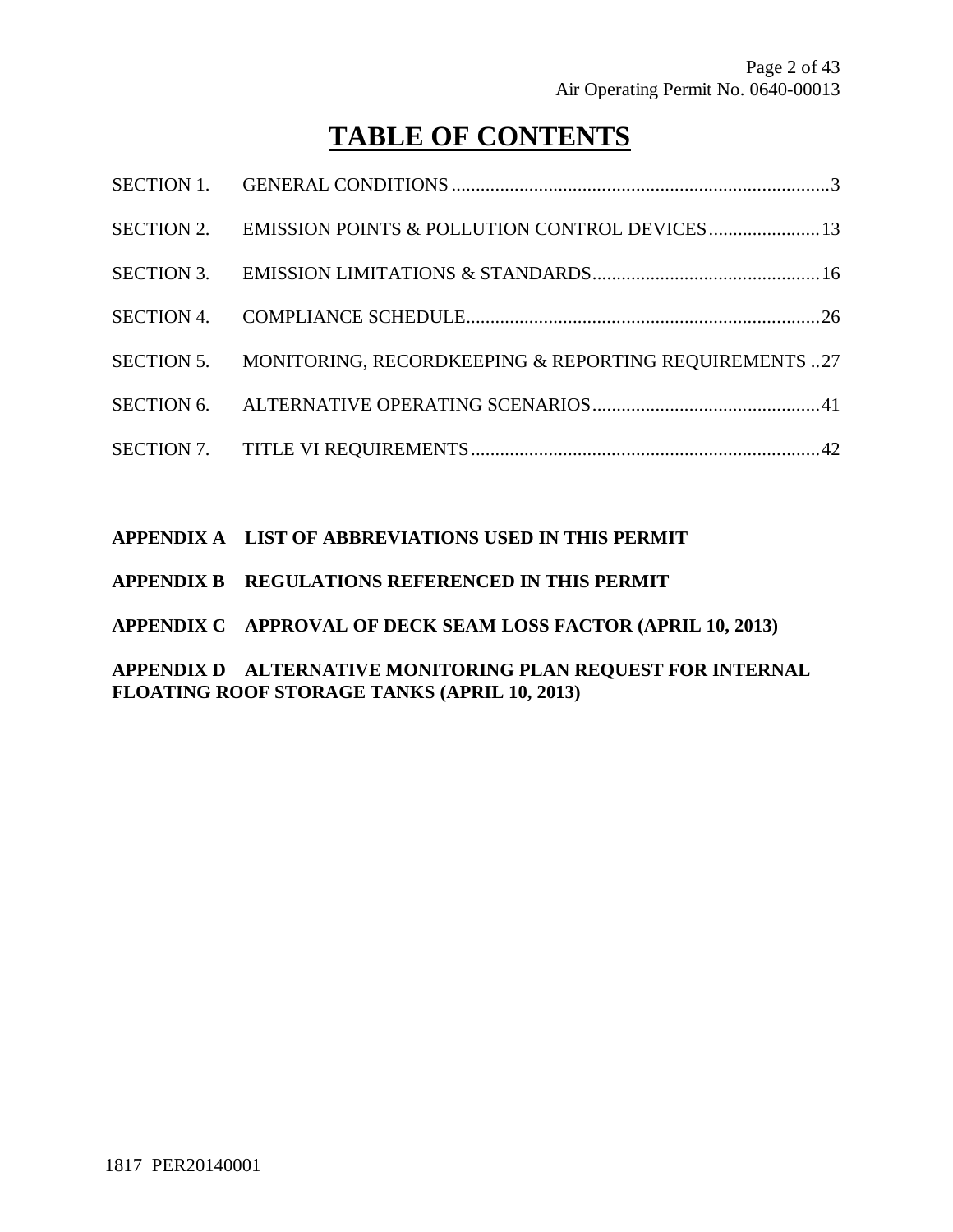# **SECTION 1. GENERAL CONDITIONS**

- 1.1 The permittee must comply with all conditions of this permit. Any permit noncompliance constitutes a violation of the Federal Act and is grounds for enforcement action; for permit termination, revocation and reissuance, or modification; or for denial of a permit renewal application. (Ref.: 11 Miss. Admin. Code Pt. 2, R. 6.3.A(6)(a).)
- 1.2 It shall not be a defense for a permittee in an enforcement action that it would have been necessary to halt or reduce the permitted activity in order to maintain compliance with the conditions of this permit. (Ref.: 11 Miss. Admin. Code Pt. 2, R. 6.3.A(6)(b).)
- 1.3 This permit and/or any part thereof may be modified, revoked, reopened, and reissued, or terminated for cause. The filing of a request by the permittee for a permit modification, revocation and reissuance, or termination, or of a notification of planned changes or anticipated noncompliance does not stay any permit condition. (Ref.: 11 Miss. Admin. Code Pt. 2, R. 6.3.A(6)(c).)
- 1.4 Prior to its expiration, this permit may be reopened in accordance with the provisions listed below.
	- (a) This permit shall be reopened and revised under any of the following circumstances:
		- (1) Additional applicable requirements under the Federal Act become applicable to a major Title V source with a remaining permit term of 3 or more years. Such a reopening shall be completed no later than 18 months after promulgation of the applicable requirement. No such reopening is required if the effective date of the requirement is later than the date on which the permit is due to expire, unless the original permit or any of its terms and conditions has been extended.
		- (2) Additional requirements (including excess emissions requirements) become applicable to an affected source under the acid rain program. Upon approval by the Administrator, excess emissions offset plans shall be deemed to be incorporated into the permit.
		- (3) The Permit Board or EPA determines that the permit contains a material mistake or that inaccurate statements were made in establishing the emission standards or other terms or conditions of the permit.
		- (4) The Administrator or the Permit Board determines that the permit must be revised or revoked to assure compliance with the applicable requirements.
	- (b) Proceedings to reopen and issue this permit shall follow the same procedures as apply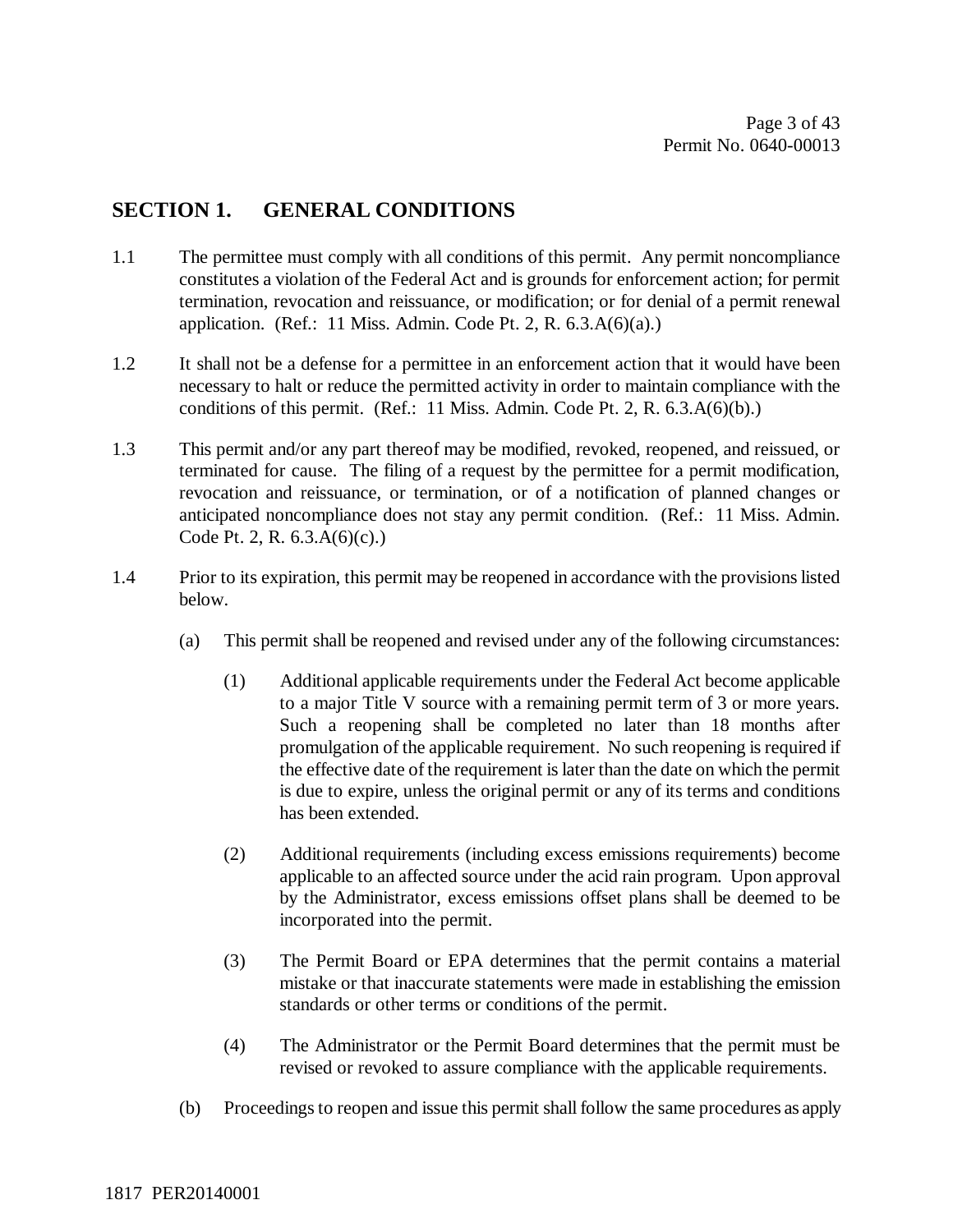to initial permit issuance and shall only affect those parts of the permit for which cause to reopen exists. Such reopening shall be made as expeditiously as practicable.

- (c) Reopenings shall not be initiated before a notice of such intent is provided to the Title V source by the DEQ at least 30 days in advance of the date that the permit is to be reopened, except that the Permit Board may provide a shorter time period in the case of an emergency.
- (Ref.: 11 Miss. Admin. Code Pt. 2, R. 6.4.G)
- 1.5 The permittee shall furnish to the DEQ within a reasonable time any information the DEQ may request in writing to determine whether cause exists for modifying, revoking and reissuing, or terminating the permit or to determine compliance with the permit. Upon request, the permittee shall also furnish to the DEQ copies of records required to be kept by the permittee or, for information to be confidential, the permittee shall furnish such records to DEQ along with a claim of confidentiality. The permittee may furnish such records directly to the Administrator along with a claim of confidentiality. (Ref.: 11 Miss. Admin. Code Pt. 2, R. 6.3.A(6)(e).)
- 1.6 This permit does not convey any property rights of any sort, or any exclusive privilege. (Ref.: 11 Miss. Admin. Code Pt. 2, R. 6.3.A(6)(d).)
- 1.7 The provisions of this permit are severable. If any provision of this permit, or the application of any provision of this permit to any circumstances, is challenged or held invalid, the validity of the remaining permit provisions and/or portions thereof or their application to other persons or sets of circumstances, shall not be affected thereby. (Ref.: 11 Miss. Admin. Code Pt. 2, R. 6.3.A(5).)
- 1.8 The permittee shall pay to the DEQ an annual permit fee. The amount of fee shall be determined each year based on the provisions of regulated pollutants for fee purposes and the fee schedule specified in the Commission on Environmental Quality's order which shall be issued in accordance with the procedure outlined in Regulation 11 Miss. Admin. Code Pt. 2, Ch. 6.
	- (a) For purposes of fee assessment and collection, the permittee shall elect for actual or allowable emissions to be used in determining the annual quantity of emissions unless the Commission determines by order that the method chosen by the applicant for calculating actual emissions fails to reasonably represent actual emissions. Actual emissions shall be calculated using emission monitoring data or direct emissions measurements for the pollutant(s); mass balance calculations such as the amounts of the pollutant(s) entering and leaving process equipment and where mass balance calculations can be supported by direct measurement of process parameters, such direct measurement data shall be supplied; published emission factors such as those relating release quantities to throughput or equipment type (e.g., air emission factors); or other approaches such as engineering calculations (e.g., estimating volatilization using published mathematical formulas) or best engineering judgments where such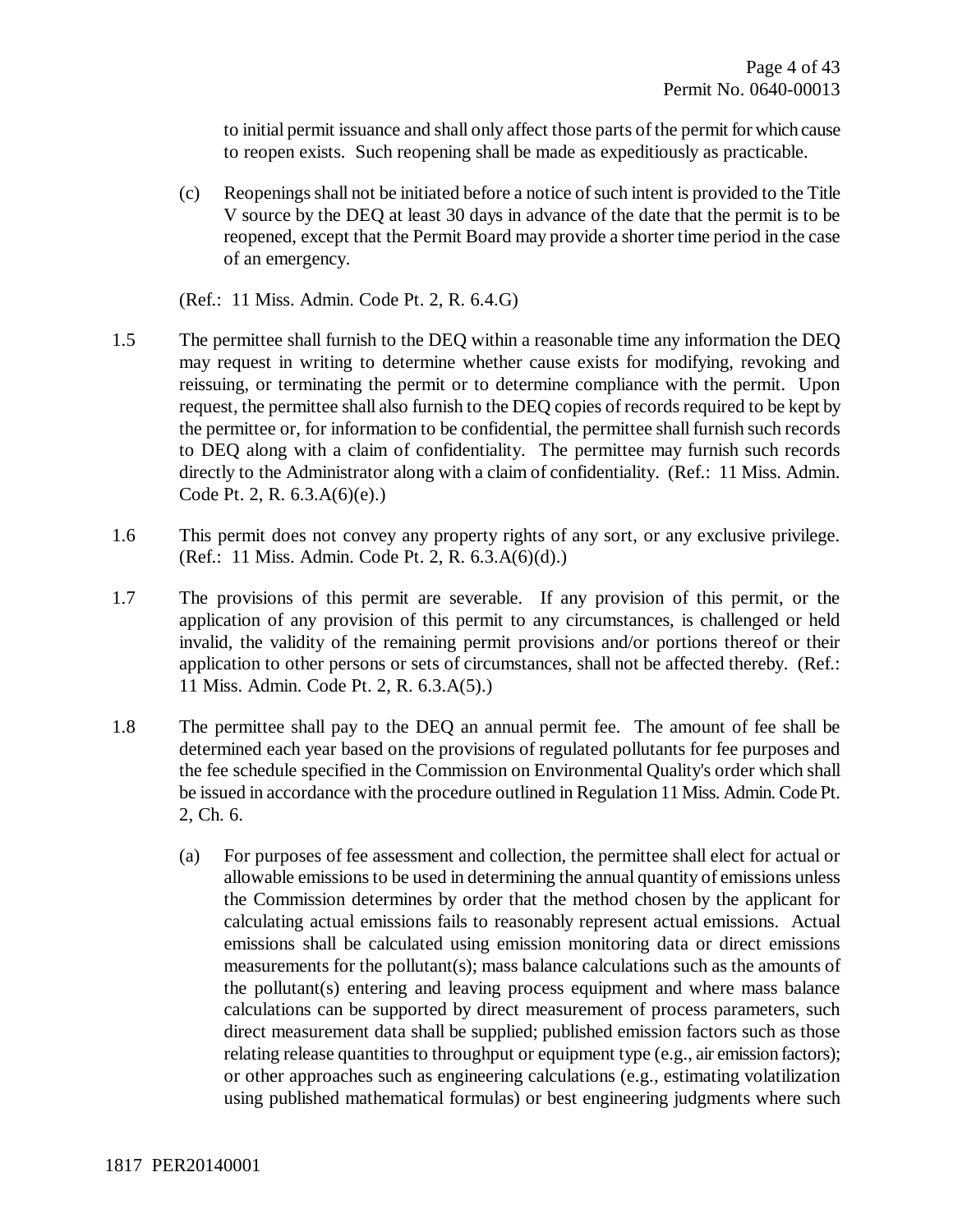judgments are derived from process and/or emission data which supports the estimates of maximum actual emission. (Ref.: 11 Miss. Admin. Code Pt. 2, R.  $6.6.A(2)$ .

- (b) If the Commission determines that there is not sufficient information available on a facility's emissions, the determination of the fee shall be based upon the permitted allowable emissions until such time as an adequate determination of actual emissions is made. Such determination may be made anytime within one year of the submittal of actual emissions data by the permittee. (Ref.: 11 Miss. Admin. Code Pt. 2, R.  $6.6(A(2))$  If at any time within the year the Commission determines that the information submitted by the permittee on actual emissions is insufficient or incorrect, the permittee will be notified of the deficiencies and the adjusted fee schedule. Past due fees from the adjusted fee schedule will be paid on the next scheduled quarterly payment time. (Ref.: 11 Miss. Admin. Code Pt. 2, R. 6.6.D(2).)
- (c) The fee shall be due September 1 of each year. By July 1 of each year the permittee shall submit an inventory of emissions for the previous year on which the fee is to be assessed. The permittee may elect a quarterly payment method of four (4) equal payments; notification of the election of quarterly payments must be made to the DEQ by the first payment date of September 1. The permittee shall be liable for penalty as prescribed by State Law for failure to pay the fee or quarterly portion thereof by the date due. (Ref.: 11 Miss. Admin. Code Pt. 2, R. 6.6.D.)
- (d) If in disagreement with the calculation or applicability of the Title V permit fee, the permittee may petition the Commission in writing for a hearing in accordance with State Law. Any disputed portion of the fee for which a hearing has been requested will not incur any penalty or interest from and after the receipt by the Commission of the hearing petition. (Ref.: 11 Miss. Admin. Code Pt. 2, R. 6.6.C.)
- 1.9 No permit revision shall be required under any approved economic incentives, marketable permits, emissions trading and other similar programs or processes for changes that are provided for in this permit. (Ref.: 11 Miss. Admin. Code Pt. 2, R. 6.3.A(8).)
- 1.10 Any document required by this permit to be submitted to the DEQ shall contain a certification by a responsible official that states that, based on information and belief formed after reasonable inquiry, the statements and information in the document are true, accurate, and complete. (Ref.: 11 Miss. Admin. Code Pt. 2, R. 6.2.E.)
- 1.11 The permittee shall allow the DEQ, or an authorized representative, upon the presentation of credentials and other documents as may be required by law, to perform the following:
	- (a) enter upon the permittee's premises where a Title V source is located or emissionsrelated activity is conducted, or where records must be kept under the conditions of this permit;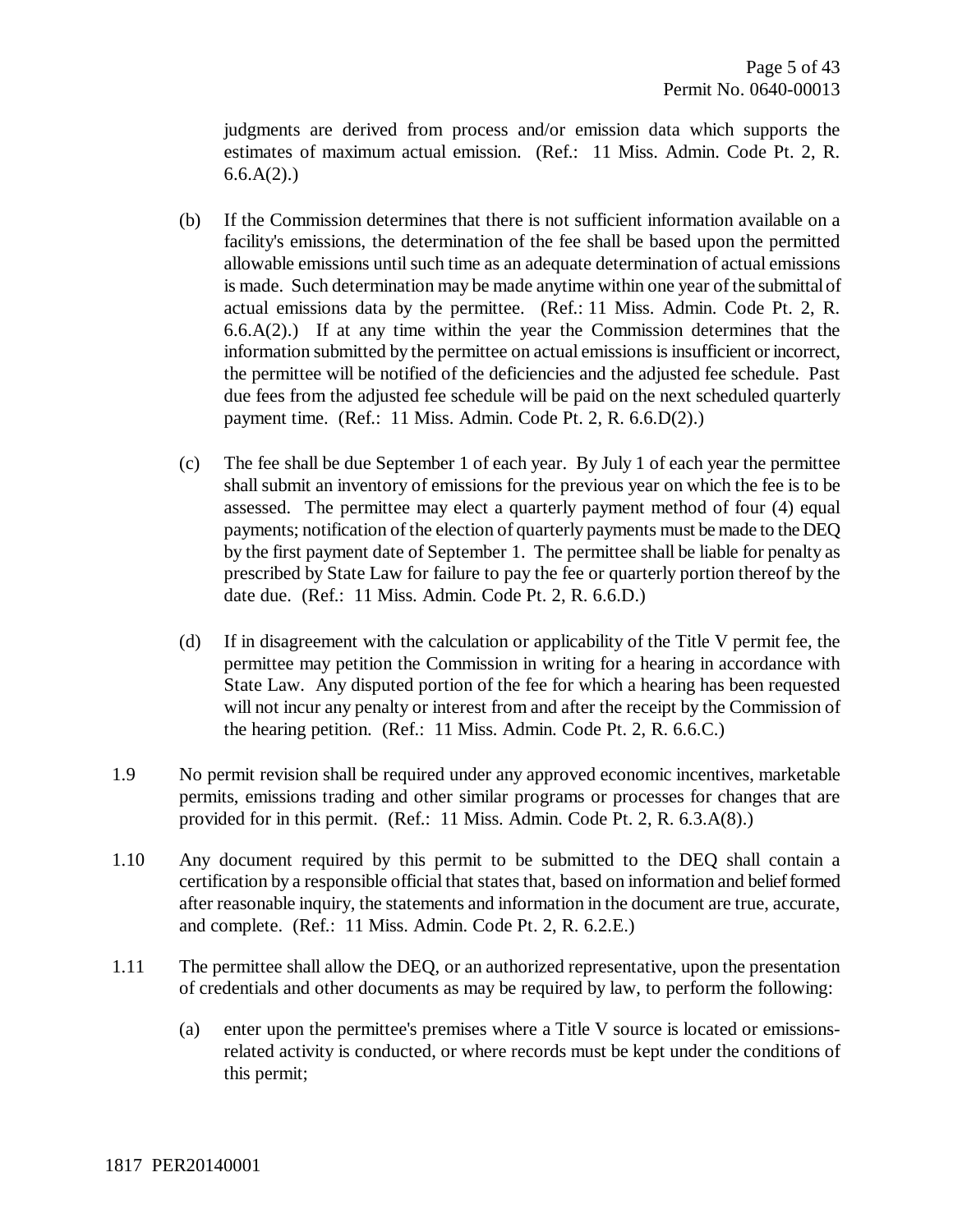- (b) have access to and copy, at reasonable times, any records that must be kept under the conditions of this permit;
- (c) inspect at reasonable times any facilities, equipment (including monitoring and air pollution control equipment), practices, or operations regulated or required under the permit; and
- (d) as authorized by the Federal Act, sample or monitor, at reasonable times, substances or parameters for the purpose of assuring compliance with the permit or applicable requirements.

(Ref.: 11 Miss. Admin. Code Pt. 2, R. 6.3.C(2).)

- 1.12 Except as otherwise specified or limited herein, the permittee shall have necessary sampling ports and ease of accessibility for any new air pollution control equipment, obtained after May 8, 1970, and vented to the atmosphere. (Ref.: 11 Miss. Admin. Code Pt. 2, R.  $1.3.I(1).$
- 1.13 Except as otherwise specified or limited herein, the permittee shall provide the necessary sampling ports and ease of accessibility when deemed necessary by the Permit Board for air pollution control equipment that was in existence prior to May 8, 1970. (Ref.: 11 Miss. Admin. Code Pt. 2, R. 1.3.I(2).)
- 1.14 Compliance with the conditions of this permit shall be deemed compliance with any applicable requirements as of the date of permit issuance where such applicable requirements are included and are specifically identified in the permit or where the permit contains a determination, or summary thereof, by the Permit Board that requirements specifically identified previously are not applicable to the source. (Ref.: 11 Miss. Admin. Code Pt. 2, R. 6.3.F(1).)
- 1.15 Nothing in this permit shall alter or affect the following:
	- (a) the provisions of Section 303 of the Federal Act (emergency orders), including the authority of the Administrator under that section;
	- (b) the liability of an owner or operator of a source for any violation of applicable requirements prior to or at the time of permit issuance;
	- (c) the applicable requirements of the acid rain program, consistent with Section 408(a) of the Federal Act.
	- (d) the ability of EPA to obtain information from a source pursuant to Section 114 of the Federal Act.

(Ref.: 11 Miss. Admin. Code Pt. 2, R. 6.3.F(2).)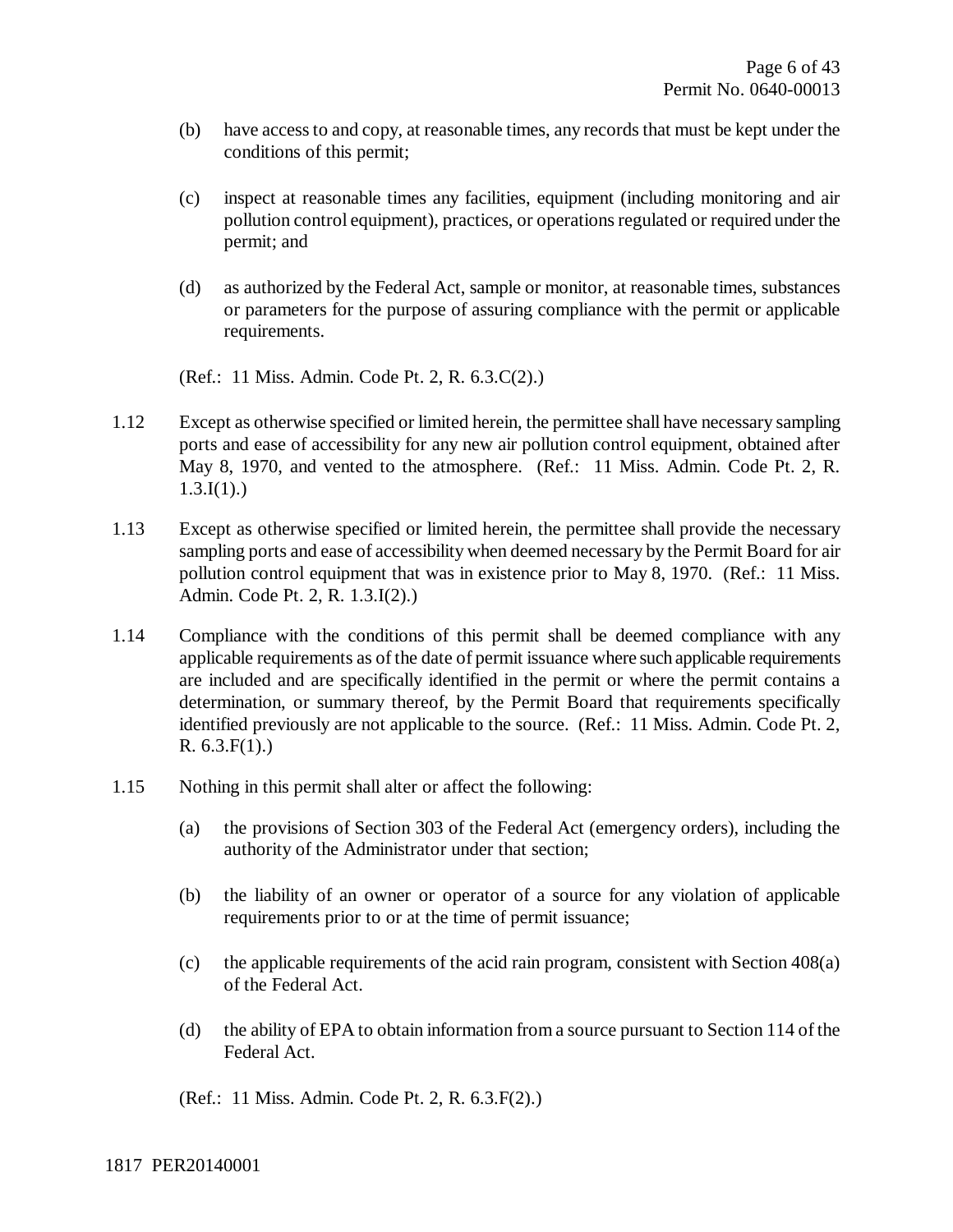- 1.16 The permittee shall comply with the requirement to register a Risk Management Plan if permittee's facility is required pursuant to Section 112(r) of the Act to register such a plan. (Ref.: 11 Miss. Admin. Code Pt. 2, R. 6.3.H.)
- 1.17 Expiration of this permit terminates the permittee's right to operate unless a timely and complete renewal application has been submitted. A timely application is one which is submitted at least six (6) months prior to expiration of the Title V permit. If the permittee submits a timely and complete application, the failure to have a Title V permit is not a violation of regulations until the Permit Board takes final action on the permit application. This protection shall cease to apply if, subsequent to the completeness determination, the permittee fails to submit by the deadline specified in writing by the DEQ any additional information identified as being needed to process the application. (Ref.: 11 Miss. Admin. Code Pt. 2, R. 6.4.C(2)., R. 6.4.B., and R. 6.2.A(1)(c).)
- 1.18 The permittee is authorized to make changes within their facility without requiring a permit revision (ref: Section 502(b)(10) of the Act) if:
	- (a) the changes are not modifications under any provision of Title I of the Act;
	- (b) the changes do not exceed the emissions allowable under this permit;
	- (c) the permittee provides the Administrator and the Department with written notification in advance of the proposed changes (at least seven (7) days, or such other time frame as provided in other regulations for emergencies) and the notification includes:
		- (1) a brief description of the change(s),
		- (2) the date on which the change will occur,
		- (3) any change in emissions, and
		- (4) any permit term or condition that is no longer applicable as a result of the change;
	- (d) the permit shield shall not apply to any Section  $502(b)(10)$  change.
	- (Ref.: 11 Miss. Admin. Code Pt. 2, R. 6.4.F(1).)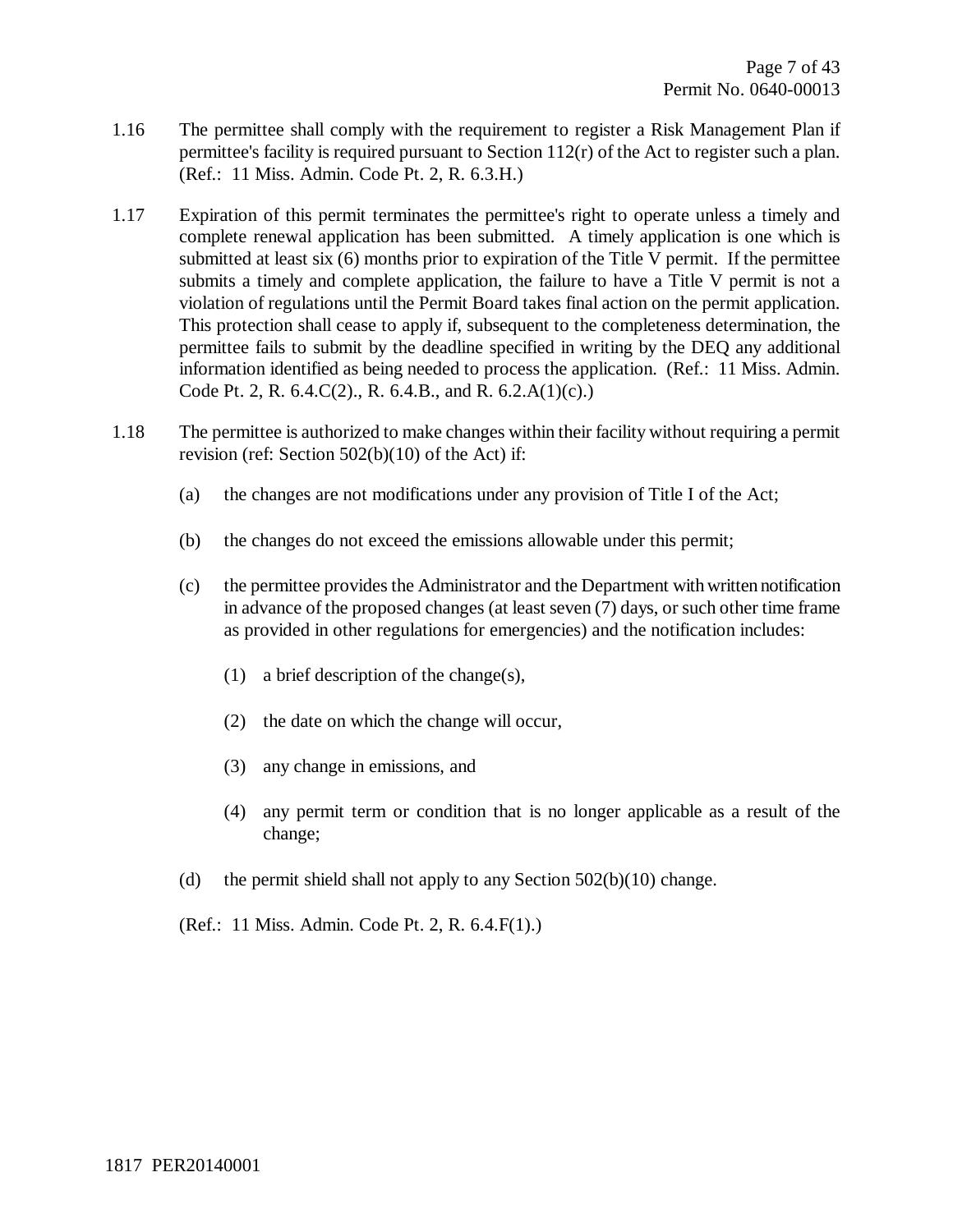- 1.19 Should the Executive Director of the Mississippi Department of Environmental Quality declare an Air Pollution Emergency Episode, the permittee will be required to operate in accordance with the permittee's previously approved Emissions Reduction Schedule or, in the absence of an approved schedule, with the appropriate requirements specified in 11 Miss. Admin. Code Pt. 2, Ch. 3., "Regulations for the Prevention of Air Pollution Emergency Episodes" for the level of emergency declared. (Ref.: 11 Miss. Admin. Code Pt. 2, Ch. 3.)
- 1.20 Except as otherwise provided herein, a modification of the facility may require a Permit to Construct in accordance with the provisions of Regulations 11 Miss. Admin. Code Pt. 2, Ch. 2., "Permit Regulations for the Construction and/or Operation of Air Emissions Equipment", and may require modification of this permit in accordance with Regulations 11 Miss. Admin. Code Pt. 2, Ch. 6., "Air Emissions Operating Permit Regulations for the Purposes of Title V of the Federal Clean Air Act". Modification is defined as "[a]ny physical change in or change in the method of operation of a facility which increases the actual emissions or the potential uncontrolled emissions of any air pollutant subject to regulation under the Federal Act emitted into the atmosphere by that facility or which results in the emission of any air pollutant subject to regulation under the Federal Act into the atmosphere not previously emitted. A physical change or change in the method of operation shall not include:
	- (a) routine maintenance, repair, and replacement;
	- (b) use of an alternative fuel or raw material by reason of an order under Sections 2 (a) and (b) of the Federal Energy Supply and Environmental Coordination Act of 1974 (or any superseding legislation) or by reason of a natural gas curtailment plan pursuant to the Federal Power Act;
	- (c) use of an alternative fuel by reason of an order or rule under Section 125 of the Federal Act;
	- (d) use of an alternative fuel or raw material by a stationary source which:
		- (1) the source was capable of accommodating before January 6, 1975, unless such change would be prohibited under any federally enforceable permit condition which was established after January 6, 1975, pursuant to 40 CFR 52.21 or under regulations approved pursuant to 40 CFR 51.166; or
		- (2) the source is approved to use under any permit issued under 40 CFR 52.21 or under regulations approved pursuant to 40 CFR 51.166;
	- (e) an increase in the hours of operation or in the production rate unless such change would be prohibited under any federally enforceable permit condition which was established after January 6, 1975, pursuant to 40 CFR 52.21 or under regulations approved pursuant to 40 CFR Subpart I or 40 CFR 51.166; or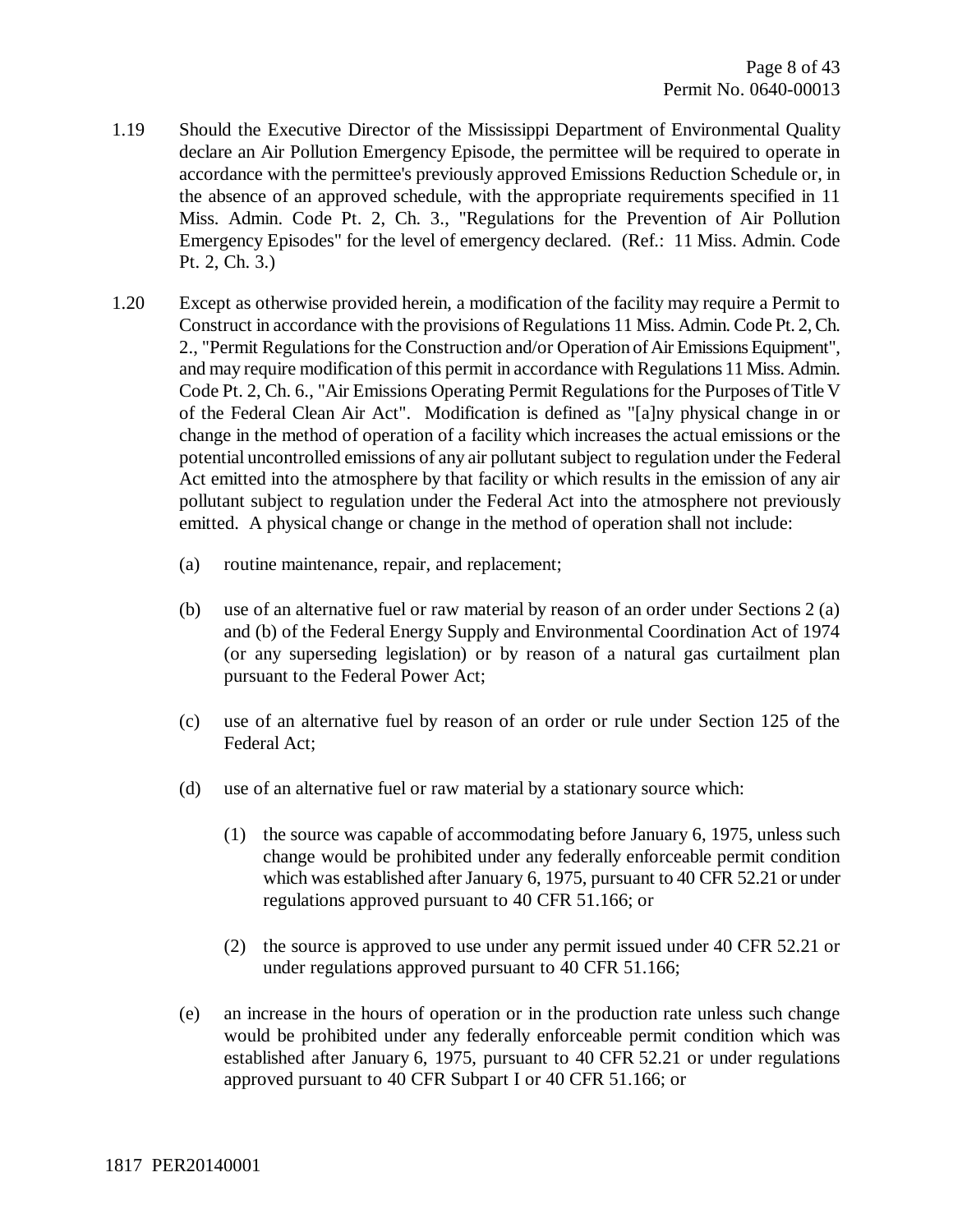(f) any change in ownership of the stationary source."

(Ref.: 11 Miss. Admin. Code Pt. 2. R. 2.1.C(15).)

- 1.21 Any change in ownership or operational control must be approved by the Permit Board. (Ref.: 11 Miss. Admin. Code Pt. 2, R. 6.4.D(4).)
- 1.22 This permit is a Federally approved operating permit under Title V of the Federal Clean Air Act as amended in 1990. All terms and conditions, including any designed to limit the source's potential to emit, are enforceable by the Administrator and citizens under the Federal Act as well as the Commission. (Ref.: 11 Miss. Admin. Code Pt. 2, R. 6.3.B(1).)
- 1.23 Except as otherwise specified or limited herein, the open burning of residential, commercial, institutional, or industrial solid waste, is prohibited. This prohibition does not apply to infrequent burning of agricultural wastes in the field, silvicultural wastes for forest management purposes, land-clearing debris, debris from emergency clean-up operations, and ordnance. Open burning of land-clearing debris must not use starter or auxiliary fuels which cause excessive smoke (rubber tires, plastics, etc.); must not be performed if prohibited by local ordinances; must not cause a traffic hazard; must not take place where there is a High Fire Danger Alert declared by the Mississippi Forestry Commission or Emergency Air Pollution Episode Alert imposed by the Executive Director and must meet the following buffer zones.
	- (a) Open burning without a forced-draft air system must not occur within 500 yards of an occupied dwelling.
	- (b) Open burning utilizing a forced-draft air system on all fires to improve the combustion rate and reduce smoke may be done within 500 yards of but not within 50 yards of an occupied dwelling.
	- (c) Burning must not occur within 500 yards of commercial airport property, private air fields, or marked off-runway aircraft approach corridors unless written approval to conduct burning is secured from the proper airport authority, owner or operator.

(Ref.: 11 Miss. Admin. Code Pt. 2, R. 1.3.G.)

- 1.24 Except as otherwise specified herein, the permittee shall be subject to the following provision with respect to emergencies:
	- (a) Except as otherwise specified herein, an "emergency" means any situation arising from sudden and reasonably unforeseeable events beyond the control of the source, including acts of God, which situation requires immediate corrective action to restore normal operation, and that causes the source to exceed a technology-based emission limitation under the permit, due to unavoidable increases in emissions attributable to the emergency. An emergency shall not include noncompliance to the extent caused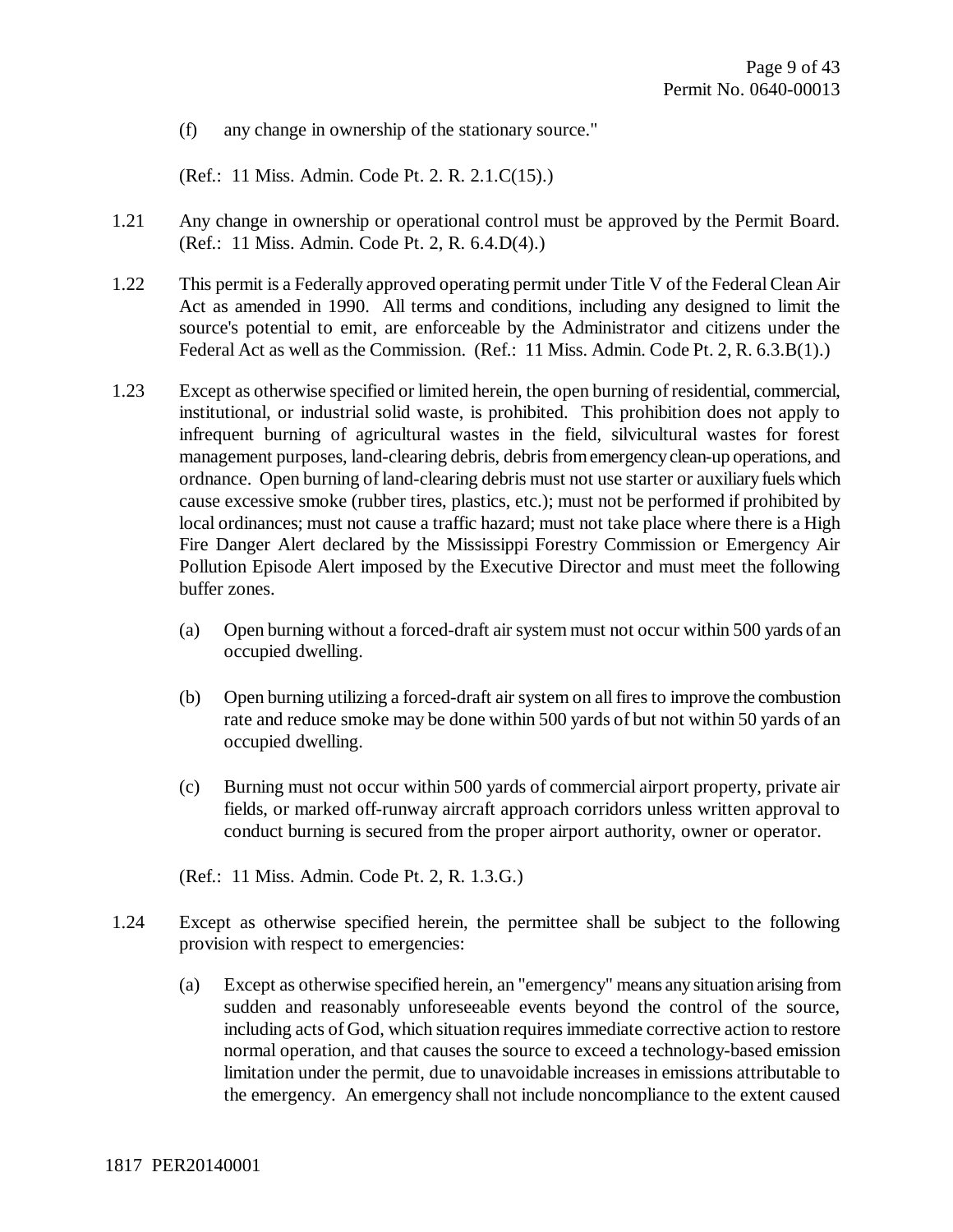by improperly designed equipment, lack of preventative maintenance, careless or improper operation, or operator error.

- (b) An emergency constitutes an affirmative defense to an action brought for noncompliance with such technology-based emission limitations if the conditions specified in (c) following are met.
- (c) The affirmative defense of emergency shall be demonstrated through properly signed contemporaneous operating logs, or other relevant evidence that include information as follows:
	- (1) an emergency occurred and that the permittee can identify the cause(s) of the emergency;
	- (2) the permitted facility was at the time being properly operated;
	- (3) during the period of the emergency the permittee took all reasonable steps to minimize levels of emissions that exceeded the emission standards, or other requirements in the permit; and
	- (4) the permittee submitted notice of the emergency to the DEQ within 2 working days of the time when emission limitations were exceeded due to the emergency. This notice must contain a description of the emergency, any steps taken to mitigate emissions, and corrective actions taken.
- (d) In any enforcement proceeding, the permittee seeking to establish the occurrence of an emergency has the burden of proof.
- (e) This provision is in addition to any emergency or upset provision contained in any applicable requirement specified elsewhere herein.

(Ref.: 11 Miss. Admin. Code Pt. 2, R. 6.3.G.)

- 1.25 Except as otherwise specified herein, the permittee shall be subject to the following provisions with respect to upsets, startups, and shutdowns.
	- (a) Upsets (as defined by 11 Miss. Admin. Code Pt. 2, R. 1.2.)
		- (1) For an upset, the Commission may pursue an enforcement action for noncompliance with an emission standard or other requirement of an applicable rule, regulation, or permit. In determining whether to pursue enforcement action, and/or the appropriate enforcement action to take, the Commission may consider whether the source has demonstrated through properly signed contemporaneous operating logs or other relevant evidence the following: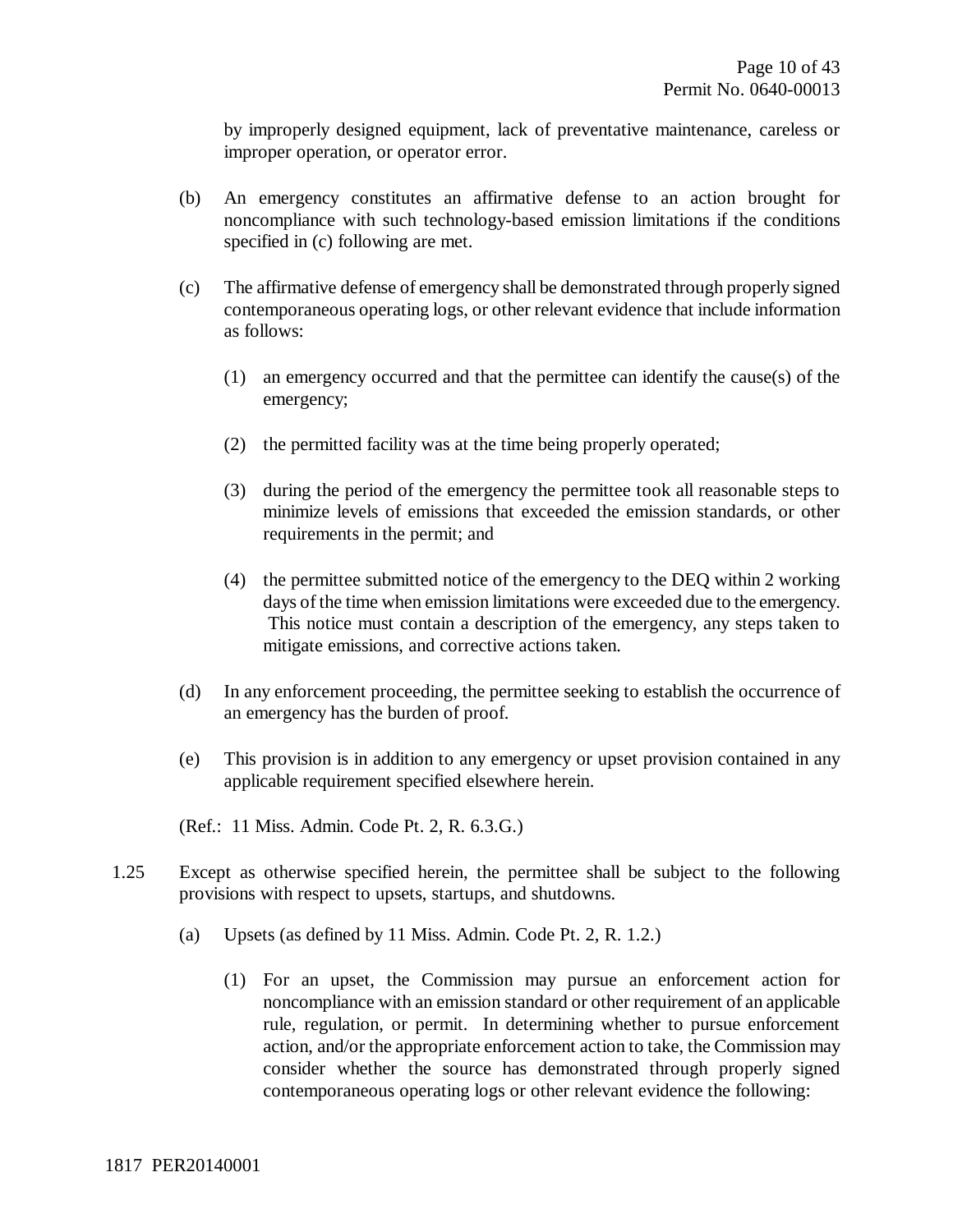- (i) An upset occurred and that the source can identify the cause(s) of the upset;
- (ii) The source was at the time being properly operated;
- (iii) During the upset the permittee took all reasonable steps to minimize levels of emissions that exceeded the emission standard or other requirement of an applicable rule, regulation, or permit;
- (iv) That within 5 working days of the time the upset began, the source submitted a written report to the Department describing the upset, the steps taken to mitigate excess emissions or any other noncompliance, and the corrective actions taken and;
- (v) That as soon as practicable but no later than 24 hours of becoming aware of an upset that caused an immediate adverse impact to human health or the environment beyond the source boundary or caused a general nuisance to the public, the source provided notification to the Department.
- (2) In any enforcement proceeding by the Commission, the source seeking to establish the occurrence of an upset has the burden of proof.
- (3) This provision is in addition to any upset provision contained in any applicable requirement.
- (4) These upset provisions apply only to enforcement actions by the Commission and are not intended to prohibit EPA or third party enforcement actions.
- (b) Startups and Shutdowns (as defined by 11 Miss. Admin. Code Pt. 2, R. 1.2.)
	- (1) Startups and shutdowns are part of normal source operation. Emission limitations apply during startups and shutdowns unless source specific emission limitations or work practice standards for startups and shutdowns are defined by an applicable rule, regulation, or permit.
	- (2) Where the source is unable to comply with existing emission limitations established under the State Implementation Plan (SIP) and defined in this regulation, 11 Mississippi Administrative Code, Part 2, Chapter 1, the Department will consider establishing source specific emission limitations or work practice standards for startups and shutdowns. Source specific emission limitations or work practice standards established for startups and shutdowns are subject to the requirements prescribed in 11 Miss. Admin. Code Pt. 2, R.  $1.10.B(2)$ (a) through (e).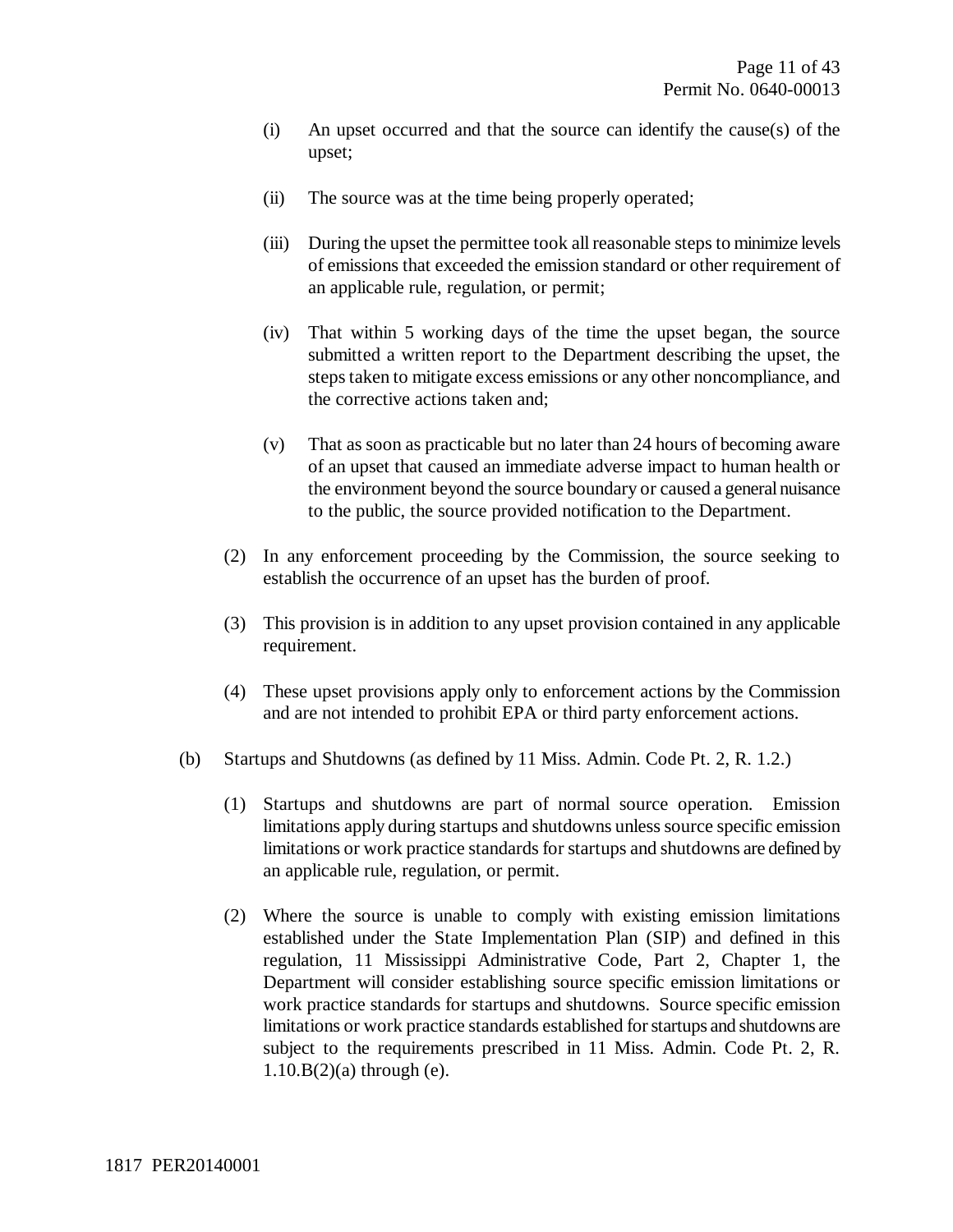(3) Where an upset as defined in Rule 1.2 occurs during startup or shutdown, see the upset requirements above.

(Ref.: 11 Miss. Admin. Code Pt. 2, R. 1.10.)

1.26 The permittee shall comply with all applicable standards for demolition and renovation activities pursuant to the requirements of 40 CFR Part 61, Subpart M, as adopted by reference in Regulation 11 Miss Admin. Code Pt. 2, R. 1.8. The permittee shall not be required to obtain a modification of this permit in order to perform the referenced activities. (Ref.: 11 Miss. Admin. Code Pt. 2. R. 1.8.)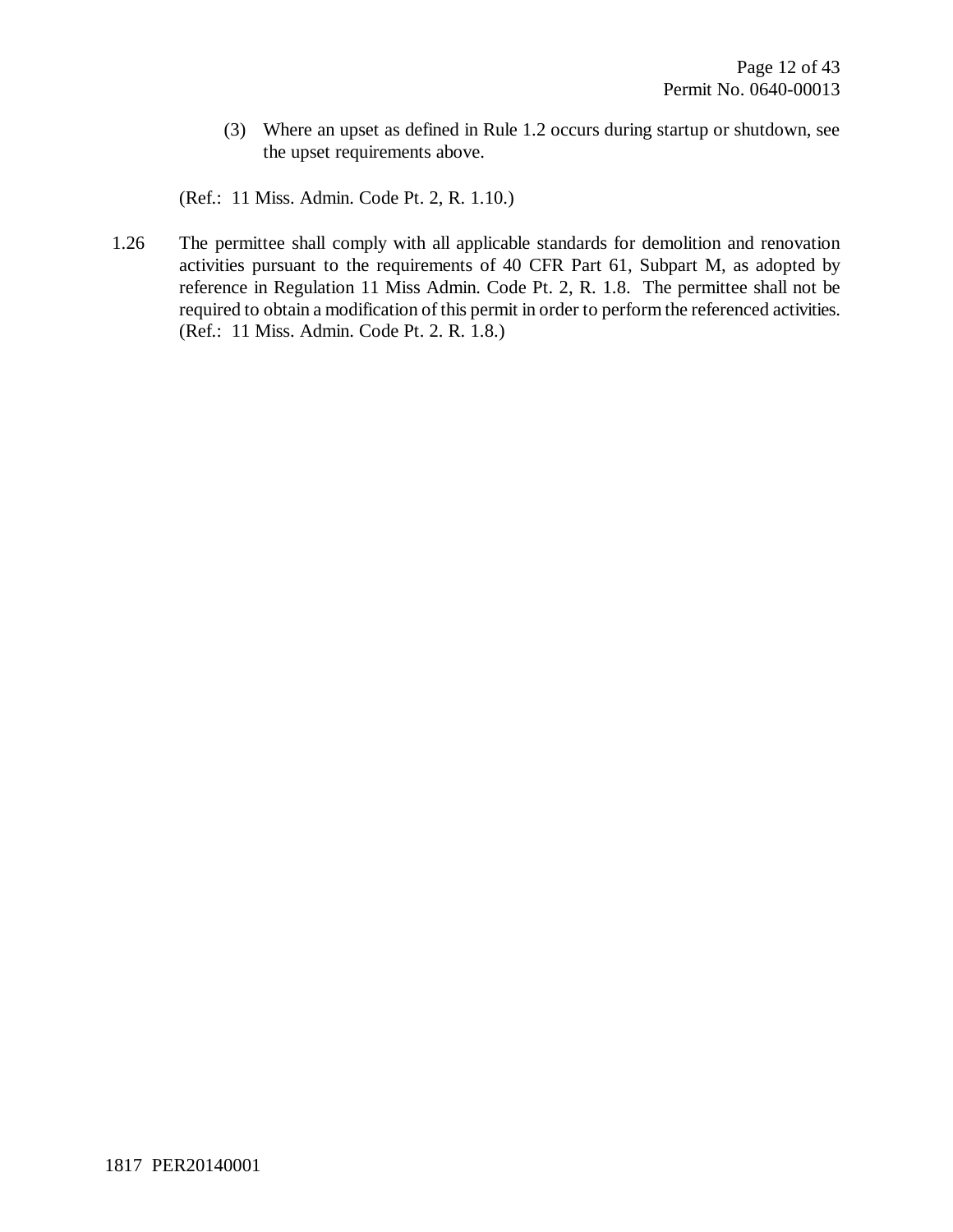# SECTION 2. EMISSION POINTS & POLLUTION CONTROL DEVICES

| <b>Emission Point</b> | Description                                                                                                                                                                                              |
|-----------------------|----------------------------------------------------------------------------------------------------------------------------------------------------------------------------------------------------------|
| IA                    | <b>Insignificant Activities</b>                                                                                                                                                                          |
| AA-000                | Leaks from Equipment in Gasoline Service                                                                                                                                                                 |
| AA-001                | 6,076,686 Gallon Refined Petroleum Fuels (Including Gasoline <sup>1</sup> ) Storage Tank with<br>Internal Floating Roof (Facility Reference: Tank No. 2065)                                              |
| AA-002                | 4,983,132 Gallon Refined Petroleum Fuels (Including Gasoline <sup>1</sup> ) Storage Tank with<br>Internal Floating Roof (Facility Reference: Tank No. 2066)                                              |
| AA-003                | 4,512,018 Gallon Refined Petroleum Fuels (Including Gasoline <sup>1</sup> ) Storage Tank with<br>Internal Floating Roof (Facility Reference: Tank No. 2067)                                              |
| AA-004                | 7,046,004 Gallon Refined Petroleum Fuels (Including Gasoline <sup>1</sup> ) Storage Tank with<br>Internal Floating Roof (Facility Reference: Tank No. 2068)                                              |
| AA-005                | 8,353,506 Gallon Refined Petroleum Fuels (Including Gasoline <sup>1</sup> ) Storage Tank with<br>Internal Floating Roof (Facility Reference: Tank No. 2074)                                              |
| AA-006                | 4,971,624 Gallon Refined Petroleum Fuels (Including Gasoline <sup>1</sup> ) Storage Tank with<br>Internal Floating Roof (Facility Reference: Tank No. 2076)                                              |
| AA-007                | 64,176 Gallon Refined Petroleum Fuels (Including Transmix <sup>2</sup> but Excluding<br>Gasoline <sup>1</sup> ) Pressure Relief Tank with Internal Floating Roof (Facility Reference:<br>Tank No. 2072)  |
| AA-008                | 101,388 Gallon Refined Petroleum Fuels (Including Transmix <sup>2</sup> but Excluding<br>Gasoline <sup>1</sup> ) Pressure Relief Tank with Internal Floating Roof (Facility Reference:<br>Tank No. 2073) |
| AA-009                | 7,190,946 Gallon Refined Petroleum Fuels (Excluding Gasoline <sup>1</sup> ) Storage Tank with<br>Fixed Roof (Facility Reference: Tank No. 2069)                                                          |
| AA-010                | 9,256,044 Gallon Refined Petroleum Fuels (Excluding Gasoline <sup>1</sup> ) Storage Tank with<br>Fixed Roof (Facility Reference: Tank No. 2070)                                                          |
| AA-011                | 7,833,798 Gallon Refined Petroleum Fuels (Excluding Gasoline <sup>1</sup> ) Storage Tank with<br>Fixed Roof (Facility Reference: Tank No. 2071)                                                          |
| AA-012                | 7,218,750 Gallon Refined Petroleum Fuels (Excluding Gasoline <sup>1</sup> ) Storage Tank with<br>Fixed Roof (Facility Reference: Tank No. 2075)                                                          |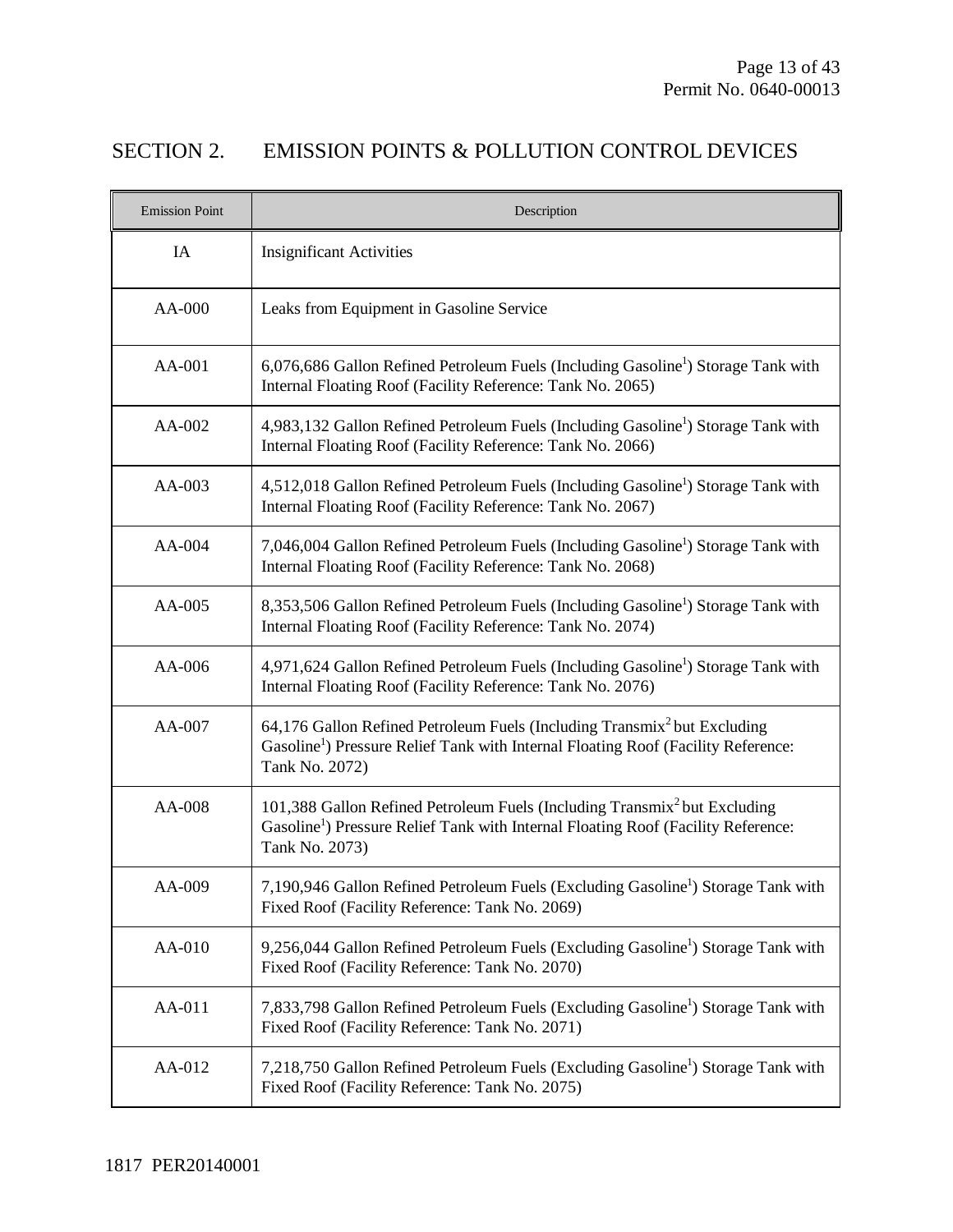| <b>Emission Point</b> | Description                                                                                                                                                                                              |
|-----------------------|----------------------------------------------------------------------------------------------------------------------------------------------------------------------------------------------------------|
| AA-013                | 7,792,680 Gallon Refined Petroleum Fuels (Including Gasoline <sup>1</sup> ) Storage Tank with<br>Internal Floating Roof (Facility Reference: Tank No. 2083)                                              |
| AA-014                | 7,807,380 Gallon Refined Petroleum Fuels (Including Gasoline <sup>1</sup> ) Storage Tank with<br>Internal Floating Roof (Facility Reference: Tank No. 2084)                                              |
| $AA-015$              | 126,000 Gallon Refined Petroleum Fuels (Including Transmix <sup>2</sup> but Excluding<br>Gasoline <sup>1</sup> ) Pressure Relief Tank with Internal Floating Roof (Facility Reference:<br>Tank No. 5043) |
| $AA-016$              | 18,204 Gallon Refined Petroleum Fuels (Including Transmix <sup>2</sup> but Excluding<br>Gasoline <sup>1</sup> ) Storage Tank with Fixed Roof (Facility Reference: Tank No. 5040)                         |
| AA-017                | 26,250 Gallon Refined Petroleum Fuels (Including Transmix <sup>2</sup> but Excluding<br>Gasoline <sup>1</sup> ) Storage Tank with Fixed Roof (Facility Reference: Tank No. 5048)                         |
| AA-018                | 18,204 Gallon Refined Petroleum Fuels (Including Transmix <sup>2</sup> but Excluding<br>Gasoline <sup>1</sup> ) Storage Tank with Fixed Roof (Facility Reference: Tank No. 5060)                         |
| AA-019                | 0.939 MMBtu/hr (134.1 hp) Diesel Emergency Generator, a 1993 Model Year<br>compression ignition (CI) engine (Facility Reference: Collins Tank Farm Emergency<br>Diesel Generator)                        |
| AA-021                | 0.188 MMBtu/hr (26.8 hp) Propane Emergency Generator, a 2010 Model Year 4-<br>stroke lean burn (4SLB) engine (Facility Reference: Collins Injection Emergency<br>Propane Generator)                      |
| AA-022                | 500 Gallon Refined Petroleum Fuels (Including Gasoline <sup>1</sup> or Diesel Fuel) Skid Tank<br>with Fixed Roof (Facility Reference: Gasoline Skid Tank 1 - GST-1)                                      |
| AA-023                | 500 Gallon Refined Petroleum Fuels (Including Gasoline <sup>1</sup> or Diesel Fuel) Skid Tank<br>with Fixed Roof (Facility Reference: Gasoline Skid Tank $2 - GST-2$ )                                   |
| AA-024                | 0.563 MMBtu/hr (80 hp) Propane Emergency Generator, a 2013 Model Year 4SLB<br>engine (Facility Reference: Collins Tank Farm Emergency Propane Generator)                                                 |
| AA-025                | Transmix Truck Loading Rack (Upon Certification of Construction)                                                                                                                                         |
| AA-026                | 8,400,000 Gallon Refined Petroleum Fuels (Including Gasoline <sup>1</sup> ) Storage Tank with<br><b>Internal Floating Roof (Upon Certification of Construction)</b>                                      |
| AA-027                | 8,400,000 Gallon Refined Petroleum Fuels (Including Gasoline <sup>1</sup> ) Storage Tank with<br><b>Internal Floating Roof (Upon Certification of Construction)</b>                                      |
| AA-028                | 8,400,000 Gallon Refined Petroleum Fuels (Including Gasoline <sup>1</sup> , Naphtha,<br>Condensate, or Natural Gasoline) Storage Tank with Internal Floating Roof (Upon                                  |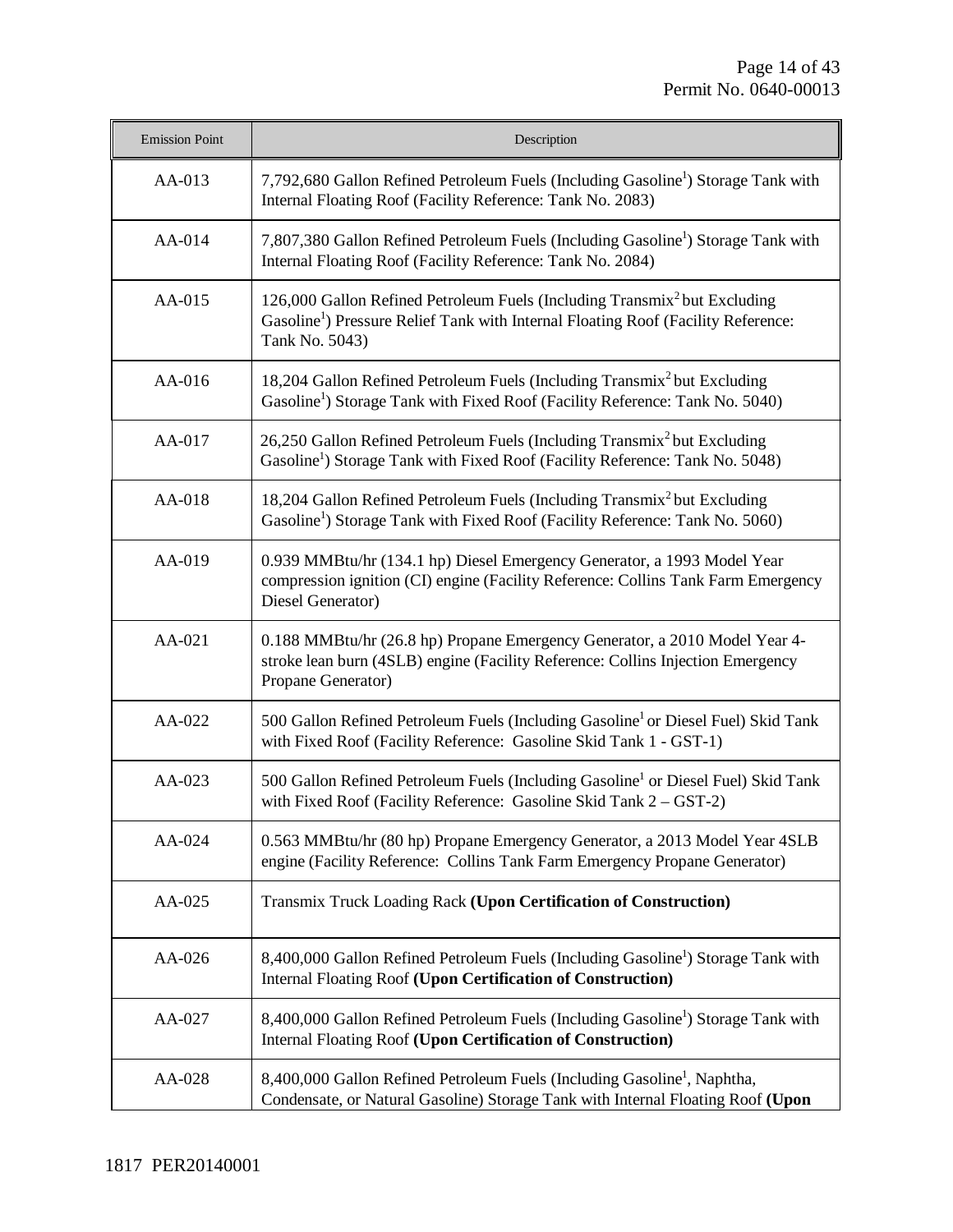| <b>Emission Point</b> | Description                                                                                                                                                                                                                           |  |  |  |
|-----------------------|---------------------------------------------------------------------------------------------------------------------------------------------------------------------------------------------------------------------------------------|--|--|--|
|                       | <b>Certification of Construction</b> )                                                                                                                                                                                                |  |  |  |
| $AA-029$              | 8,400,000 Gallon Refined Petroleum Fuels (Including Gasoline <sup>1</sup> , Naphtha,<br>Condensate, or Natural Gasoline) Storage Tank with Internal Floating Roof (Upon<br><b>Certification of Construction</b> )                     |  |  |  |
| $AA-030$              | 126,000 Gallon Refined Petroleum Fuels (Including Transmix <sup>2</sup> but Excluding<br>Gasoline <sup>1</sup> ) Process Tank with Internal Floating Roof. This tank is used as a surge<br>tank. (Upon Certification of Construction) |  |  |  |
| $AA-031$              | <b>Tank Cleaning Process</b>                                                                                                                                                                                                          |  |  |  |
| $AA-032$              | 0.304 MMBtu/hr (43.4 hp) Propane Fired Emergency Generator, a 2016 Model Year<br>4SLB engine (Facility Ref.: Kola Booster Station Emergency Generator)                                                                                |  |  |  |

<sup>1</sup> Including Gasoline includes both "gasoline" defined in 40 CFR 63.11100 as a "petroleum distillate or petroleum distillate/alcohol blend having a Reid vapor pressure of 27.6 kilopascals or greater, which is used as a fuel for internal combustion engines" and transmix

<sup>2</sup> Transmix does not meet the definition of "gasoline" as defined in 40 CFR 63.11110.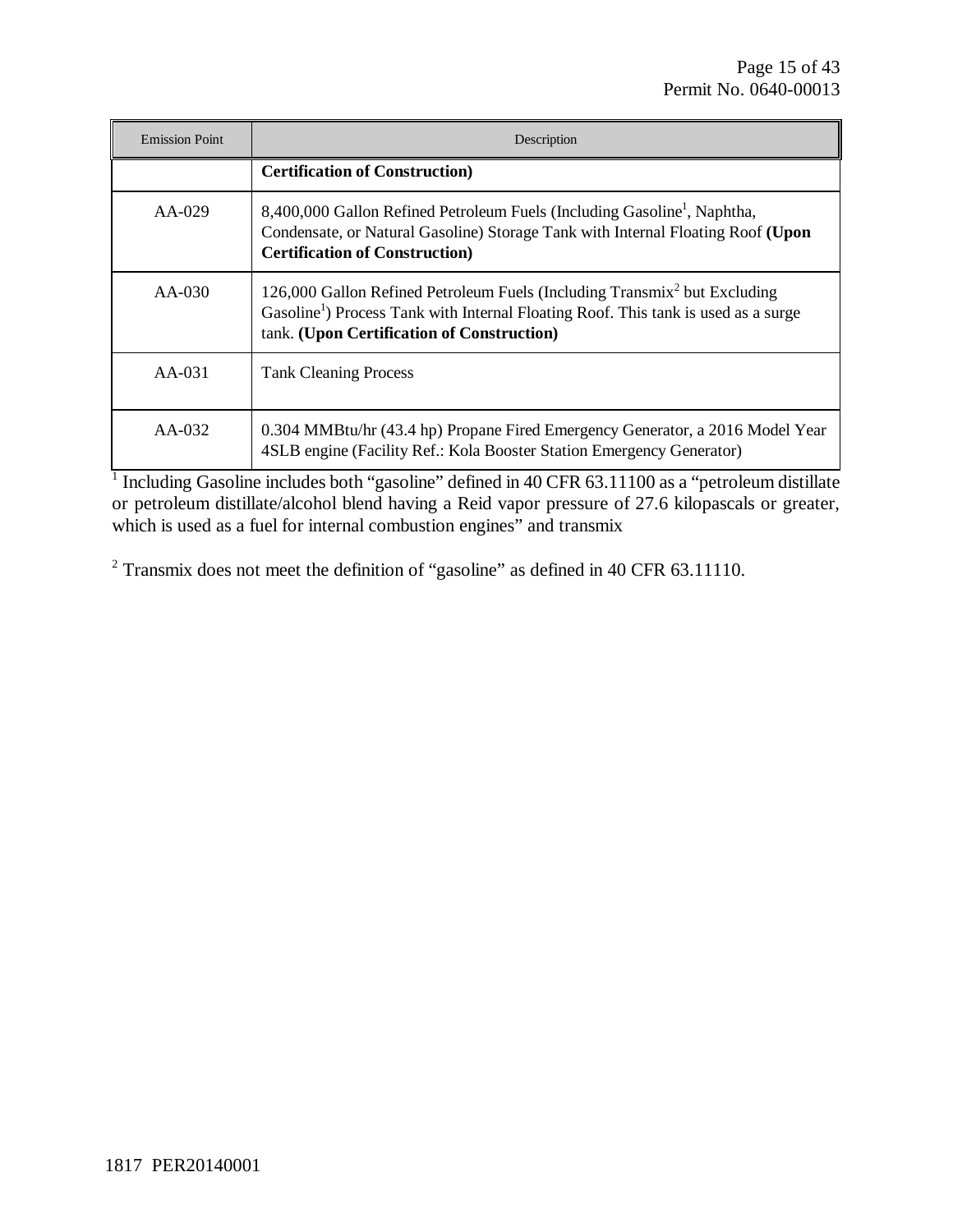# SECTION 3. EMISSION LIMITATIONS & STANDARDS

### A. Facility-Wide Emission Limitations & Standards

- 3.A.1 Except as otherwise specified or limited herein, the permittee shall not cause, permit, or allow the emission of smoke from a point source into the open air from any manufacturing, industrial, commercial or waste disposal process which exceeds forty (40) percent opacity subject to the exceptions provided in (a)  $\&$  (b).
	- (a) Startup operations may produce emissions which exceed 40% opacity for up to fifteen (15) minutes per startup in any one hour and not to exceed three (3) startups per stack in any twenty-four (24) hour period.
	- (b) Emissions resulting from soot blowing operations shall be permitted provided such emissions do not exceed 60 percent opacity, and provided further that the aggregate duration of such emissions during any twenty-four (24) hour period does not exceed ten (10) minutes per billion BTU gross heating value of fuel in any one hour.

(Ref.: 11 Miss. Admin. Code Pt. 2, R. 1.3.A.)

3.A.2 Except as otherwise specified or limited herein, the permittee shall not cause, allow, or permit the discharge into the ambient air from any point source or emissions, any air contaminant of such opacity as to obscure an observer's view to a degree in excess of 40% opacity, equivalent to that provided in Paragraph 3.A.1. This shall not apply to vision obscuration caused by uncombined water droplets. (Ref.: 11 Miss. Admin. Code Pt. 2, R. 1.3.B.)

| Emission<br>Point(s) | Applicable Requirement                                                                                                    | Condition<br>Number(s) | Pollutant/<br>Parameter        | Limit/Standard                                                        |
|----------------------|---------------------------------------------------------------------------------------------------------------------------|------------------------|--------------------------------|-----------------------------------------------------------------------|
| Facility-<br>wide    | Moderate Modification via 11<br>Miss. Admin. Code Pt. 2, R.<br>2.15.C and Title V Operating<br>Permit issued May 19, 2017 | 3.B.1                  | VOC.                           | 236 tpy (12-month rolling basis)                                      |
|                      | Title V Operating Permit issued<br>January 27, 2010 and reissued<br>May 19, 2017                                          | 3.B.2                  | Single HAP<br><b>Total HAP</b> | 9.9 tpy (12-month rolling basis)<br>24.9 tpy (12-month rolling basis) |
| $AA-015$             | 40 CFR 60 Subpart Ka Standards<br>of Performance for Storage<br>Vessels for Petroleum Liquids for<br>Which construction,  | 3.B.3                  | VOC.                           | Applicability                                                         |

B. Emission Point Specific Emission Limitations & Standards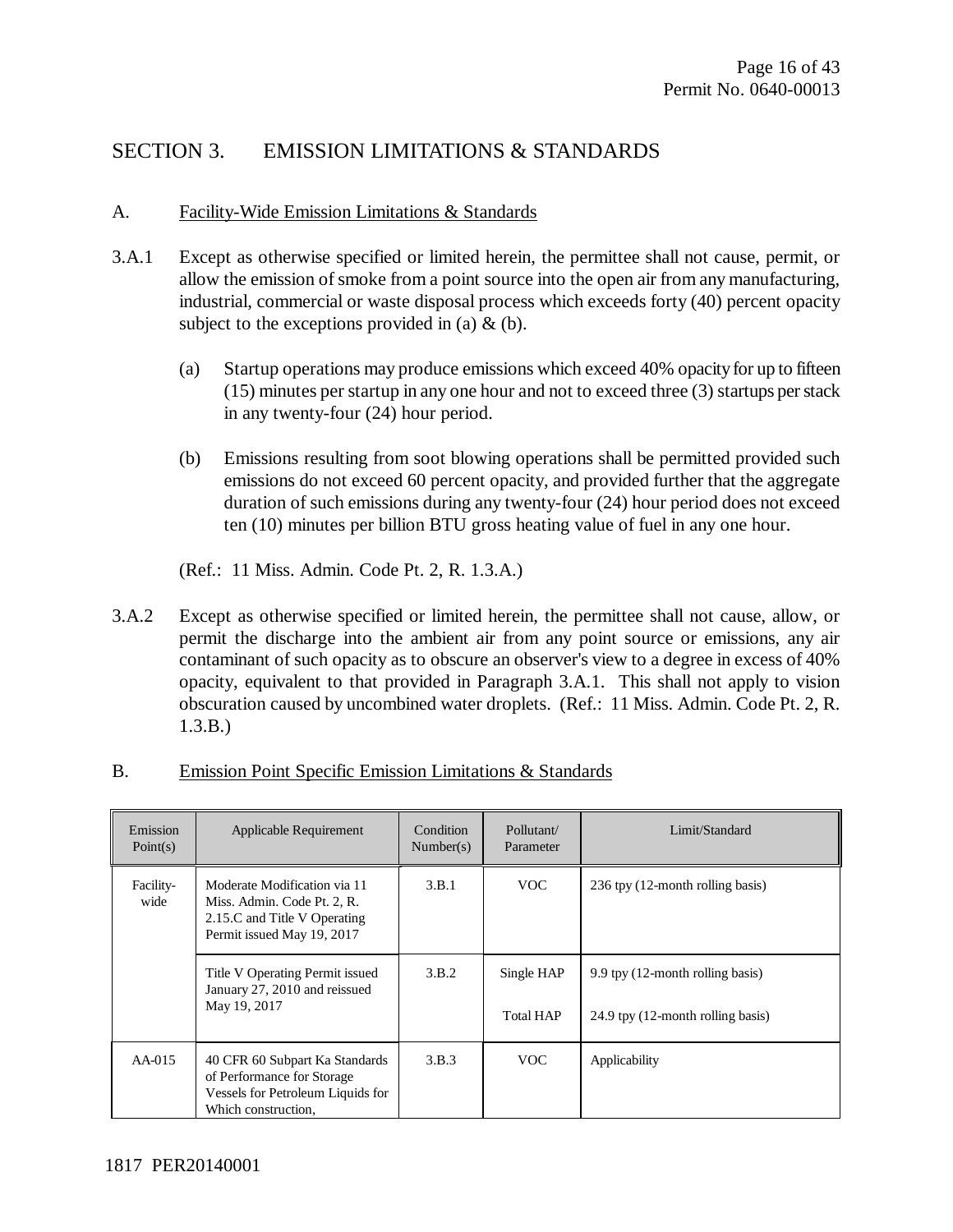| Emission<br>Point(s)                                                                           | Applicable Requirement                                                                                                                                               | Condition<br>Number(s) | Pollutant/<br>Parameter | Limit/Standard                                                                 |
|------------------------------------------------------------------------------------------------|----------------------------------------------------------------------------------------------------------------------------------------------------------------------|------------------------|-------------------------|--------------------------------------------------------------------------------|
|                                                                                                | Reconstruction, or modification<br>Commenced After May 18,<br>1978, and Prior to July 23, 1984                                                                       |                        |                         |                                                                                |
| $AA-015$                                                                                       | $§60.112a(a)(2)$ , Subpart Ka                                                                                                                                        | 3.B.4                  | <b>VOC</b>              | <b>Internal Floating Roof Requirements</b>                                     |
| $AA-000$<br>AA-001<br>through<br>AA-006<br>$AA-013$<br>$AA-014$<br>AA-026<br>through<br>AA-029 | 40 CFR 63 Subpart BBBBBB -<br><b>NESHAP</b> for Source Category<br><b>Gasoline Distribution Bulk</b><br>Terminals, Bulk Plants, and<br>Pipeline Facilities.          | 3.B.5                  | <b>HAP</b>              | Applicability                                                                  |
| AA-001<br>AA-002<br>AA-003<br>AA-004<br>AA-005<br>AA-006<br>AA-013<br>AA-014                   | §63.11087(a) and (b) and Table<br>1.2(b), Subpart BBBBBB                                                                                                             | 3.B.6                  | <b>HAP</b>              | Equip storage tank with an internal floating<br>roof                           |
| AA-026<br>AA-027<br>AA-028<br>AA-029                                                           | §63.11087(f), Subpart BBBBBB                                                                                                                                         | 3.B.7                  | <b>HAP</b>              | Comply with Subpart BBBBBB by<br>complying with 40 CFR 60 Subpart Kb           |
| AA-019<br>$AA-021$<br>AA-024<br>AA-032                                                         | 40 CFR 63 Subpart ZZZZ -<br>National Emission Standards for<br>Hazardous Air Pollutants for<br><b>Stationary Reciprocating Internal</b><br><b>Combustion Engines</b> | 3.B.8                  | <b>HAP</b>              | Applicability                                                                  |
| AA-019                                                                                         | §63.6640(f)(1), Subpart ZZZZ                                                                                                                                         | 3.B.9                  | Operating<br>Time       | Limit non-emergency engine operation to<br>100 hours per year                  |
| $AA-019$<br>AA-021<br>AA-024<br>AA-032                                                         | 11 Miss. Admin. Code Pt. 2, R.<br>$1.3.D(1)(a)$ .                                                                                                                    | 3.B.10                 | <b>PM</b>               | 0.6 lb/MMBTU, or as otherwise limited by<br>facility modification restrictions |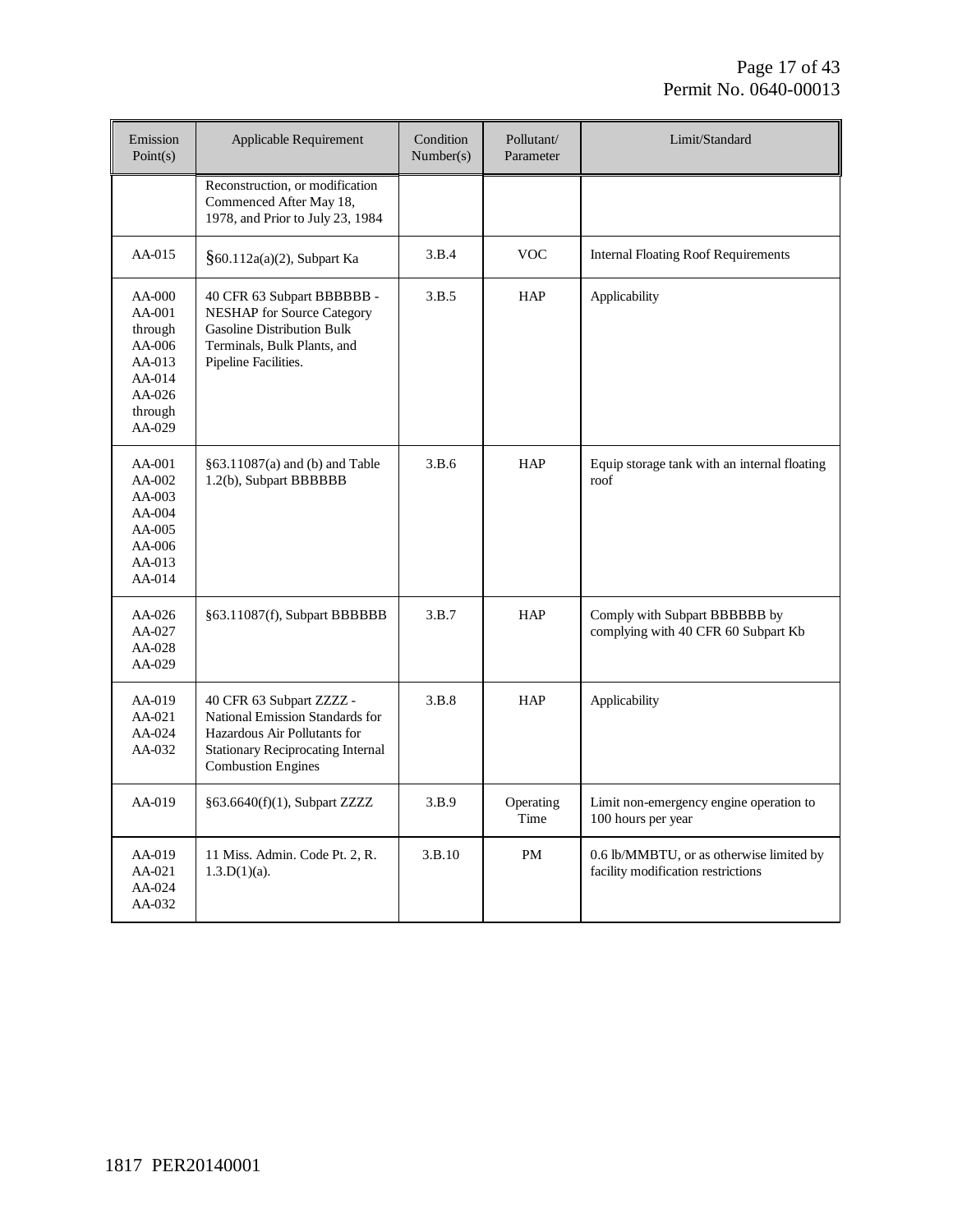| Emission<br>Point(s)                                                 | Applicable Requirement                                                                                                                                                                                                                            | Condition<br>Number(s) | Pollutant/<br>Parameter             | Limit/Standard                                                                   |
|----------------------------------------------------------------------|---------------------------------------------------------------------------------------------------------------------------------------------------------------------------------------------------------------------------------------------------|------------------------|-------------------------------------|----------------------------------------------------------------------------------|
| AA-007<br>AA-008<br>$AA-015$<br>AA-016<br>AA-017<br>AA-018<br>AA-030 | Title V Operating Permit issued<br>May 19, 2017                                                                                                                                                                                                   | 3.B.11                 | Storage<br>Contents                 | Tanks may not store gasoline, as defined in<br>§63.11100, but may store transmix |
| AA-009<br>AA-010<br>AA-011<br>AA-012                                 |                                                                                                                                                                                                                                                   |                        |                                     | Tanks may not store gasoline or transmix                                         |
| AA-021<br>AA-024<br>$AA-032$                                         | 40 CFR 60 Subpart JJJJ -<br>Standards for Performance for<br><b>Stationary Spark Ignition Internal</b><br><b>Combustion Engines</b>                                                                                                               | 3.B.12                 | CO, NO <sub>x</sub> ,<br><b>VOC</b> | Applicability Only                                                               |
|                                                                      | §60.4233(d) and Table 1,<br>Subpart JJJJ                                                                                                                                                                                                          | 3.B.13                 | $NOx + HC$                          | $10 g/HP-hr$                                                                     |
|                                                                      | §60.4233(d) and Table 1,<br>Subpart JJJJ                                                                                                                                                                                                          | 3.B.14                 | CO                                  | 387 g/HP-hr                                                                      |
|                                                                      | §60.4243(d), Subpart JJJJ                                                                                                                                                                                                                         | 3.B.15                 | Operating<br>Time                   | Limit non-emergency engine operation to<br>100 hours per year                    |
| Facility-<br>wide,<br>including<br>AA-022<br>AA-<br>and<br>023       | 40 CFR 63 Subpart CCCCCC -<br><b>NESHAP</b> for Source Category<br><b>Gasoline Dispensing Facilities</b>                                                                                                                                          | 3.B.16                 | <b>HAP</b>                          | Applicability                                                                    |
| AA-026<br>AA-027<br>AA-028<br>AA-029                                 | 40 CFR 60 Subpart Kb Standards<br>of Performance for Volatile<br>Organic Liquid Storage Vessels<br>(Including Petroleum Liquid<br>Storage Vessels) for Which<br>Construction, Reconstruction, or<br>Modification Commenced After<br>July 23, 1984 | 3.B.17                 | <b>VOC</b>                          | Applicability                                                                    |
|                                                                      | §60.112b(a)(1), Subpart Kb                                                                                                                                                                                                                        | 3.B.18                 | $\rm VOC$                           | Install a fixed roof in combination with an<br>internal floating roof            |
| AA-025<br>AA-026<br>AA-027<br>AA-028<br>AA-029<br>AA-030             | Moderate Modification via 11<br>Miss. Admin. Code Pt. 2, R.<br>2.15.C and Title V Operating<br>Permit issued May 19, 2017                                                                                                                         | 3.B.19                 | <b>VOC</b>                          | Authority to Construct                                                           |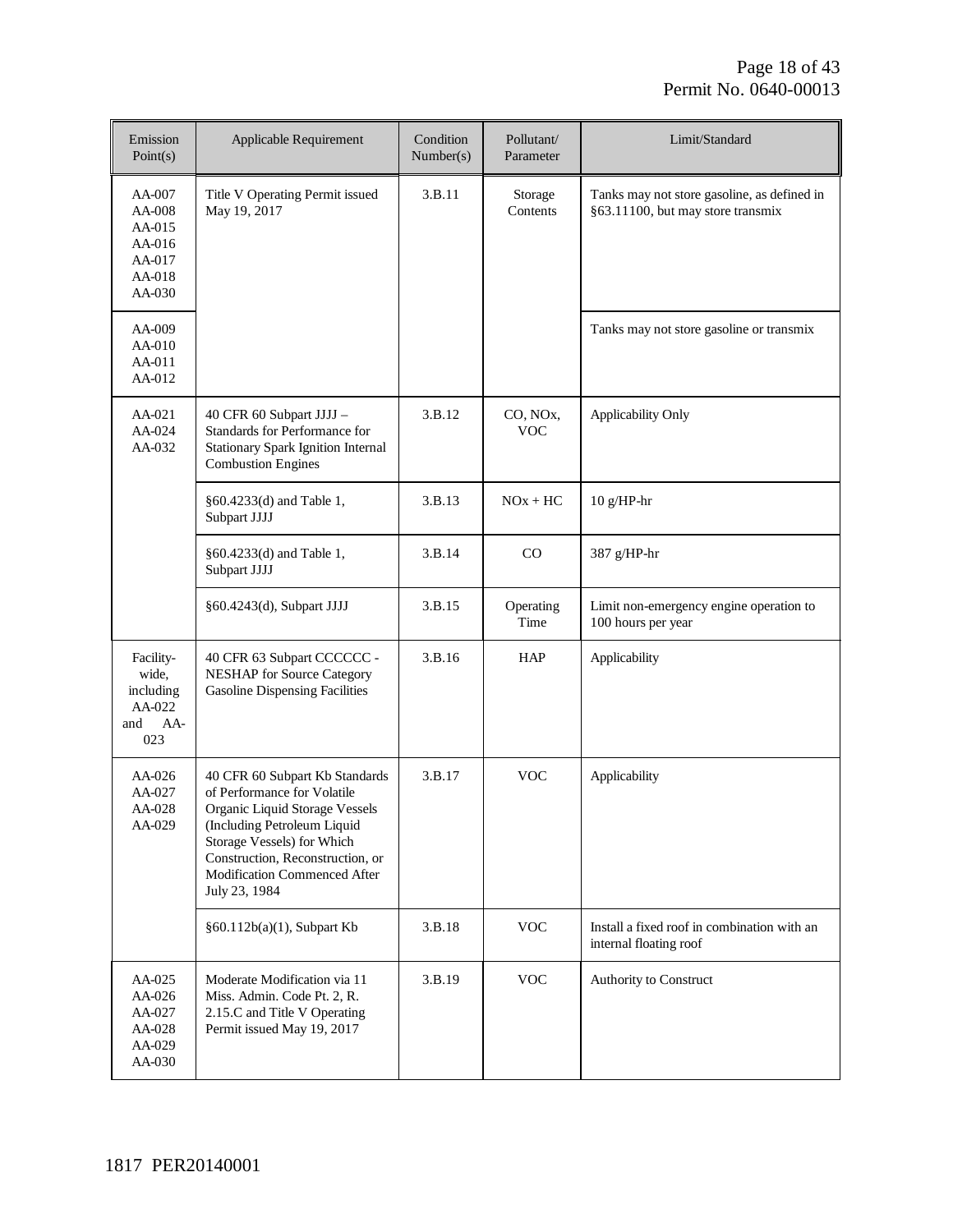- 3.B.1 Upon permit issuance, the permittee shall limit facility-wide VOC emissions to 236 tpy as determined for each consecutive 12-month period. (Ref.: Moderate Modification via 11 Miss. Admin. Code Pt. 2, R. 2.15.C and Title V Operating Permit issued May 19, 2017)
- 3.B.2 The permittee shall limit facility-wide HAP emissions to 9.9 tpy of each individual HAP and 24.9 tpy for total combined HAPs, as determined for each consecutive 12-month period. (Ref.: Title V Operating Permit issued January 27, 2010)
- 3.B.3 Emission Point AA-015 is subject to and shall comply with the applicable requirements of 40 CFR 60 Subpart Ka, Standards of Performance for Storage Vessels for Petroleum Liquids for Which Construction, Reconstruction, or Modification commenced After May 18, 1978, and Prior to July 23, 1984 and the applicable General Provisions found in 40 CFR 60 Subpart A. (Ref.: §60.110a, Subpart Ka and 40 CFR 60 Subpart A)
- 3.B.4 For Emission Point AA-015, the storage vessel shall be equipped with a fixed roof with an internal floating type cover equipped with a continuous closure device between the tank wall and the cover edge. The cover is to be floating at all times, (i.e., off the leg supports) except during initial fill and when the tank is completely emptied and subsequently refilled. The process of emptying and refilling when the cover is resting on the leg supports shall be continuous and shall be accomplished as rapidly as possible. Each opening in the cover except for automatic bleeder vents and the rim space vents is to provide a projection below the liquid surface. Each opening in the cover except for automatic bleeder vents, rim space vents, stub drains and leg sleeves is to be equipped with a cover, seal, or lid which is to be maintained in a closed position at all times (i.e., no visible gap) except when the device is in actual use. Automatic bleeder vents are to be closed at all times when the cover is floating except when the cover is being floated off or is being landed on the leg supports. Rim vents are to be set to open only when the cover is being floated off the leg supports or at the manufacturer's recommended setting. (Ref.: §60.112a(a)(2), Subpart Ka)
- 3.B.5 Emission Points AA-000, AA-001 through AA-006, AA-013, AA-014, and AA-026 through AA-029 are subject to and shall comply with 40 CFR 63, Subpart BBBBBB, the National Emission Standards for Hazardous Air Pollutants for Source Category: Gasoline Distribution Bulk Terminals, Bulk Plants, and Pipeline Facilities and the applicable General Provisions in 40 CFR Part 63, Subpart A. (Ref.: §63.11081(a)(2), Subpart BBBBBB)
- 3.B.6 For Emission Points AA-001 through AA-006 and AA-013 through AA-014, the permittee must equip each internal floating roof gasoline storage tank according to the requirements in  $§60.112b(a)(1)$ , except for the secondary seal requirements under  $§60.112b(a)(1)(ii)(B)$  and the requirements in  $\S 60.112b(a)(1)(iv)$  through (ix). (Ref.:  $\S 63.11087(a)$  and (b) and Table1.2(b), Subpart BBBBBB)
- 3.B.7 Upon certification of construction, Emission Points AA-026 through AA-029 shall be subject to and shall comply with the control requirements in 40 CFR 60, Subpart Kb; therefore, these storage tanks are deemed in compliance with 40 CFR 63, Subpart BBBBBB. (Ref.: §63.11087(f), Subpart BBBBBB)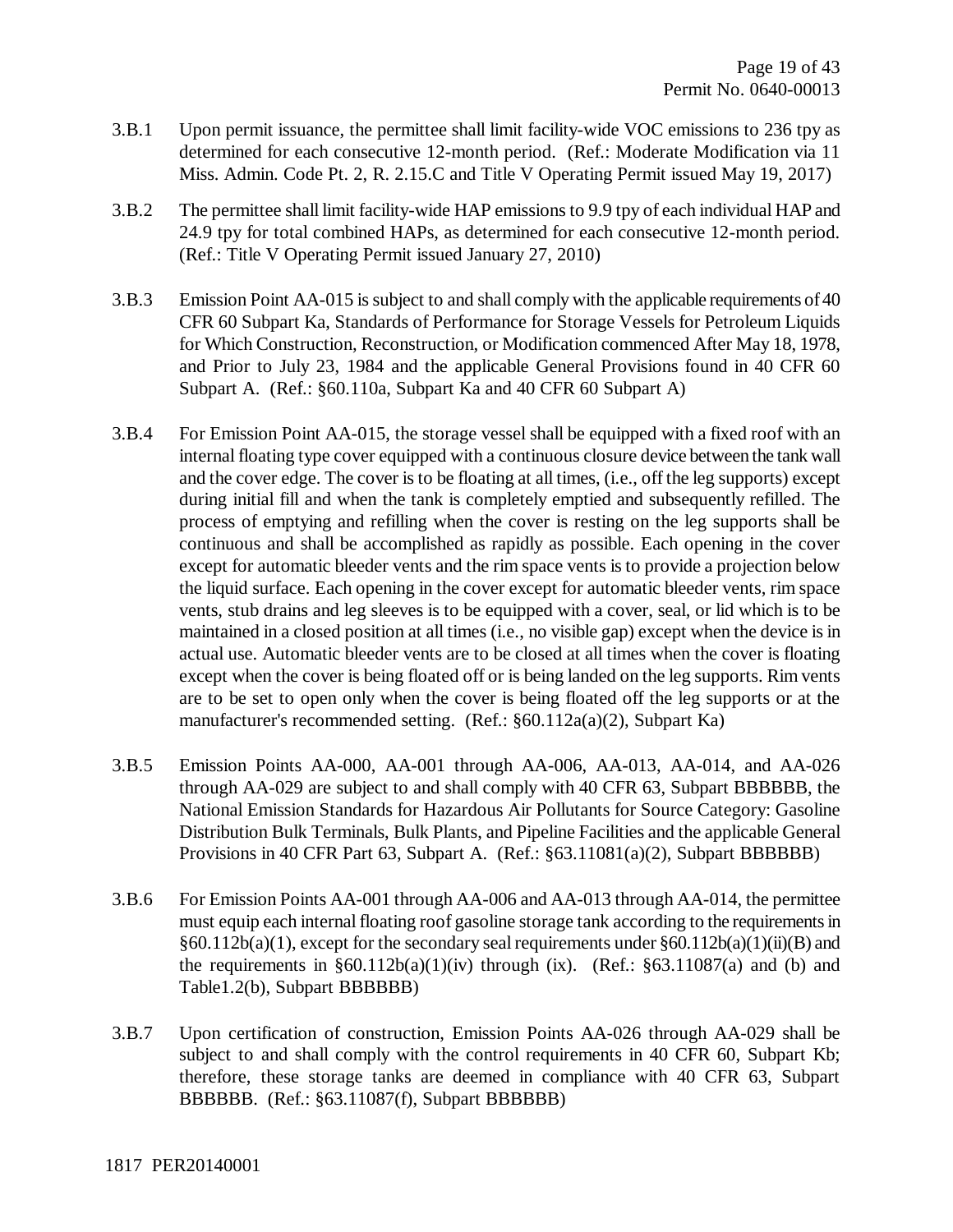3.B.8 Emission Points AA-019, AA-021, AA-024 and AA-032 are subject to 40 CFR Part 63, Subpart ZZZZ, National Emission Standards for Hazardous Air Pollutants for Stationary Reciprocating Internal Combustion Engines (RICE). Emission Point AA-019 is an existing emergency stationary RICE located at an area source of HAPs and is required to meet the applicable requirements of this standard and the applicable General Provisions in 40 CFR Part 63, Subpart A.

Emission Points AA-021, AA-024, and AA-032 are new emergency stationary RICE located at an area source that must meet the requirements of Subpart ZZZZ by meeting the requirements of 40 CFR Part 60, Subpart JJJJ. No further requirements apply under Subpart ZZZZ. (Ref.: §63.6585 and §63.6590(c)(1), Subpart ZZZZ)

- 3.B.9 For Emission Points AA-019, the permittee shall operate the emergency stationary RICE according to the requirements below. Any operation other than emergency operation, maintenance and testing, and operation in non-emergency situations for 50 hours per year is prohibited. If the permittee does not operate the engine according to the requirements below, the engine will not be considered an emergency engine under this subpart and must meet all requirements for non-emergency engines.
	- (a) There is no time limit on the use of emergency stationary RICE in emergency situations.
	- (b) The permittee may operate the emergency stationary RICE for a maximum of 100 hours per calendar year. Any operation for non-emergency situations as allowed by paragraph (c) of this section counts as part of the 100 hours per calendar year allowed. Emergency stationary RICE may be operated for maintenance checks and readiness testing, provided that the tests are recommended by federal, state or local government, the manufacturer, the vendor, the regional transmission organization or equivalent balancing authority and transmission operator, or the insurance company associated with the engine. The permittee may petition the DEQ for approval of additional hours to be used for maintenance checks and readiness testing, but a petition is not required if the permittee maintains records indicating that federal, state, or local standards require maintenance and testing of emergency RICE beyond 100 hours per calendar year.
	- (c) Emergency stationary RICE may be operated for up to 50 hours per calendar year in non-emergency situations. The 50 hours of operation in non-emergency situations are counted as part of the 100 hours per calendar year for maintenance and testing. Except as provided in  $§63.6640(f)(2)$ , the 50 hours per year for non-emergency situations cannot be used for peak shaving or non-emergency demand response, or to generate income for a facility to an electric grid or otherwise supply power as part of a financial arrangement with another entity.

(Ref.: §63.6640(f), Subpart ZZZZ)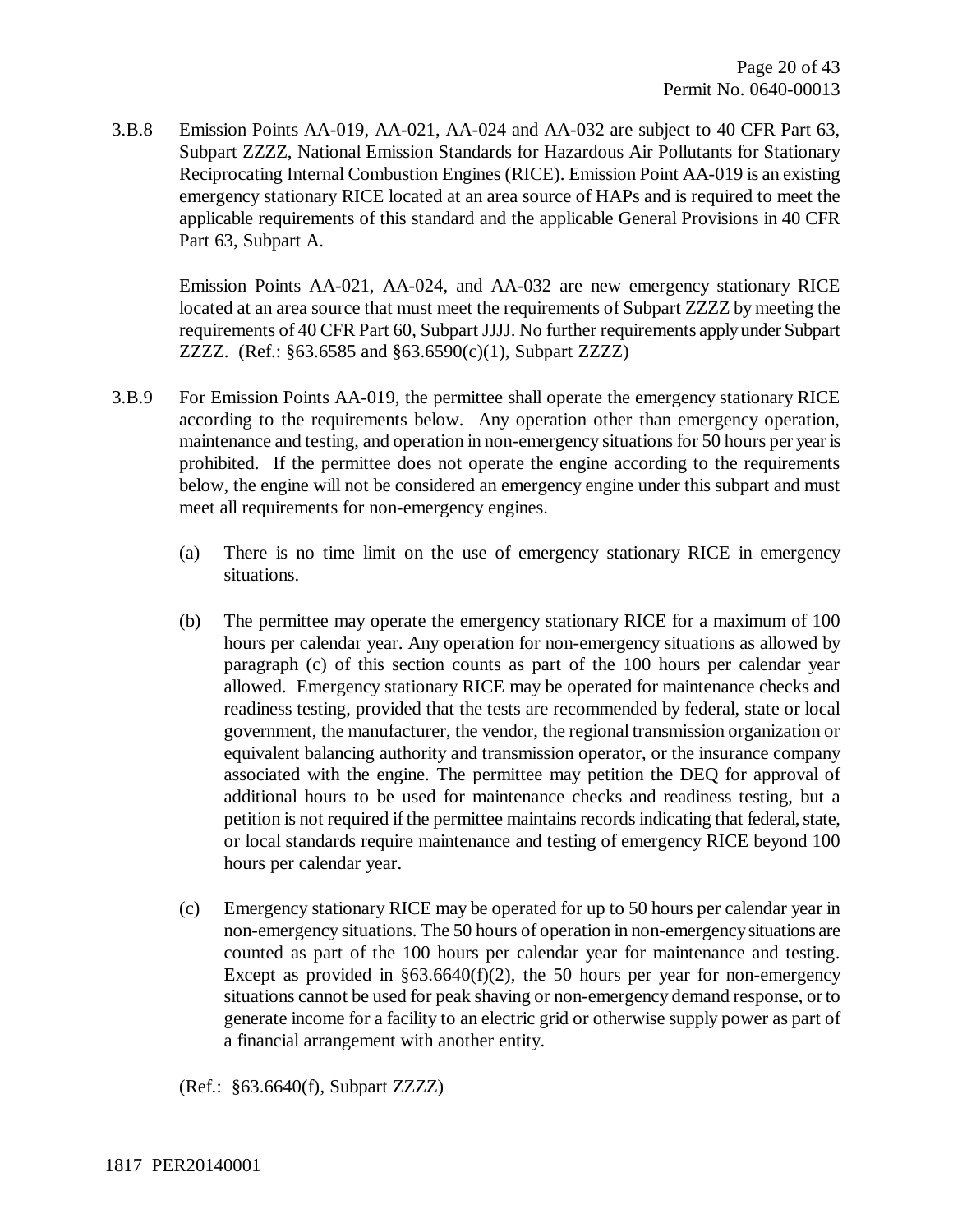- 3.B.10 For Emission Points AA-019, AA-021, AA-024 and AA-032, the maximum permissible emission of ash and/or particulate matter shall not exceed 0.6 pounds per million BTU per hour heat input. (Ref.: 11 Miss. Admin. Code Pt. 2, R. 1.3.D(1)(b).)
- 3.B.11 Emission Points AA-007, AA-008, AA-015 through AA-018, and AA-030 may store transmix but shall not store gasoline as defined in §63.11100. Gasoline shall not be transferred using the loading rack, Emission Point AA-025. Emission Points AA-009 through AA-012 shall not store gasoline or transmix. (Note: "Transmix" does not meet the definition of gasoline in §63.11100.) (Ref.: Title V Operating Permit issued May 19, 2017)
- 3.B.12 Emission Points AA-021, AA-024, and AA-032 are emergency stationary spark ignition (SI) internal combustion engines (ICE) manufactured after January 1, 2009, that have a maximum engine power greater than 25 HP and are lean burn engines fueled by liquefied petroleum gas (LPG); therefore, the permittee shall comply with all applicable requirements of the New Source Performance Standards (NSPS) for Stationary Spark Ignition Internal Combustion Engines – 40 CFR Part 60, Subpart JJJJ and the applicable General Provisions in NSPS Subpart A. (Ref.: 40 CFR 60.4230(a)(4)(iv), Subpart JJJJ)
- 3.B.13 For, Emission Points AA-021, AA-024, and AA-032, the permittee shall have exhaust emissions of NOx + HC less than 10 g/HP-hr. (Ref.: 40 CFR 60.4233(d) and Table 1, Subpart JJJJ)
- 3.B.14 For, Emission Points AA-021, AA-024, and AA-032, the permittee shall have exhaust emissions of carbon monoxide (CO) less than 387 g/HP-hr. (Ref.: 40 CFR 60.4233(d) and Table 1, Subpart JJJJ)
- 3.B.15 For Emission Points AA-021, AA-024, and AA-032, the permittee shall operate the emergency stationary ICE according to the requirements below. Any operation other than emergency operation, maintenance and testing, emergency demand response, and operation in non-emergency situations for 50 hours per year is prohibited. If the permittee does not operate the engine according to the requirements below, the engine will not be considered an emergency engine under this subpart and must meet all requirements for non-emergency engines.
	- (a) There is no time limit on the use of emergency stationary ICE in emergency situations.
	- (b) The permittee may operate the emergency stationary ICE for a maximum of 100 hours per calendar year. Any operation for non-emergency situations as allowed by paragraph (c) counts as part of the 100 hours per calendar year allowed. Emergency stationary ICE may be operated for maintenance checks and readiness testing, provided that the tests are recommended by federal, state or local government, the manufacturer, the vendor, the regional transmission organization or equivalent balancing authority and transmission operator, or the insurance company associated with the engine. The permittee may petition the DEQ for approval of additional hours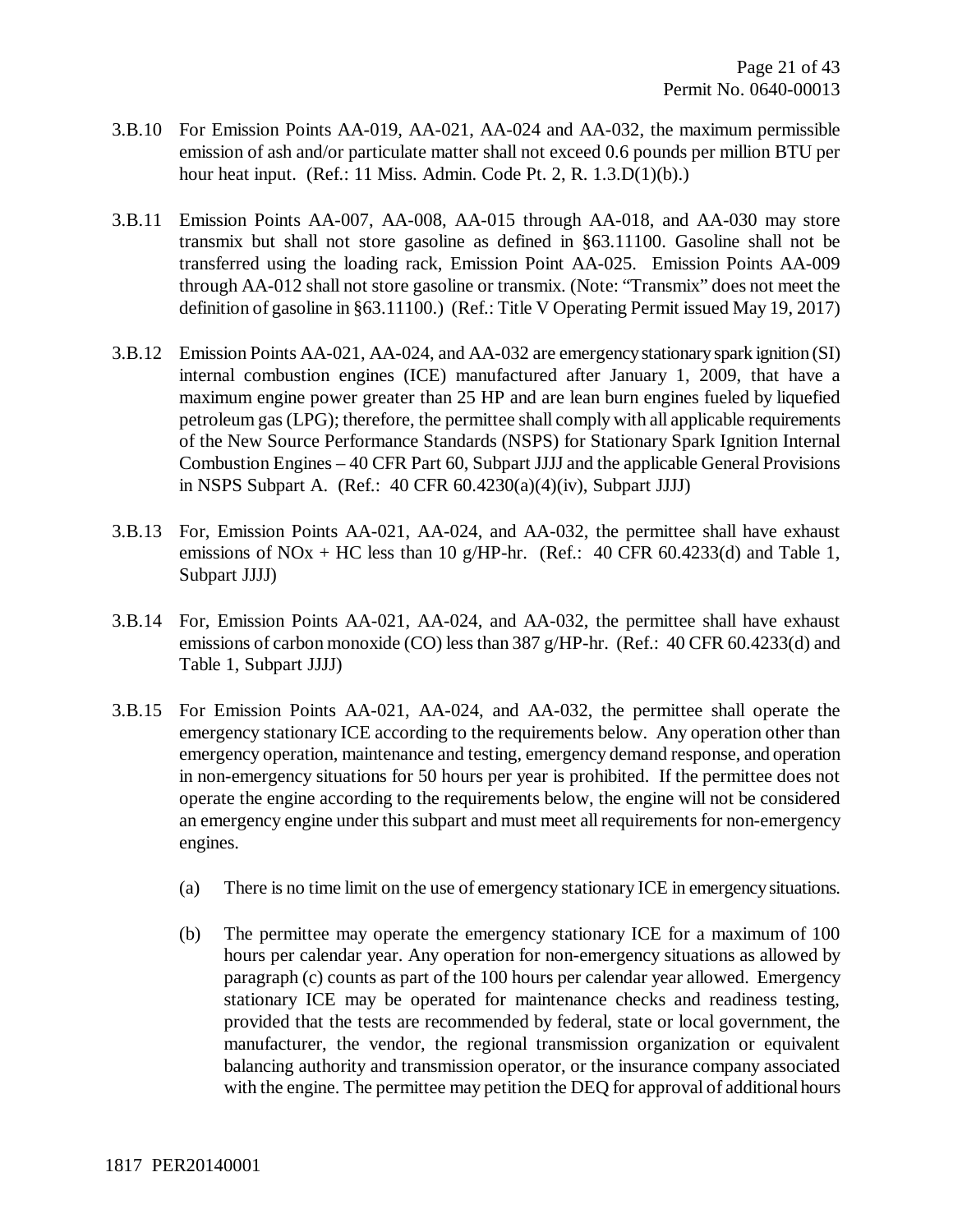to be used for maintenance checks and readiness testing, but a petition is not required if the permittee maintains records indicating that federal, state, or local standards require maintenance and testing of emergency ICE beyond 100 hours per calendar year.

(c) Emergency stationary ICE may be operated for up to 50 hours per calendar year in non-emergency situations. The 50 hours of operation in non-emergency situations are counted as part of the 100 hours per calendar year for maintenance and testing. Except as provided in  $§60.4243(d)(3)(i)$ , the 50 hours per year for non-emergency situations cannot be used for peak shaving or non-emergency demand response, or to generate income for a facility to an electric grid or otherwise supply power as part of a financial arrangement with another entity.

(Ref.: §60.4243(d), Subpart JJJJ)

- 3.B.16 The facility is subject to and shall comply with 40 CFR 63, Subpart CCCCCC, the National Emission Standards for Hazardous Air Pollutants for Source Category: Gasoline Dispensing Facilities and the applicable General Provisions in 40 CFR 63, Subpart A. (Ref.:  $§63.11081(a)$  and (b), Subpart CCCCCC)
- 3.B.17 Upon certification of construction, Emission Points AA-026, AA-027, AA-028, and AA-029 are subject to and shall comply with the applicable requirements of 40 CFR 60, Subpart Kb, Standards of Performance for Volatile Organic Liquid (VOL) Storage Vessels (Including Petroleum Liquid Storage Vessels) for Which Construction, Reconstruction, or Modification Commenced After July 23, 1984, and the applicable General Provisions found in 40 CFR 60, Subpart A. (Ref.: §60.110b(a), Subpart Kb)
- 3.B.18 Upon certification of construction, the permittee shall equip Emission Points AA-026, AA-027, AA-028, and AA-029 with a fixed roof in combination with an internal floating roof meeting the specifications of §60.112b(1)(i) through (ix). (Ref.: §60.112b(a)(1), Subpart Kb)
- 3.B.19 For Emission Points AA-025 through AA-030, the permittee is authorized to begin actual construction of these emission units upon permit issuance. (Ref.: Moderate Modification via 11 Miss. Admin. Code Pt. 2, R. 2.15.C and Title V Operating Permit issued May 19, 2017)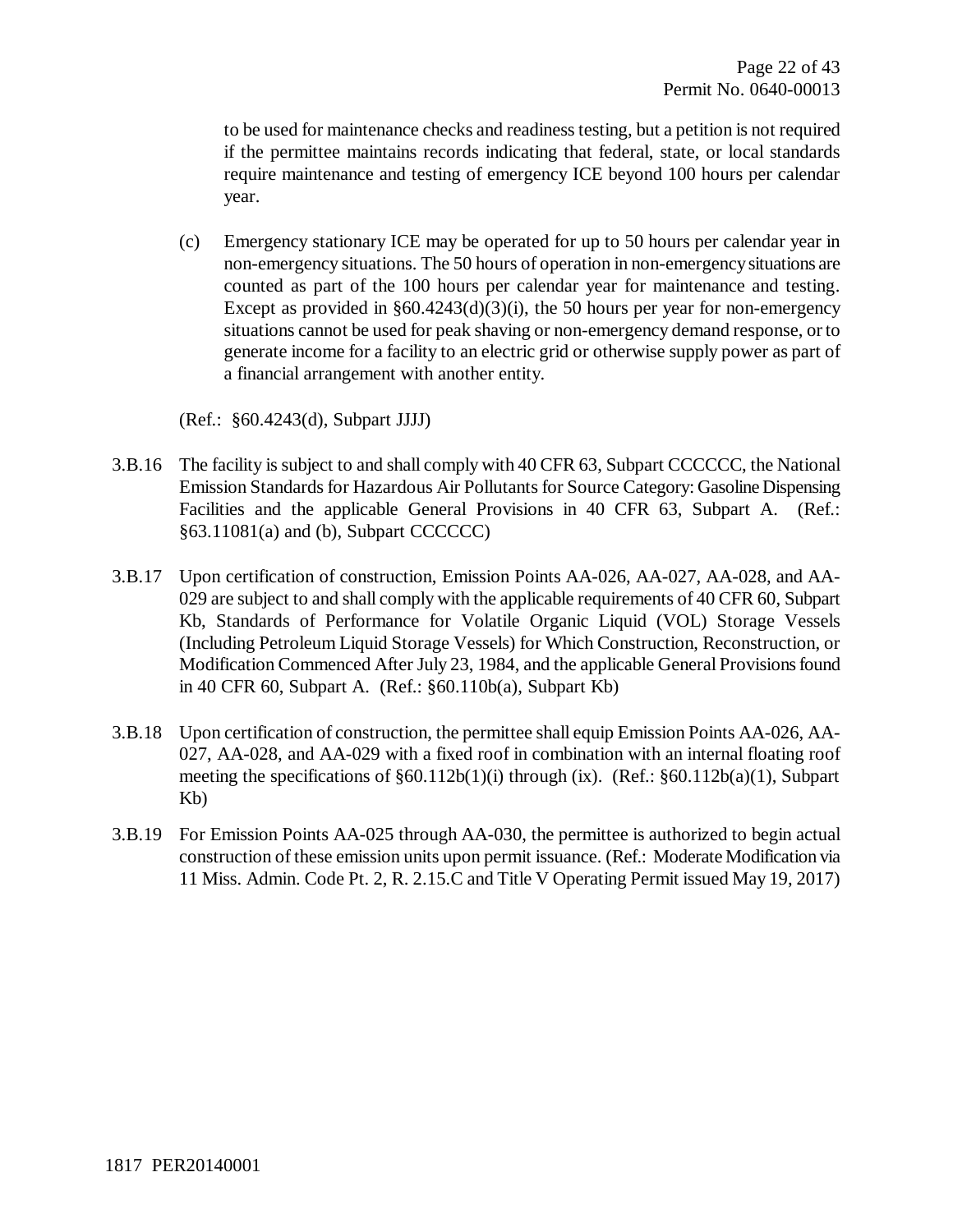| <b>Applicable Requirement</b>                     | Condition<br>Number(s) | Pollutant/<br>Parameter | Limit/Standard |
|---------------------------------------------------|------------------------|-------------------------|----------------|
| 11 Miss. Admin. Code Pt. 2, R.<br>$1.3.D(1)(a)$ . | 3.C.1                  | PM                      | 0.6 lbs/MMBTU  |
| 11 Miss. Admin. Code Pt. 2, R.<br>$1.4.A(1)$ .    | 3.C.2                  | SO <sub>2</sub>         | 4.8 lbs/MMBTU  |

### C. Insignificant and Trivial Activity Emission Limitations & Standards

- 3.C.1 The maximum permissible emission of ash and/or particulate matter from fossil fuel burning installations of less than 10 million BTU per hour heat input shall not exceed 0.6 pounds per million BTU per hour heat input. (Ref.: 11 Miss. Admin. Code Pt. 2, R. 1.3.D(1)(a).)
- 3.C.2 The maximum discharge of sulfur oxides from any fuel burning installation in which the fuel is burned primarily to produce heat or power by indirect heat transfer shall not exceed 4.8 pounds (measured as sulfur dioxide) per million BTU heat input. (Ref.: 11 Miss. Admin. Code Pt. 2, R. 1.4.A(1).)

### D. Work Practice Standards

| Emission<br>Point(s)                                                                                                                                 | Applicable Requirement                                       | Condition<br>Number(s) | Pollutant/<br>Parameter     | Limit/Standard                                                                                                                                                                                                       |
|------------------------------------------------------------------------------------------------------------------------------------------------------|--------------------------------------------------------------|------------------------|-----------------------------|----------------------------------------------------------------------------------------------------------------------------------------------------------------------------------------------------------------------|
| $AA-000$<br>$AA-001$<br>$AA-002$<br>$AA-003$<br>$AA-004$<br>$AA-005$<br>$AA-006$<br>$AA-013$<br>$AA-014$<br>$AA-026$<br>$AA-027$<br>AA-028<br>AA-029 | §63.11085(a), Subpart<br><b>BBBBBB</b>                       | 3.D.1                  | O & M<br>Procedures         | Operation maintenance procedures                                                                                                                                                                                     |
| $AA-019$                                                                                                                                             | §63.6603(a),<br>$63.6625(i)$ , and Table<br>2d, Subpart ZZZZ | 3.D.2                  | Maintenance<br>Requirements | Change oil and filter every 500 hours or<br>operation or annually; inspect air cleaner every<br>1,000 hours of operation or annually; and inspect<br>all hoses and belts every 500 hour of operation or<br>annually. |
| Facility-<br>wide.<br>including                                                                                                                      | $§63.11115(a)$ , Subpart<br><b>CCCCCC</b>                    | 3.D.3                  | O & M<br>Requirements       | Good air pollution control practices                                                                                                                                                                                 |
| AA-022<br>AA-<br>and                                                                                                                                 | §63.11116, Subpart                                           | 3.D.4                  |                             | Work practices for gasoline handling                                                                                                                                                                                 |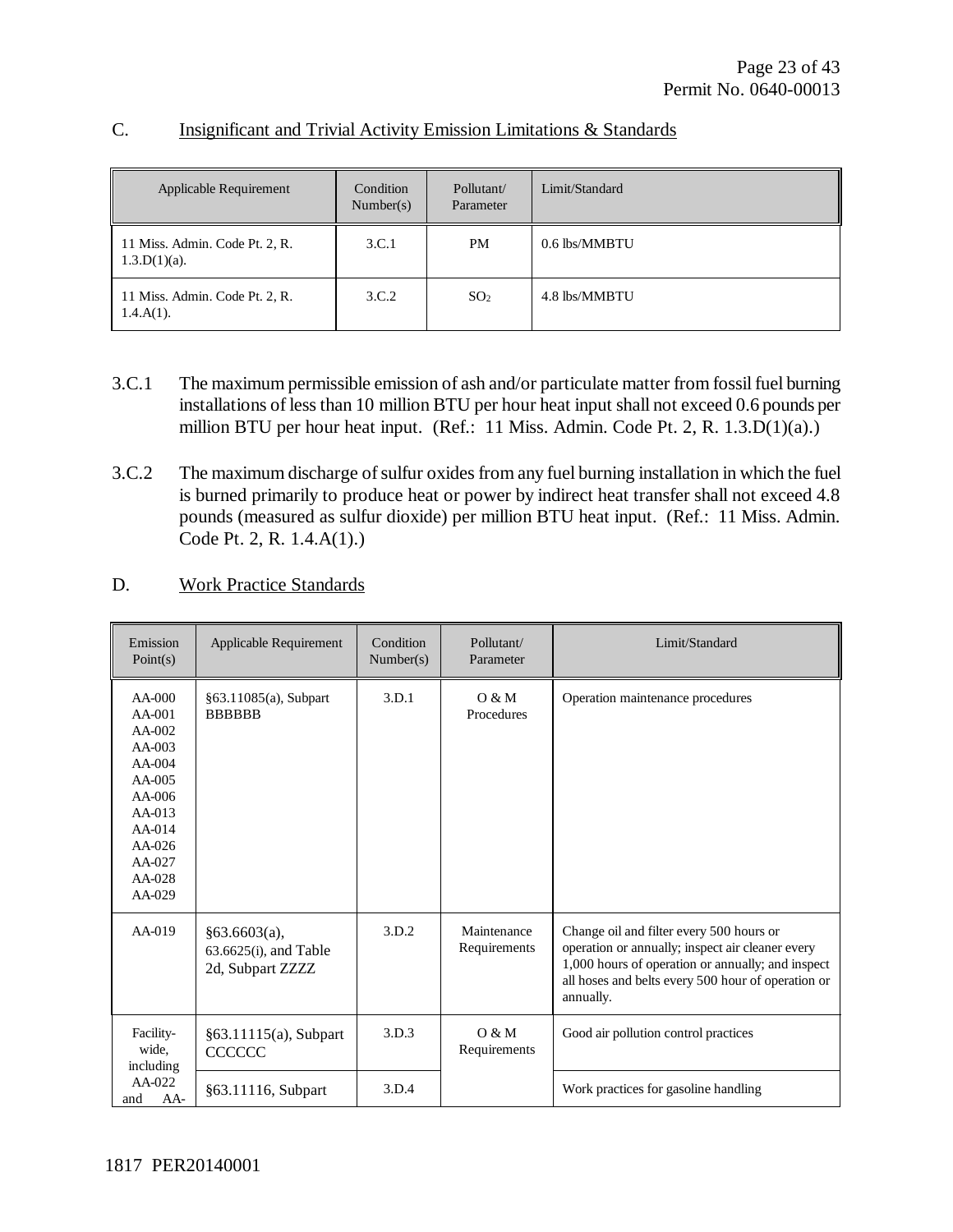| Emission<br>Point(s) | Applicable Requirement | Condition<br>Number(s) | Pollutant/<br>Parameter | Limit/Standard |
|----------------------|------------------------|------------------------|-------------------------|----------------|
| 023                  | <b>CCCCCC</b>          |                        |                         |                |

- 3.D.1 For Emission Points AA-000, AA-001 through AA-006, AA-013 through AA-014, and AA-026 through AA-029, the permittee must, at all times, operate and maintain any affected source, including associated air pollution control equipment and monitoring equipment, in a manner consistent with safety and good air pollution control practices for minimizing emissions. Determination of whether such operation and maintenance procedures are being used will be based on information available to the DEQ, which may include, but is not limited to, monitoring results, review of operation and maintenance procedures, review of operation and maintenance records, and inspection of the source. (Ref.: §63.11085(a), Subpart BBBBBB)
- 3.D.2 For Emission Point AA-019, the permittee shall:
	- (a) Change oil and filter every 500 hours of operation or annually, whichever comes first or utilize an oil analysis program as described in 63.6625(i) to extend the life of the oil;
	- (b) Inspect air cleaner every 1,000 hours of operation or annually, and replace as necessary; and
	- (c) Inspect all hoses and belts every 500 hours of operation or annually, whichever comes first, and replace as necessary.

(Ref.: §63.6603(a), 63.6625(i) and Table 2d(4), Subpart ZZZZ)

- 3.D.3 For Emission Points AA-022 and AA-023, the permittee must at all times, operate and maintain the gasoline storage tanks, including associated air pollution control equipment and monitoring equipment, in a manner consistent with safety and good air pollution control practices for minimizing emissions. Determination of whether such operation and maintenance procedures are being used will be based on information available to the DEQ which may include, but is not limited to, monitoring results, review of operation and maintenance procedures, review of operation and maintenance records, and inspection of the source. (Ref.: §63.11115(a), Subpart CCCCCC)
- 3.D.4 The permittee shall comply with the following requirements for gasoline dispensing:
	- (a) The permittee must not allow gasoline to be handled in a manner that would result in vapor releases to the atmosphere for extended periods of time. Measures to be taken include, but are not limited to, the following: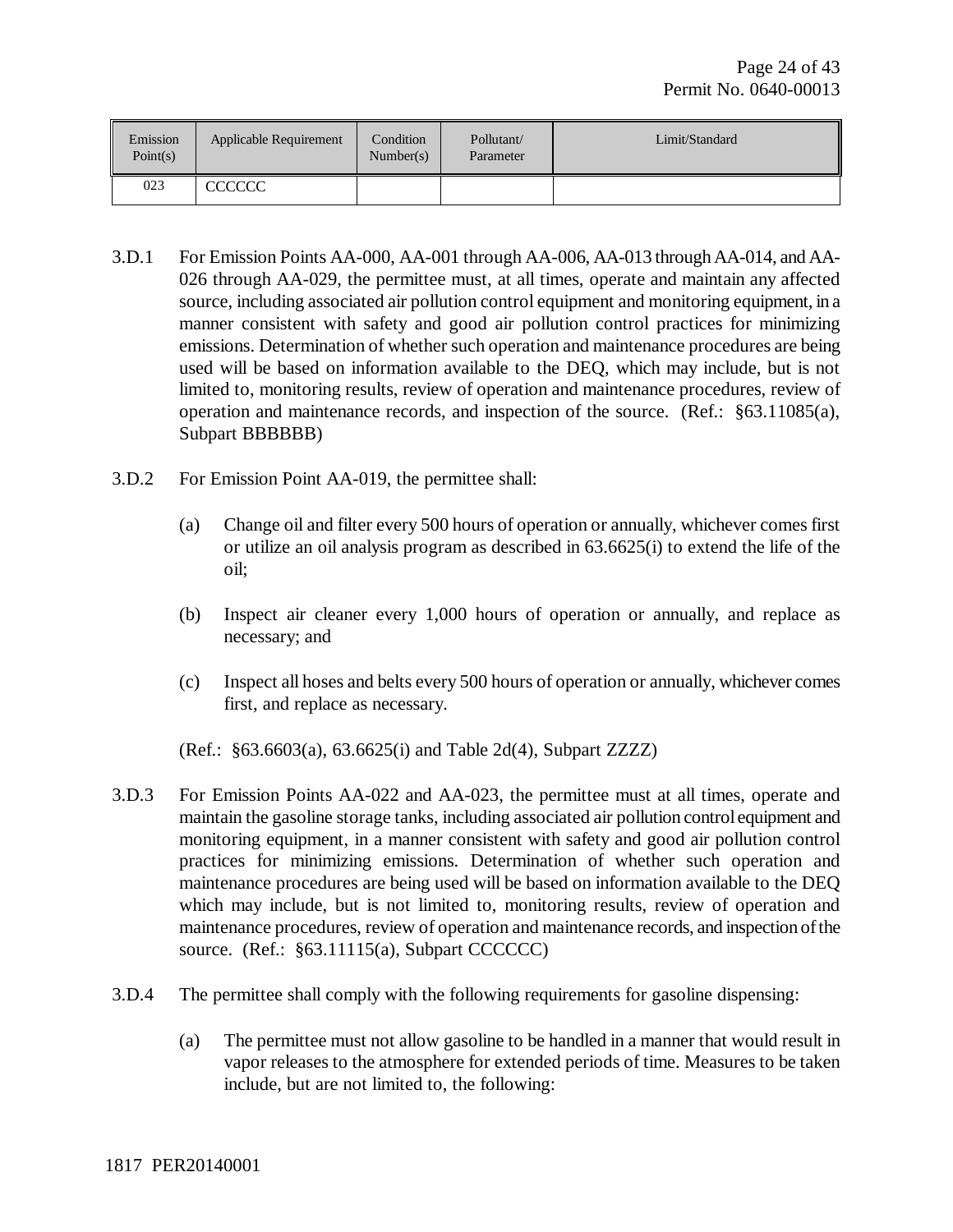- (1) Minimize gasoline spills;
- (2) Clean up spills as expeditiously as practicable;
- (3) Cover all open gasoline containers and all gasoline storage tank fill-pipes with a gasketed seal when not in use;
- (4) Minimize gasoline sent to open waste collection systems that collect and transport gasoline to reclamation and recycling devices, such as oil/water separators.
- (b) The permittee is not required to submit notifications or reports as specified in §63.11125, §63.11126, or subpart A of Part 63, but must have records available within 24 hours of a request by the DEQ to document gasoline throughput.
- (c) Portable gasoline containers that meet the requirements of 40 CFR part 59, subpart F, are considered acceptable for compliance with paragraph (a)(3) of this section.

(Ref.: §63.11116, Subpart CCCCCC)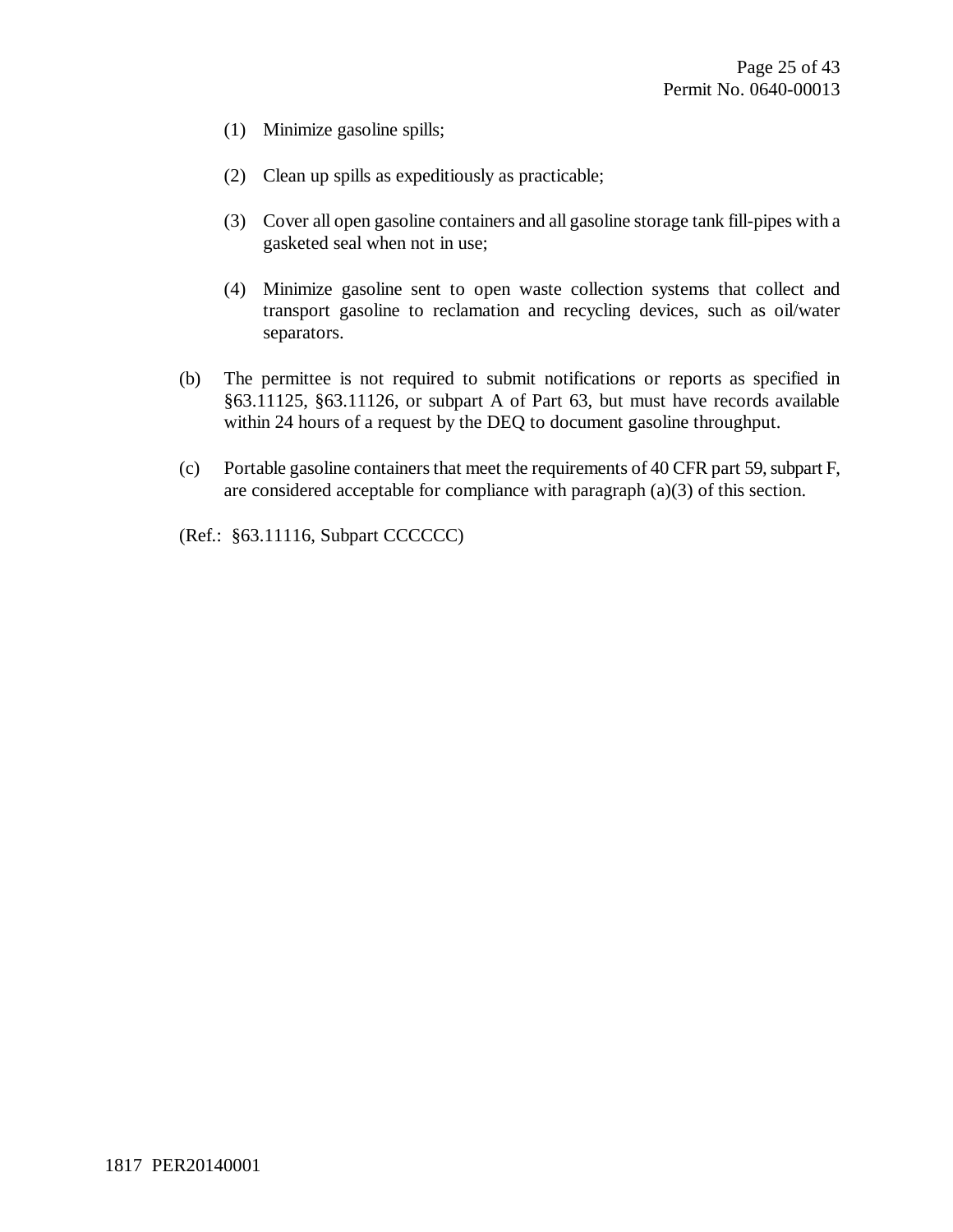### SECTION 4. COMPLIANCE SCHEDULE

- 4.1 Unless otherwise specified herein, the permittee shall be in compliance with all requirements contained herein upon issuance of this permit.
- 4.2 Except as otherwise specified herein, the permittee shall submit to the Permit Board and to the Administrator of EPA Region IV a certification of compliance with permit terms and conditions, including emission limitations, standards, or work practices, by January 31 for the preceding calendar year. Each compliance certification shall include the following:
	- (a) the identification of each term or condition of the permit that is the basis of the certification;
	- (b) the compliance status;
	- (c) whether compliance was continuous or intermittent;
	- (d) the method(s) used for determining the compliance status of the source, currently and over the applicable reporting period;
	- (e) such other facts as may be specified as pertinent in specific conditions elsewhere in this permit.
	- (Ref.: 11 Miss. Admin. Code Pt. 2, R. 6.3.C(5)(a), (c), and (d).)
- **4.3 For Emission Points AA-025 through AA-030, the permittee shall comply with the permit requirements herein upon certification of construction for each emission point.**

**(a) The authority to construct Emission Points AA-025 through AA-030 will expire if construction does not begin within eighteen (18) months from the date of issuance or if construction is suspended for eighteen (18) months or more. (Ref.: 11 Miss. Admin. Code Pt. 2, R. 2.5.C(1).)**

**(b) Emission Points AA-025 through AA-030 cannot begin operation until certification of construction by the permittee. (Ref.: 11 Miss. Admin. Code Pt. 2, R. 2.5.D(3).)**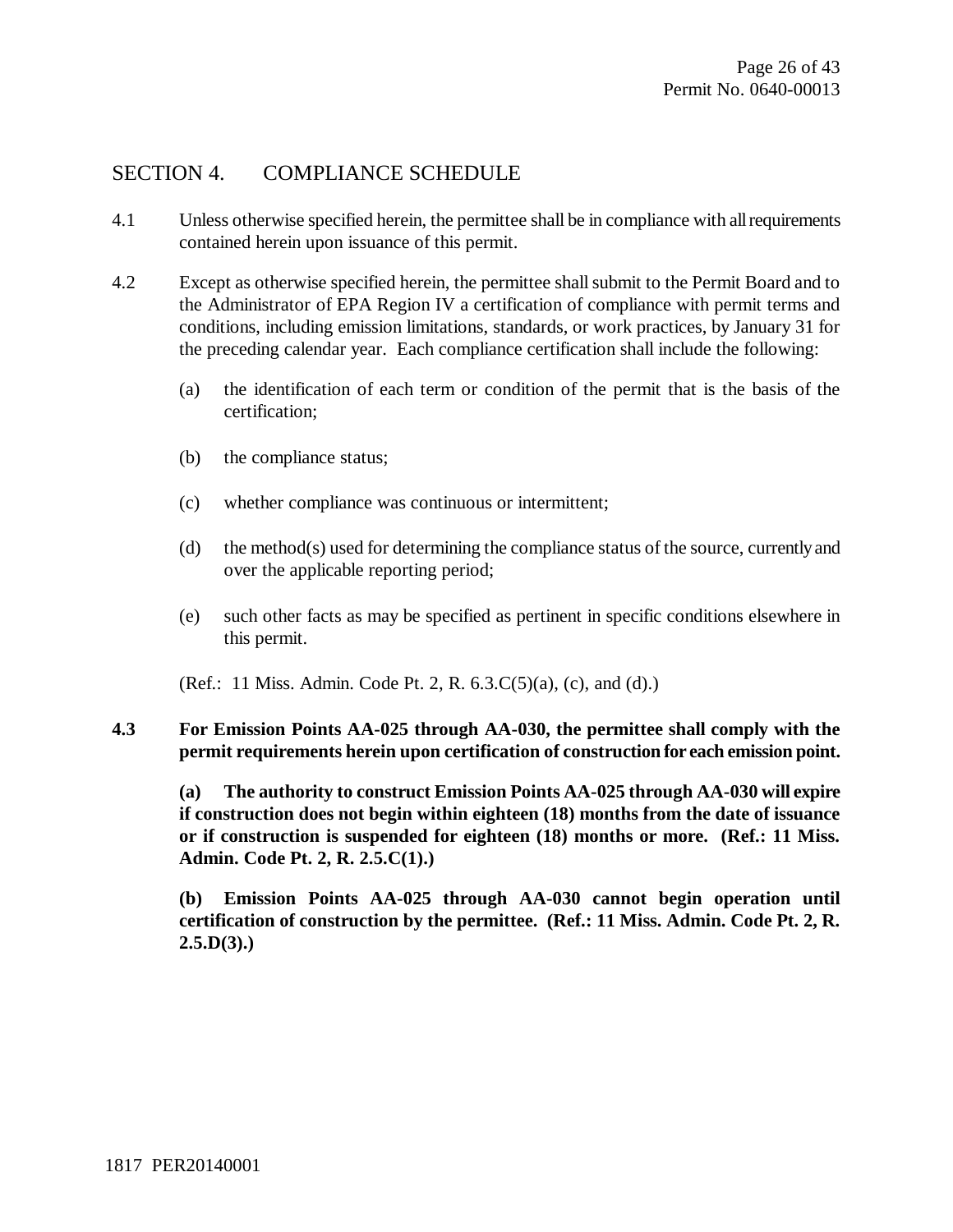# SECTION 5. MONITORING, RECORDKEEPING & REPORTING REQUIREMENTS

### A. General Monitoring, Recordkeeping and Reporting Requirements

- 5.A.1 The permittee shall install, maintain, and operate equipment and/or institute procedures as necessary to perform the monitoring and recordkeeping specified below. (Ref.: 11 Miss. Admin. Code Pt. 2. R. 6.3.A(3).)
- 5.A.2 In addition to the recordkeeping specified below, the permittee shall include with all records of required monitoring information the following:
	- (a) the date, place as defined in the permit, and time of sampling or measurements;
	- (b) the date(s) analyses were performed;
	- (c) the company or entity that performed the analyses;
	- (d) the analytical techniques or methods used;
	- (e) the results of such analyses; and
	- (f) the operating conditions existing at the time of sampling or measurement.

(Ref.: 11 Miss. Admin. Code Pt. 2, R. 6.3.A(3)(b)(1).)

- 5.A.3 Except where a longer duration is specified in an applicable requirement, the permittee shall retain records of all required monitoring data and support information for a period of at least five (5) years from the date of the monitoring sample, measurement, report, or application. Support information includes all calibration and maintenance records, all original strip-chart recordings for continuous monitoring instrumentation, and copies of all reports required by the permit. (Ref.: 11 Miss. Admin. Code Pt. 2, R. 6.3.A(3)(b)(2).)
- 5.A.4 Except as otherwise specified herein, the permittee shall submit reports of any required monitoring by July 31 and January 31 for the preceding six-month period. All instances of deviations from permit requirements must be clearly identified in such reports and all required reports must be certified by a responsible official consistent with 11 Miss. Admin. Code Pt. 2, R. 6.2.E. (Ref.: 11 Miss. Admin. Code Pt. 2, R. 6.3.A(3)(c)(1).)
- 5.A.5 Except as otherwise specified herein, the permittee shall report all deviations from permit requirements, including those attributable to upsets, the probable cause of such deviations, and any corrective actions or preventive measures taken. Said report shall be made within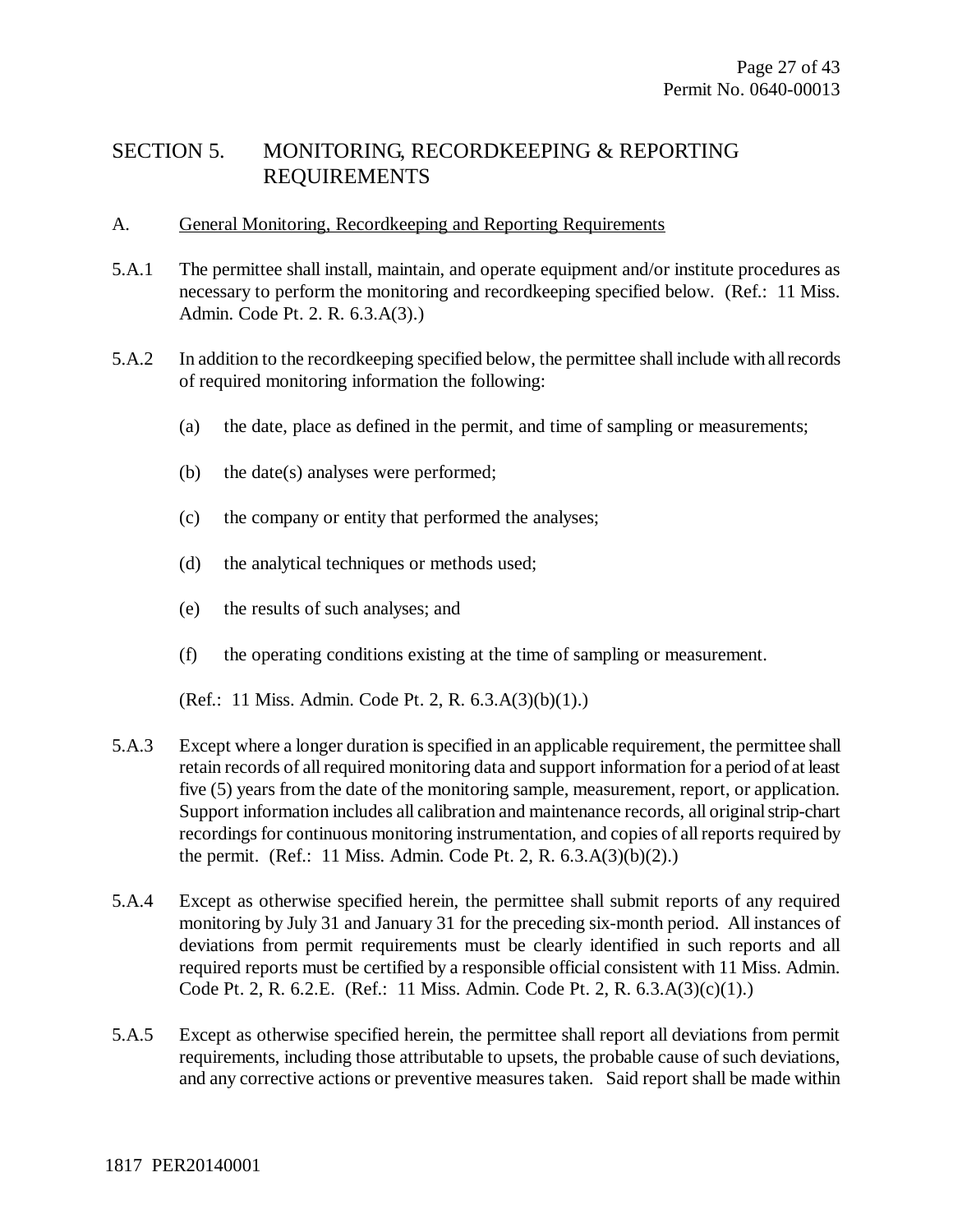fifteen (15) days following the end of the month in which the deviation was discovered. (Ref.: 11 Miss. Admin. Code Pt. 2. R. 6.3.A(3)(c)(2).)

- 5.A.6 Except as otherwise specified herein, the permittee shall perform emissions sampling and analysis in accordance with EPA Test Methods and with any continuous emission monitoring requirements, if applicable. All test methods shall be those versions or their equivalents approved by the DEQ and the EPA. (Ref.: 11 Miss. Admin. Code Pt. 2. R.  $6.3.A(3)$ .)
- 5.A.7 The permittee shall maintain records of any alterations, additions, or changes in equipment or operation. (Ref.: 11 Miss. Admin. Code Pt. 2. R. 6.3.A(3).)

| Emission<br>Point(s)                                                                     | Applicable Requirement                                        | Condition<br>Number | Pollutant/Parameter<br>Monitored               | Monitoring/Recordkeeping Requirement                                                             |
|------------------------------------------------------------------------------------------|---------------------------------------------------------------|---------------------|------------------------------------------------|--------------------------------------------------------------------------------------------------|
| Facility-<br>wide                                                                        | 11 Miss. Admin. Code Pt.<br>2, R. $6.3.A(3)(b)$ .             | 5.B.1               | VOC, Individual<br>HAP & Total<br>Combined HAP | Calculate and record 12-month rolling total                                                      |
| $AA-015$                                                                                 | §60.115a(a), Subpart Ka                                       | 5.B.2               | Petroleum Liquid                               | Records of petroleum liquid stored, the<br>period of storage, and maximum true vapor<br>pressure |
| $AA-001$<br>AA-002<br>$AA-003$<br>$AA-004$<br>$AA-005$<br>$AA-006$<br>$AA-013$<br>AA-014 | §63.11087(c) and<br>§63.11092(e)(1), Subpart<br><b>BBBBBB</b> | 5.B.3               | <b>Tank Roof</b><br>Inspections                | <b>Internal Floating Roof Monitoring</b>                                                         |
|                                                                                          | §63.11087(e) and<br>§63.11094(a), Subpart<br><b>BBBBBB</b>    | 5.B.4               |                                                | Internal Floating Roof Recordkeeping                                                             |
| $AA-000$                                                                                 | $§63.11089(a)-(d),$<br><b>Subpart BBBBBB</b>                  | 5.B.5               | Leak Detection and<br>Repair                   | Leak Detection Monitoring/Recordkeeping                                                          |
|                                                                                          | §63.11089(g)<br>§63.11094(d), Subpart<br><b>BBBBBB</b>        | 5.B.6               |                                                | <b>Leak Detection Recordkeeping</b>                                                              |
|                                                                                          | ş<br>$§$ 63.11089(g)<br>63.11094(e), Subpart<br><b>BBBBBB</b> | 5.B.7               |                                                | Leak Detection Log Requirements                                                                  |

B. Specific Monitoring and Recordkeeping Requirements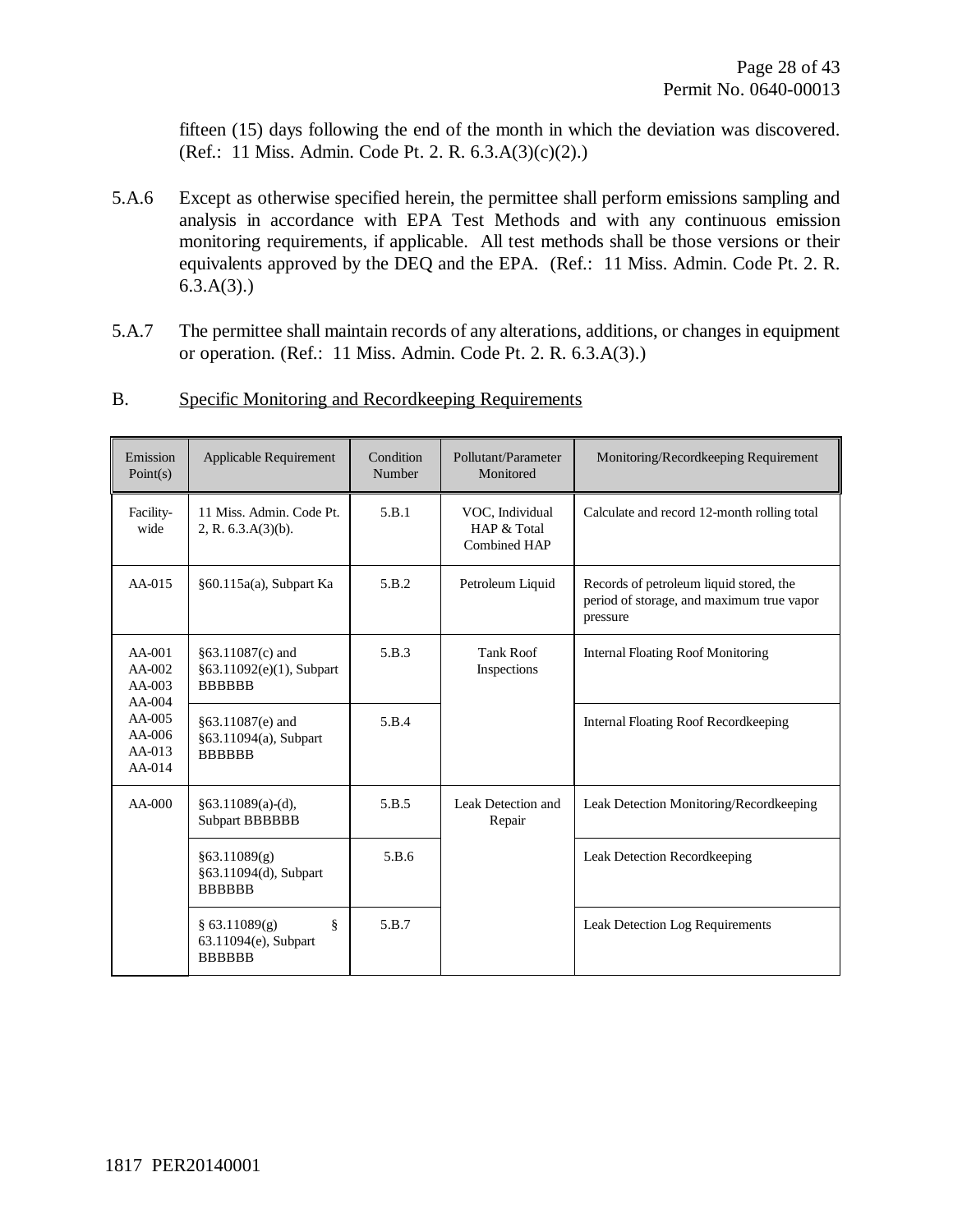| Emission<br>Point(s)                                                           | Applicable Requirement                                                                | Condition<br>Number | Pollutant/Parameter<br>Monitored | Monitoring/Recordkeeping Requirement                                                                                  |
|--------------------------------------------------------------------------------|---------------------------------------------------------------------------------------|---------------------|----------------------------------|-----------------------------------------------------------------------------------------------------------------------|
| AA-019                                                                         | §63.6625(e), Subpart<br>7777.                                                         | 5.B.8               | HAP                              | Maintenance                                                                                                           |
|                                                                                | §63.6625(f), Subpart<br>ZZZZ                                                          | 5.B.9               |                                  | Install non-resettable hour meter                                                                                     |
|                                                                                | §63.6625(h), Subpart<br>ZZZZ                                                          | 5.B.10              |                                  | Minimize idle and startup time                                                                                        |
|                                                                                | §63.6605, Subpart ZZZZ                                                                | 5.B.11              |                                  | Continuous Compliance and good air<br>pollution control practices                                                     |
|                                                                                | $§63.6655(e)$ and (f),<br>Subpart ZZZZ                                                | 5.B.12              |                                  | Recordkeeping                                                                                                         |
|                                                                                | §63.6660, Subpart ZZZZ                                                                | 5.B.13              |                                  | Recordkeeping                                                                                                         |
| AA-021<br>AA-024<br>AA-032                                                     | §60.4243(b)(1), Subpart<br><b>JJJJ</b>                                                | 5.B.14              | $NOx + HC$ , $CO$                | Comply by purchasing certified engine or<br>conducting performance test                                               |
|                                                                                | §60.4245(a), Subpart<br><b>JJJJ</b>                                                   | 5.B.15              |                                  | Recordkeeping                                                                                                         |
|                                                                                | §60.4245(b), Subpart<br>JJJJ, and 11 Miss.<br>Admin. Code Pt. 2, R.<br>6.3.A(3)(a)(2) | 5.B.16              |                                  | Install non-resettable hour meter and record<br>hours of operation and reason for operation                           |
| Facility-<br>wide and<br>AA-022<br>$AA-023$                                    | §63.11111(e), Subpart<br>CCCCCC                                                       | 5.B.17              | Fuel Throughput                  | Monitor monthly throughput                                                                                            |
|                                                                                | §63.11115(b) and<br>§63.11125(d)(1) and (2),<br>Subpart CCCCCC                        | 5.B.18              | Malfunctions                     | Malfunction recordkeeping                                                                                             |
| AA-001<br>through<br>AA-018<br>AA-022<br>AA-023<br>AA-026<br>through<br>AA-030 | 11 Miss. Admin. Code Pt.<br>2, R. 6.3.A(3)(b).                                        | 5.B.19              | Petroleum liquid                 | Records of petroleum liquid stored, the period<br>of storage, monthly throughput, and<br>maximum true vapor pressure. |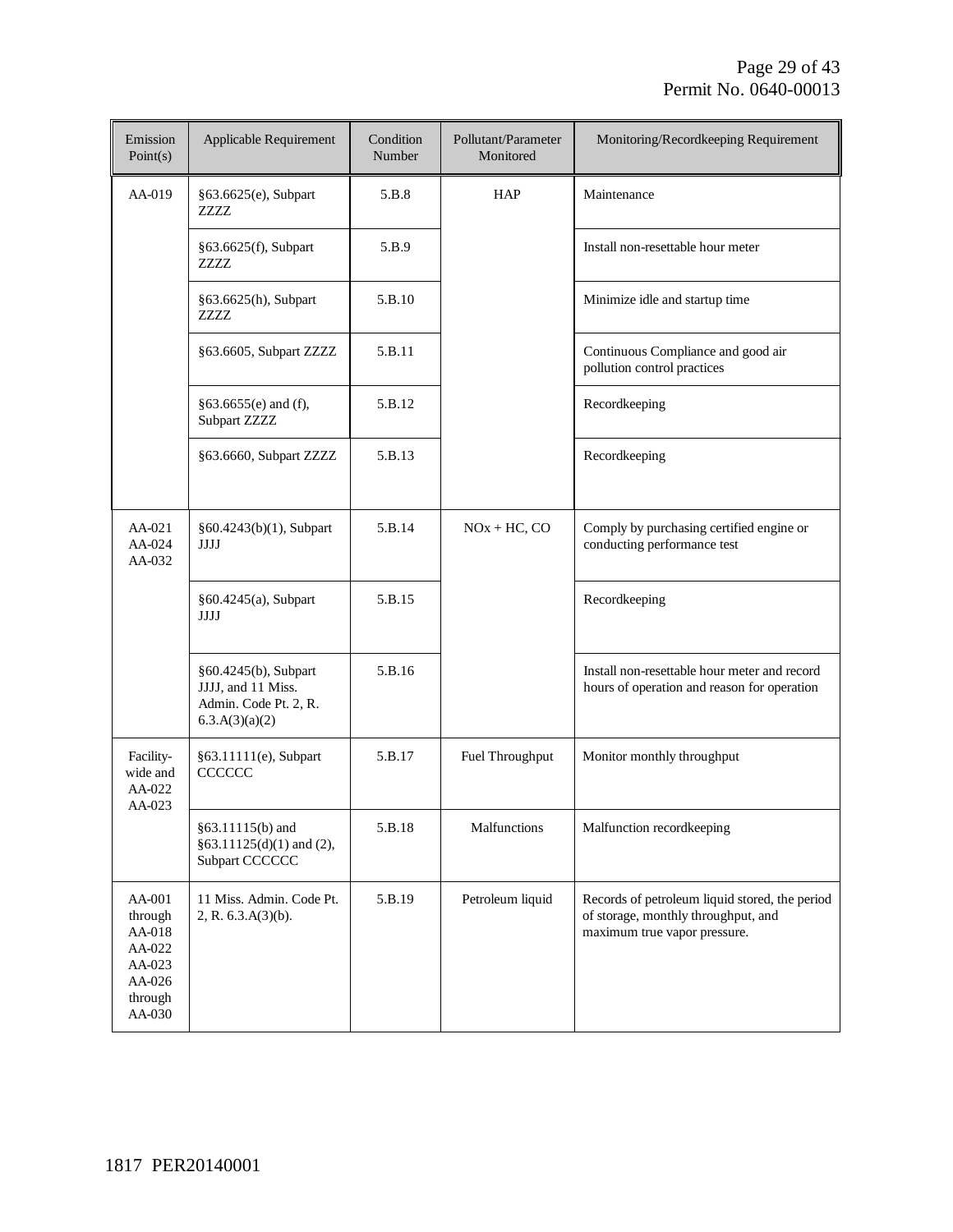| Emission<br>Point $(s)$                      | Applicable Requirement               | Condition<br>Number | Pollutant/Parameter<br>Monitored | Monitoring/Recordkeeping Requirement                                                  |
|----------------------------------------------|--------------------------------------|---------------------|----------------------------------|---------------------------------------------------------------------------------------|
| $AA-026$<br>$AA-027$<br>$AA-028$<br>$AA-029$ | $§60.113b(a)(1)-(4),$<br>Subpart Kb  | 5.B.20              | Tank Inspections                 | Initial and subsequent $(5$ - or 10-year)<br>inspections of tank roof and components  |
|                                              | $§60.115b(a)(2)$ , Subpart<br>Kb     | 5.B.21              | Tank Inspection<br>Records       | Records of tank inspections maintained for<br>five $(5)$ years                        |
|                                              | $§60.116b(a)$ and (b),<br>Subpart Kb | 5.B.22              | Tank Dimensions/<br>Capacity     | Maintain records of tank dimensions and<br>capacity for life of tank                  |
|                                              | $§60.116b(d)$ and (e),<br>Subpart Kb | 5.B.23              | VOL Stored                       | Maintain records of VOL stored, period of<br>storage, and maximum true vapor pressure |

- 5.B.1 To demonstrate compliance with the Facility-Wide Emissions Limits, the permittee shall calculate the monthly VOC, individual HAP, and total combined HAP emission rates and the annual emission rates in tons/year, determined for each consecutive 12-month period. The permittee shall use actual test data, manufacturers data, and/or emission factors or methodology used in the Title V application to calculate monthly emissions. EPA's TANKS 4.09 program may be used to calculate emissions; however, emissions associated with landing and subsequent filling of floating roof tanks must be accounted for, as well as tank cleanings. An alternative deck seam loss factor of 0.0085 lb-mole/ft-year may be used as approved in the letter attached in Appendix C. (Ref.: 11 Miss. Admin. Code Pt. 2, R.  $6.3.A(3)(b)$ .)
- 5.B.2 For Emission Point AA-015, the permittee shall maintain a record of the petroleum liquid stored, period of storage, and maximum true vapor pressure of that liquid during the respective storage period in accordance with the methods specified in §60.115a. (Ref.:  $§60.115a(a)$ , Subpart Ka)
- 5.B.3 Beginning January 10, 2011 (except as provided in §63.11087(b)), for Emission Points AA-001 through AA-006, AA-013 and AA-014, the gasoline storage tanks subject to the emission standards in  $\S 63.11087(a)$ , the permittee must perform inspections of the floating roof system according to the requirements of §60.113b(a). For Emission Points AA-002 and AA-013, the permittee may comply with the Alternative Monitoring Plan as approved by EPA on August 2, 2013 and attached as Appendix D. (Ref.: §63.11087(c) and §63.11092(e)(1), Subpart BBBBBB)
- 5.B.4 Beginning January 10, 2011 (except as provided in 63.11087(b)), for Emission Points AA-001 through AA-006, AA-013 and AA-014, the permittee shall keep records as specified in §60.115b, except records shall be kept for 5 years. (Ref.: §63.11087(e) and §63.11094(a), Subpart BBBBBB).
- 5.B.5 For Emission Point AA-000, the permittee shall perform a monthly leak inspection of all equipment in gasoline service, as defined in §63.11100. For this inspection, detection methods incorporating sight, sound, and smell are acceptable. A log book shall be used and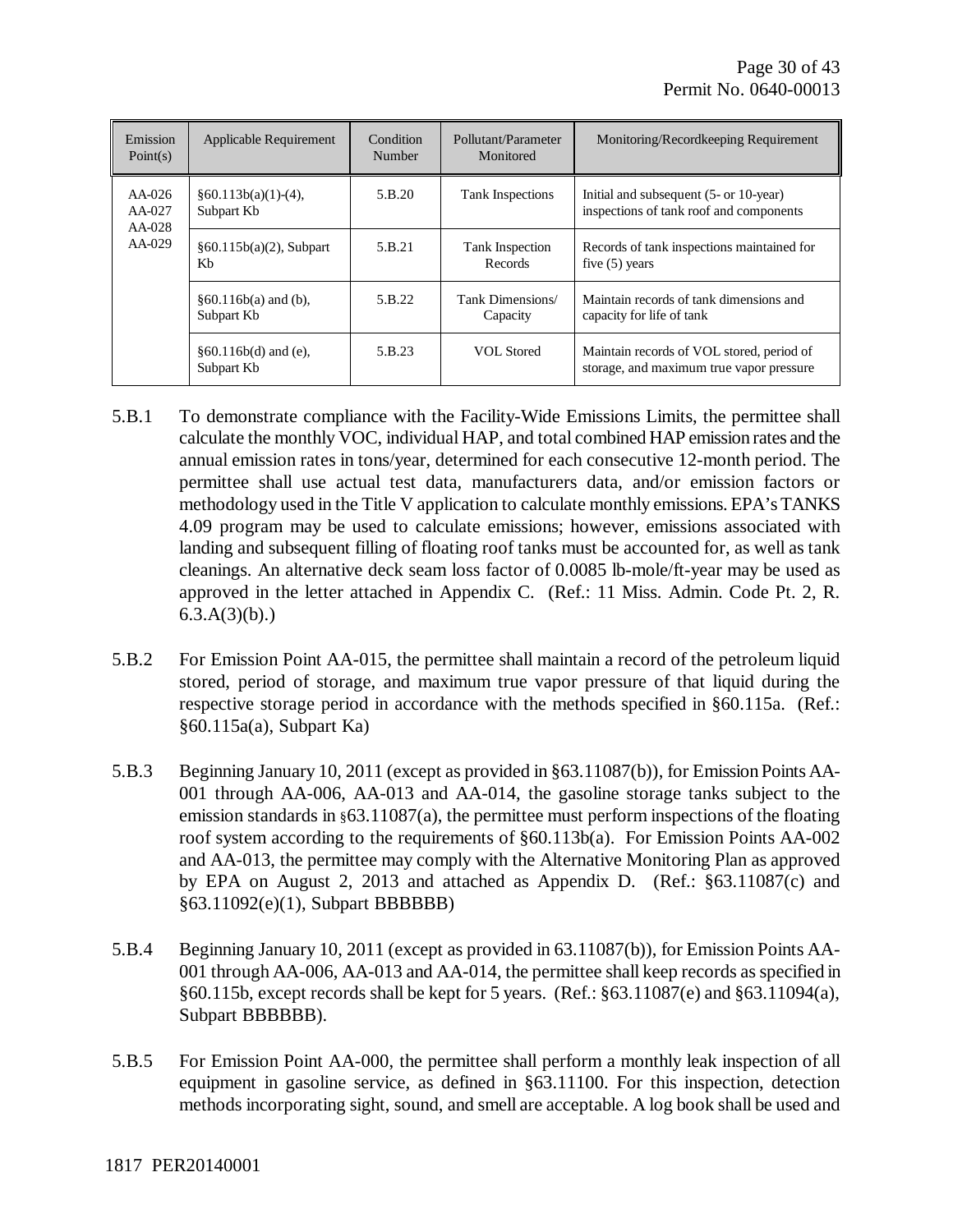shall be signed by the permittee at the completion of each inspection. A section of the log book shall contain a list, summary description, or diagram(s) showing the location of all equipment in gasoline service at the facility.

Each detection of a liquid or vapor leak shall be recorded in the log book. When a leak is detected, an initial attempt at repair shall be made as soon as practicable, but no later than 5 calendar days after the leak is detected. Repair or replacement of leaking equipment shall be completed within 15 calendar days after detection of each leak. Delay of repair of leaking equipment will be allowed if the repair is not feasible within 15 days. The permittee shall provide in the semiannual report specified §63.11095(b), the reason(s) why the repair was not feasible and the date each repair was completed. (Ref.: §63.11089(a) through (d), Subpart BBBBBB)

- 5.B.6 For Emission Point AA-000, the permittee shall prepare and maintain a record describing the types, identification numbers, and locations of all equipment in gasoline service. (Ref.: §63.11089(g) and §63.11094(d), Subpart BBBBBB)
- 5.B.7 For Emission Point AA-000, the permittee shall record in the log book for each leak that is detected, the information specified in the list below:
	- (a) The equipment type and identification number;
	- (b) The nature of the leak (i.e., vapor or liquid) and the method of detection (i.e., sight, sound, or smell);
	- (c) The date the leak was detected and the date of each attempt to repair the leak;
	- (d) Repair methods applied in each attempt to repair the leak;
	- (e) "Repair delayed" and the reason for the delay if the leak is not repaired within 15 calendar days after discovery of the leak;
	- (f) The expected date of successful repair of the leak if the leak is not repaired within 15 days; and
	- (g) The date of successful repair of the leak.
	- (Ref.: §63.11089(g) and §63.11094(e))
- 5.B.8 For Emission Point AA-019, the permittee shall operate and maintain the stationary RICE and after-treatment control device (if any) according to the manufacturer's emission-related written instructions or develop a maintenance plan which must provide to the extent practicable for the maintenance and operation of the engine in a manner consistent with good air pollution control practice for minimizing emissions. (Ref.: §63.6625(e)(3), Subpart ZZZZ)
- 5.B.9 For Emission Point AA-019, the permittee shall install a non-resettable hour meter if one is not already installed. (Ref.: §63.6625(f), Subpart ZZZZ)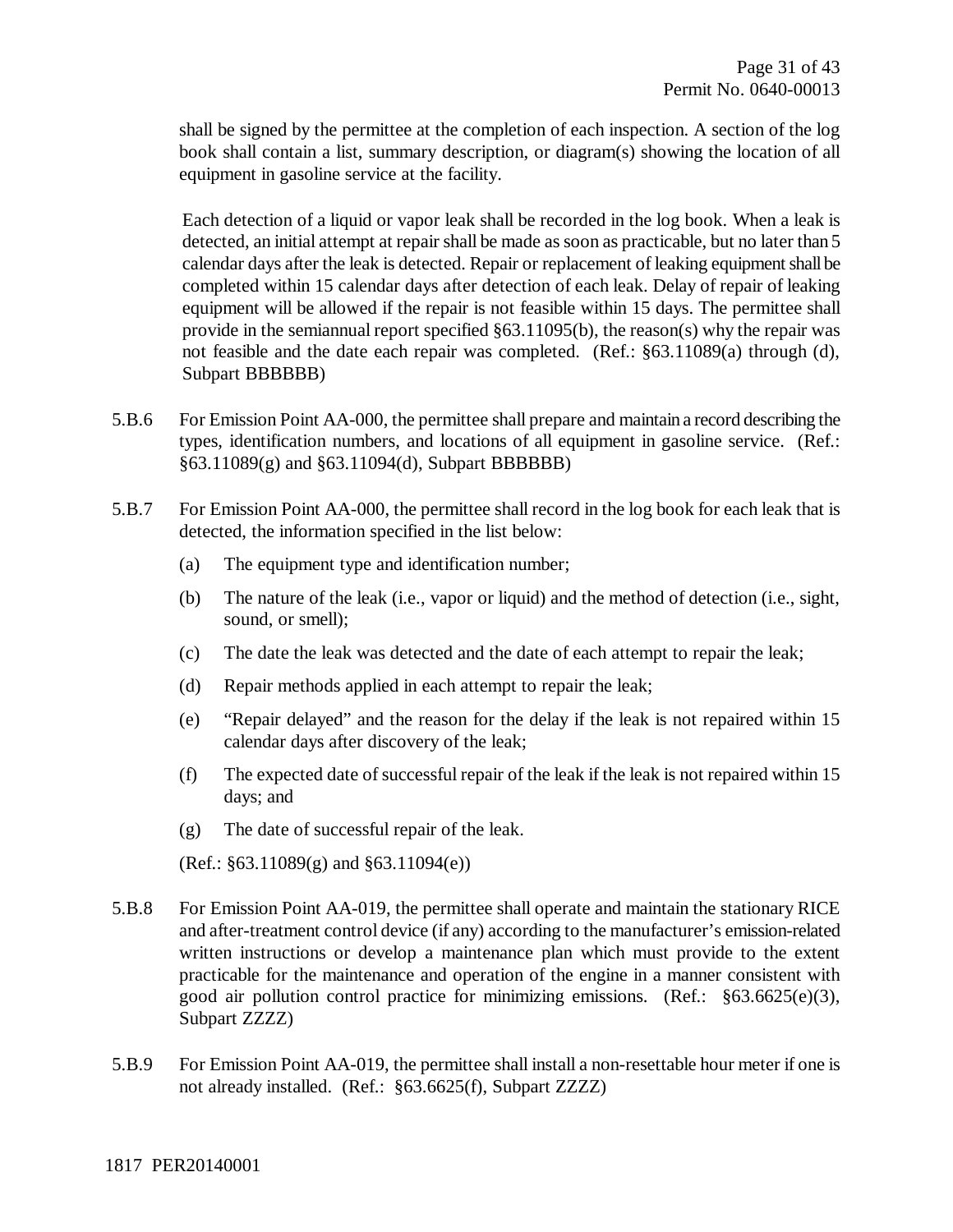- 5.B.10 For Emission Point AA-019, the permittee shall minimize the engine's time spent at idle during startup and minimize the engine's startup time to a period needed for appropriate and safe loading of the engine, not to exceed 30 minutes. (Ref.: §63.6625(h), Subpart ZZZZ)
- 5.B.11 For Emission Points AA-019, the permittee shall comply with the following:
	- (a) The permittee must be in compliance with the emission limitations, operating limitations, and other requirements in this subpart that apply at all times.
	- (b) At all times the permittee must operate and maintain any affected source in a manner consistent with safety and good air pollution control practices for minimizing emissions. The general duty to minimize emissions does not require you to make any further efforts to reduce emissions if levels required by this standard have been achieved. Determination of whether such operation and maintenance procedures are being used will be based on information available to the DEQ which may include, but is not limited to, monitoring results, review of operation and maintenance procedures, review of operation and maintenance records, and inspection of the source. (Ref.: §63.6605, Subpart ZZZZ)
- 5.B.12 For Emission Point AA-019, the permittee shall keep records of the maintenance conducted on the stationary RICE in order to demonstrate that you operated and maintained the stationary RICE according to the maintenance plan.

The permittee shall keep the following records:

- (a) A copy of each notification and report that you submitted to comply with this subpart, including all documentation supporting any Initial Notification or Notification of Compliance Status that you submitted, according to the requirement in  $§63.10(b)(2)(xiv).$
- (b) Records of the occurrence and duration of each malfunction of operation (i.e., process equipment) or the air pollution control and monitoring equipment.
- (c) Records of all required maintenance performed on the air pollution control and monitoring equipment.
- (d) Records of actions taken during periods of malfunction to minimize emissions in accordance with §63.6605(b), including corrective actions to restore malfunctioning process and air pollution control and monitoring equipment to its normal or usual manner of operation.
- (e) Records of the hours of operation of the engine that is recorded through the nonresettable hour meter. The permittee must document how many hours are spent for emergency operation, including what classified the operation as emergency and how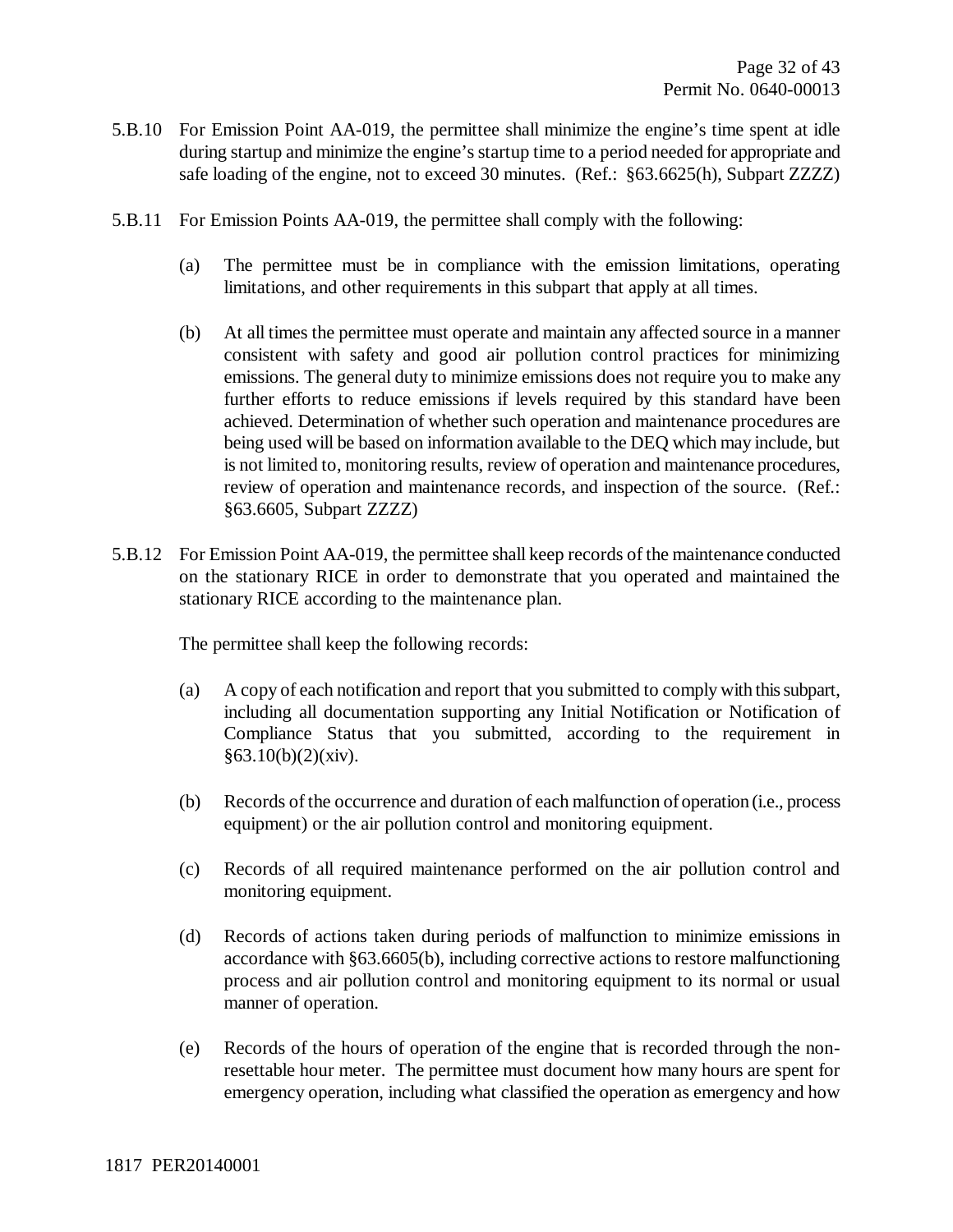many hours are spent for non-emergency operation. If the engines are used for demand response operation, the permittee must keep records of the notification of the emergency situation, and the time the engine was operated as a part of demand response.

(Ref.: §63.6655(a), (e), and (f), Subpart ZZZZ)

- 5.B.13 For Emission Point AA-019, the permittee must meet the following recordkeeping requirements:
	- (a) Records must be in a form suitable and readily available for expeditious review according to  $§63.10(b)(1)$ .
	- (b) As specified in  $\S 63.10(b)(1)$ , the permittee must keep each record for 5 years following the date of each occurrence, measurement, maintenance, corrective action, report, or record.
	- (c) The permittee must keep each record readily accessible in hard copy or electronic form for at least 5 years after the date of each occurrence, measurement, maintenance, corrective action, report, or record, according to §63.10(b)(1).

(Ref.: §63.6660, Subpart ZZZZ)

- 5.B.14 For Emission Points AA-021, AA-024, and AA-032, the permittee shall demonstrate compliance with the emission standards specified in §60.4233(d) according to one of the methods specified in paragraphs (1) and (2) of this condition
	- (a) Purchasing an engine certified according to procedures specified in 40 CFR Subpart JJJJ, for the same model year and demonstrating compliance according to one of the methods specified in  $\S 60.4243(a)$ . If the permittee operates and maintains the certified engine according to the manufacturer's emission-related written instructions, compliance may be demonstrated by keeping records of conducted maintenance, and no performance testing is required. If the permittee does not operate and maintain the certified engine and control device according to the manufacturer's emission-related written instructions, the engine will be considered a non-certified engine, and the permittee must demonstrate compliance according to §60.4243(a)(2)(iii).
	- (b) Purchasing a non-certified engine and demonstrating compliance with the emission standards specified in §60.4233(d) and according to the requirements specified in §60.4244, as applicable, and according to the following:
		- (1) The permittee must keep a maintenance plan and records of conducted maintenance and must, to the extent practicable, maintain and operate the engine in a manner consistent with good air pollution control practice for minimizing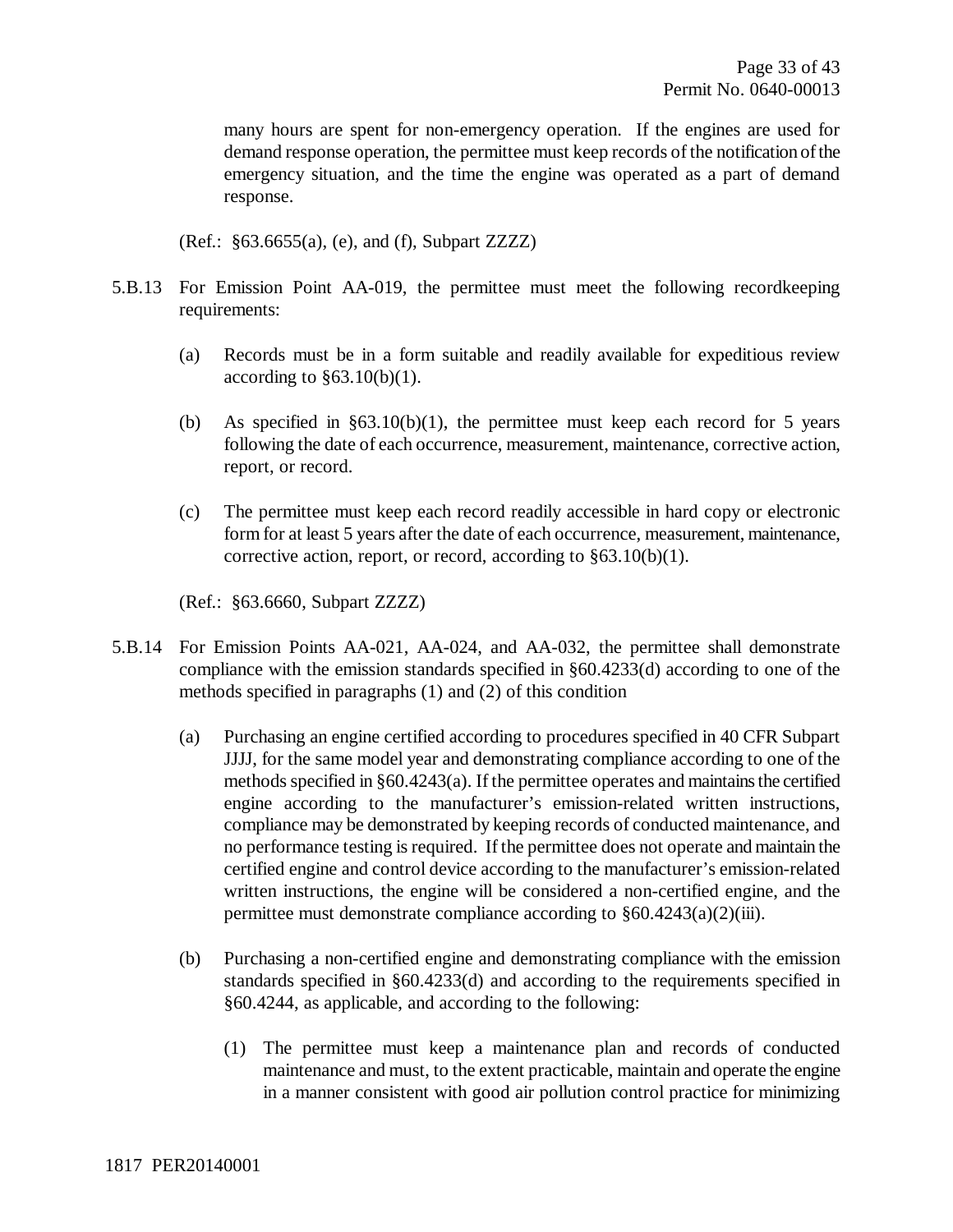emissions. In addition, the permittee must conduct an initial performance test to demonstrate compliance.

(Ref.: §60.4243(b)(1), Subpart JJJJ)

- 5.B.15 For Emission Points AA-021, AA-024, and AA-032, the permittee shall keep records of the following:
	- (a) All notifications submitted to comply with Subpart JJJJ and all documentation supporting any notification.
	- (b) Maintenance conducted on the engine.
	- (c) If the stationary SI internal combustion engine is a certified engine, documentation from the manufacturer that the engine is certified to meet the emission standards and information as required in 40 CFR parts 90, 1048, 1054, and 1060, as applicable.
	- (d) If the stationary SI internal combustion engine is not a certified engine or is a certified engine operating in a non-certified manner and subject to  $\S 60.4243(a)(2)$ , documentation that the engine meets the emission standards.

(Ref.: §60.4245(a), Subpart JJJJ)

- 5.B.16 For Emission Points AA-021, AA-024, and AA-032, the permittee shall install a nonresettable hour meter and shall keep records of the hours of operation of the engine that is recorded through the non-resettable hour meter. The permittee must document how many hours are spent for emergency operation, including what classified the operation as emergency and how many hours are spent for non-emergency operation. (Ref.: §60.4245(b), Subpart JJJJ, and 11 Miss. Admin. Code Pt. 2, R. 6.3.A(3)(a)(2))
- 5.B.17 The permittee shall demonstrate that their monthly throughput for gasoline dispensing is less than the 10,000-gallon threshold level. The permittee shall keep records to document monthly throughput. Records required under this paragraph shall be kept for a period of 5 years. (Ref.: §63.11111(e), Subpart CCCCCC)
- 5.B.18 For the gasoline dispensing facility and associated storage tanks, the permittee shallkeep the following records:
	- (a) Records of the occurrence and duration of each malfunction of operation (i.e., process equipment) or the air pollution control and monitoring equipment.
	- (b) Records of actions taken during periods of malfunction to minimize emissions in accordance with §63.11115(a), including corrective actions to restore malfunctioning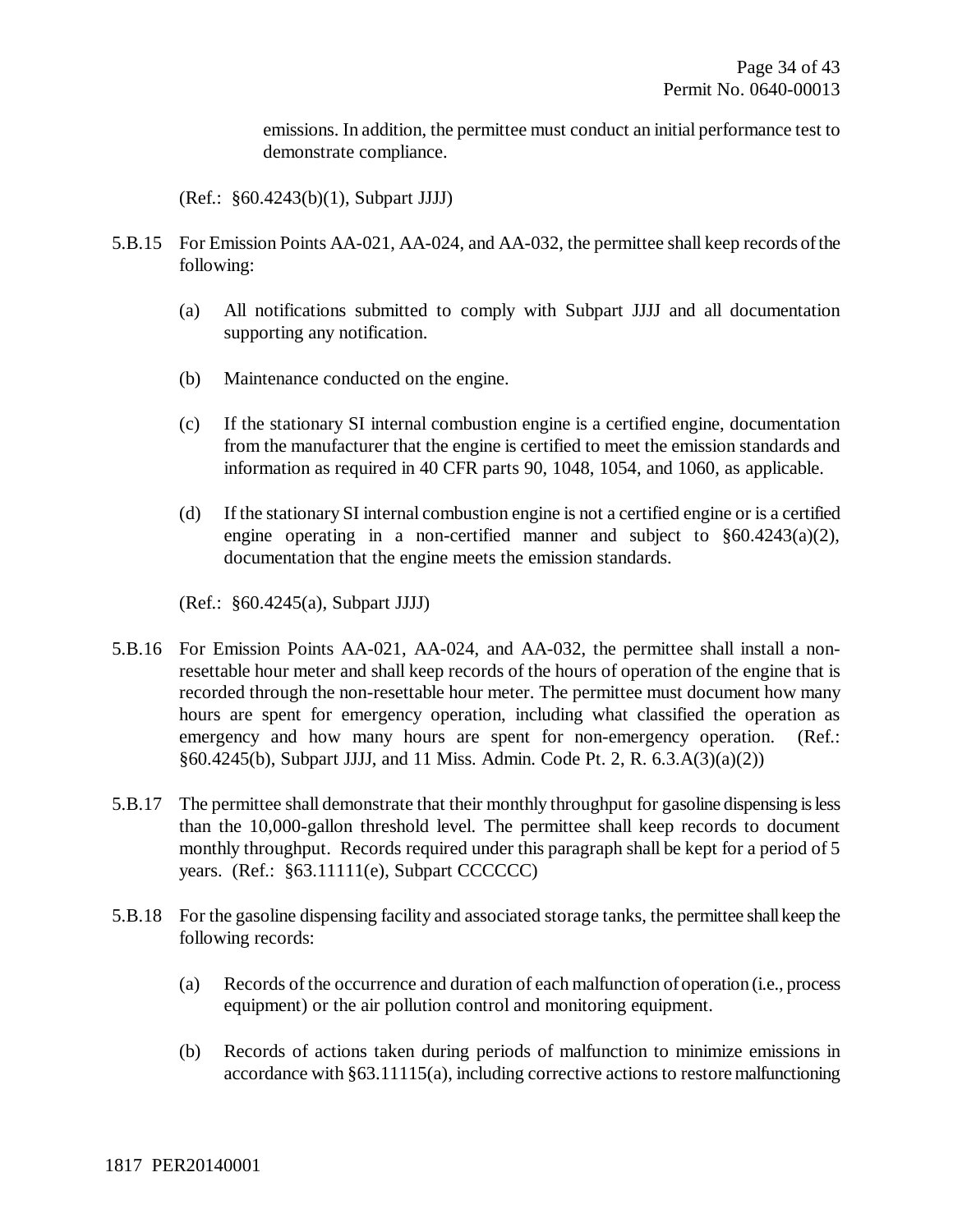process and air pollution control and monitoring equipment to its normal or usual manner of operation.

(Ref.: §63.11115(b), §63.11125(d)(1) and (2), Subpart CCCCCC)

- 5.B.19 For Emission Points AA-001 through AA-018, AA-022, AA-023, and AA-026 through AA-030, the permittee shall maintain monthly records of the following for each tank: the type of petroleum liquid stored, the period of storage and monthly throughput for each petroleum liquid, and the vapor pressure of the petroleum liquid at the storage temperature. This information shall be recorded for each month and used to demonstrate compliance with the rolling 12-month ton/year emission limits, as required by Condition 5.B.1. (Ref.: 11 Miss. Admin. Code Pt. 2, R. 6.3.A(3)(b))
- 5.B.20 Upon certification of construction for Emission Points AA-026 through AA-029, the permittee shall comply with the following tank inspections:
	- (a) Visually inspect the internal floating roof, the primary seal, and the secondary seal (if one is in service), prior to filling the storage vessel with VOL. If there are holes, tears, or other openings in the primary seal, the secondary seal, or the seal fabric or defects in the internal floating roof, or both, the permittee shall repair the items before filling the storage vessel.
	- (b) For Vessels equipped with a liquid-mounted or mechanical shoe primary seal, visually inspect the internal floating roof and the primary seal or the secondary seal (if one is in service) through manholes and roof hatches on the fixed roof at least once every 12 months after initial fill. If the internal floating roof is not resting on the surface of the VOL inside the storage vessel, or there is liquid accumulated on the roof, or the seal is detached, or there are holes or tears in the seal fabric, the permittee shall repair the items or empty and remove the storage vessel from service within 45 days.
	- (c) For vessels equipped with a double-seal system as specified in  $§60.112b(a)(1)(ii)(B)$ :
		- (1) Visually inspect the vessel as specified in paragraph (d) at least every 5 years; or
		- (2) Visually inspect the vessel as specified in paragraph (b) of this section.
	- (d) Visually inspect the internal floating roof, the primary seal, the secondary seal (if one is in service), gaskets, slotted membranes and sleeve seals (if any) each time the storage vessel is emptied and degassed. If the internal floating roof has defects, the primary seal has holes, tears, or other openings in the seal or the seal fabric, or the secondary seal has holes, tears, or other openings in the seal or the seal fabric, or the gaskets no longer close off the liquid surfaces from the atmosphere, or the slotted membrane has more than 10 percent open area, the permittee shall repair the items as necessary so that none of the conditions specified in this paragraph exist before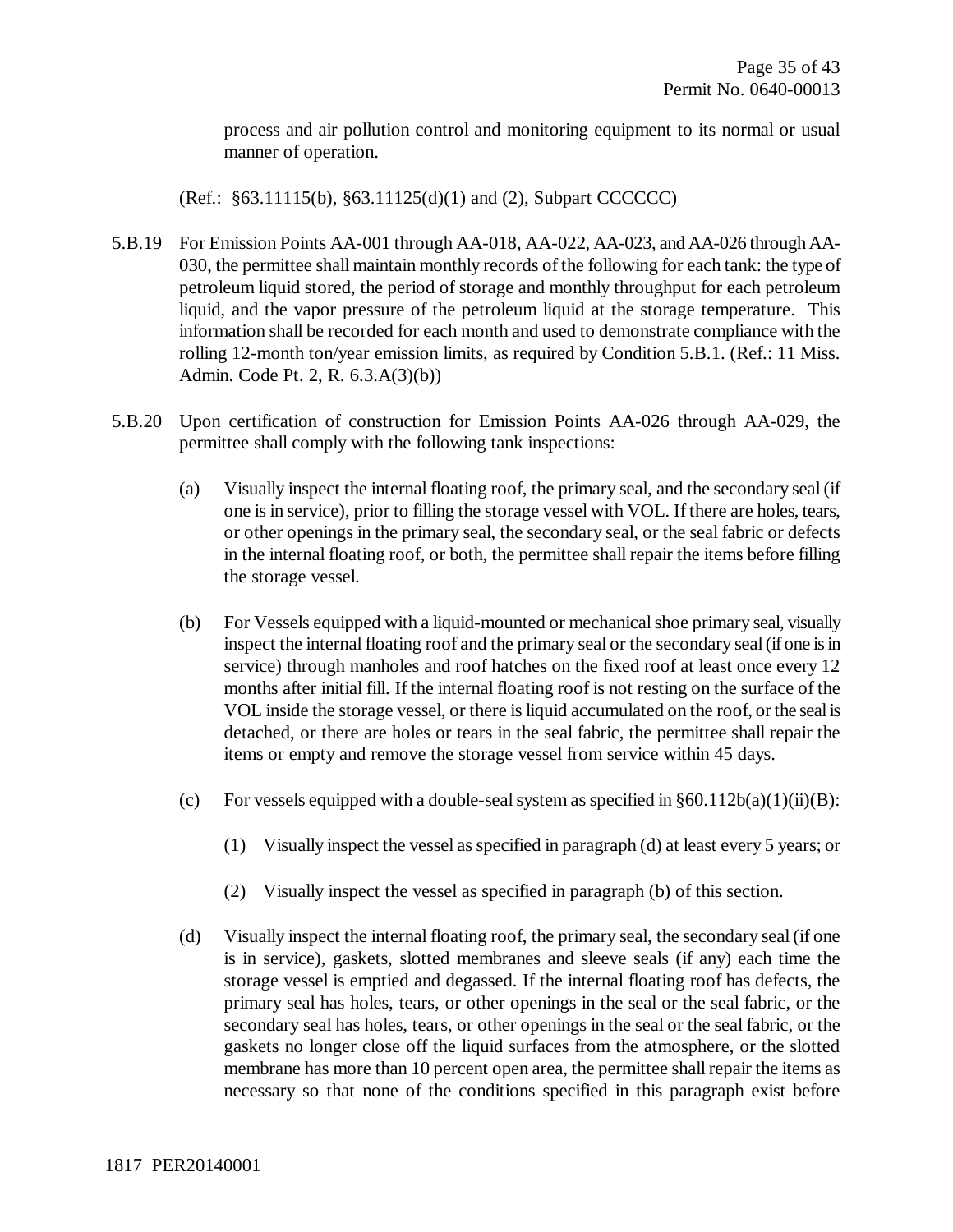refilling the storage vessel with VOL. In no event shall inspections conducted in accordance with this provision occur at intervals greater than 10 years in the case of vessels conducting the annual visual inspection as specified in paragraphs (b) and (c)(2) and at intervals no greater than 5 years in the case of vessels specified in paragraph  $(c)(1)$ .

(Ref.: §60.113b(a)(1)-(4), Subpart Kb)

- 5.B.21 Upon certification of construction for Emission Points AA-026 through AA-029, the permittee shall keep a record of each inspection performed as required by  $\S 60.113b(a)(1)$ -(4) (i.e., Condition 5.B.20) in accordance with Condition 5.A.3. Each record shall identify the storage vessel on which the inspection was performed and shall contain the date the vessel was inspected and the observed condition of each component of the control equipment (seals, internal floating roof, and fittings). (Ref.: §60.115b(a)(2), Subpart Kb)
- 5.B.22 Upon certification of construction for Emission Points AA-026 through AA-029, the permittee shall keep readily accessible records showing the dimensions of the storage vessel and an analysis showing the capacity of the storage vessel for the life of the source. (Ref.:  $§60.116b(a)$  and (b), Subpart Kb)
- 5.B.23 Upon certification of construction for Emission Points AA-026 through AA-029, the permittee shall maintain a record of the VOL stored, the period of storage, and the maximum true vapor pressure of that VOL during the respective storage period. Records shall be kept for five (5) years as specified in Condition 5.A.3. The maximum true vapor pressure shall be determined per the procedures in §60.116b(e). (Ref.: §60.116b(d) and (e), Subpart Kb)

| Emission<br>Point $(s)$                                                                                  | Applicable Requirement                                               | Condition<br>Number | Pollutant/Parameter<br>Monitored              | <b>Reporting Requirement</b>   |
|----------------------------------------------------------------------------------------------------------|----------------------------------------------------------------------|---------------------|-----------------------------------------------|--------------------------------|
| Facility-<br>wide                                                                                        | 11 Miss. Admin. Code Pt.<br>2, R. $6.3.A(3)(c)$                      | 5.C.1               | VOC, Individual<br>HAP, Total<br>Combined HAP | Semiannual Emissions Report    |
| $AA-000$<br>$AA-001$<br>$AA-002$<br>$AA-003$<br>$AA-004$<br>$AA-005$<br>$AA-006$<br>$AA-013$<br>$AA-014$ | §63.11087(e),<br>$§63.11095(a)(1)$ and (3),<br><b>Subpart BBBBBB</b> | 5.C.2               | Leak Detection and<br><b>IFR</b> Inspections  | Semiannual Compliance Report   |
| $AA-000$                                                                                                 | $§63.11089(g)$ and<br>$§63.11095(b)(5)$ and (c),                     | 5.C.3               | <b>Leak Detection</b><br>Repair               | <b>Excess Emissions Report</b> |

#### C. Specific Reporting Requirements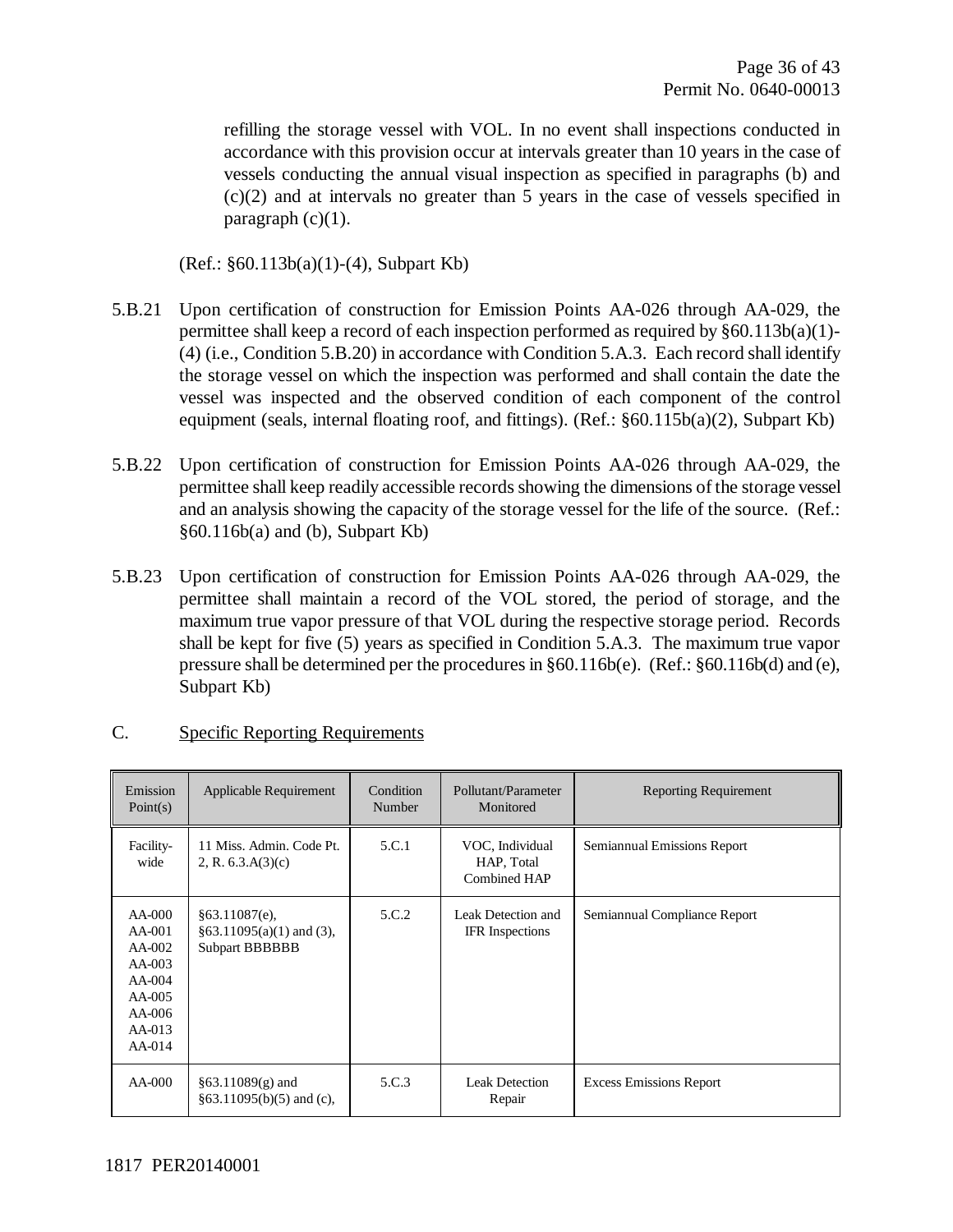| Emission<br>Point(s)                                                                                                               | Applicable Requirement                                       | Condition<br>Number | Pollutant/Parameter<br>Monitored            | <b>Reporting Requirement</b>                                                                                                    |
|------------------------------------------------------------------------------------------------------------------------------------|--------------------------------------------------------------|---------------------|---------------------------------------------|---------------------------------------------------------------------------------------------------------------------------------|
|                                                                                                                                    | <b>Subpart BBBBBB</b>                                        |                     |                                             |                                                                                                                                 |
| AA-000<br>AA-001<br>AA-002<br>$AA-003$<br>AA-004<br>AA-005<br>AA-006<br>$AA-013$<br>AA-014<br>AA-026<br>AA-027<br>AA-028<br>AA-029 | $§63.11089(g)$ and<br>§63.11095(d), Subpart<br><b>BBBBBB</b> | 5.C.4               | Malfunctions                                | Semiannual Malfunction Report                                                                                                   |
| $AA-019$                                                                                                                           | Footnote 2 to Table 2d of<br>Subpart ZZZZ                    | 5.C.5               | <b>Work Practices</b>                       | Report any failure to perform the<br>management practice on the required<br>schedule                                            |
| AA-026<br>AA-027<br>AA-028                                                                                                         | $§60.7(a)(1)$ and (3),<br>Subpart A                          | 5.C.6               | <b>Notifications</b>                        | Notification of commencement of<br>construction and startup                                                                     |
| AA-029                                                                                                                             | §63.9(h) and Table 3 to<br><b>Subpart BBBBBB</b>             | 5.C.7               | Notification of<br><b>Compliance Status</b> | Submit notification of compliance status<br>within 60 days of initial compliance date                                           |
|                                                                                                                                    | §60.113b(a)(5), Subpart<br>Kb                                | 5.C.8               | <b>Notifications</b>                        | Notify DEQ 30 days prior to filling or<br>refilling the storage vessel                                                          |
|                                                                                                                                    | §60.115b(a)(1), Subpart<br>Kb                                | 5.C.9               | Initial inspection<br>report                | Submit a report describing initial inspection<br>with notification of startup                                                   |
|                                                                                                                                    | §60.115b(a)(3), Subpart<br>Kb                                | 5.C.10              | Defects                                     | Notification within 30 days of annual<br>inspection showing equipment defects                                                   |
|                                                                                                                                    | §60.115b(a)(4), Subpart<br>Kb                                | 5.C.11              | Defects                                     | Notification within 30 days of 5- or 10-year<br>inspection showing equipment defects                                            |
| AA-025<br>AA-026<br>AA-027                                                                                                         | 11 Miss. Admin. Code Pt.<br>2, R. 2.5.C(2)                   | 5.C.12              | <b>Notifications</b>                        | Notification within 15 days of beginning of<br>actual construction                                                              |
| AA-028<br>AA-029<br>AA-030                                                                                                         | 11 Miss. Admin. Code Pt.<br>2, R. 2.5.C(3)                   | 5.C.13              | <b>Notifications</b>                        | Notification when construction does not<br>begin within 18 months or when<br>construction is suspended for 18 months or<br>more |
|                                                                                                                                    | 11 Miss. Admin. Code Pt.<br>2, R. 2.5.D(1)                   | 5.C.14              | Notifications                               | Certification of completion of construction                                                                                     |
|                                                                                                                                    | 11 Miss. Admin. Code Pt.<br>2, R. 2.5.D(2)                   | 5.C.15              | <b>Notifications</b>                        | Notification of any change in construction<br>from the previously approved plans and<br>specifications and permit               |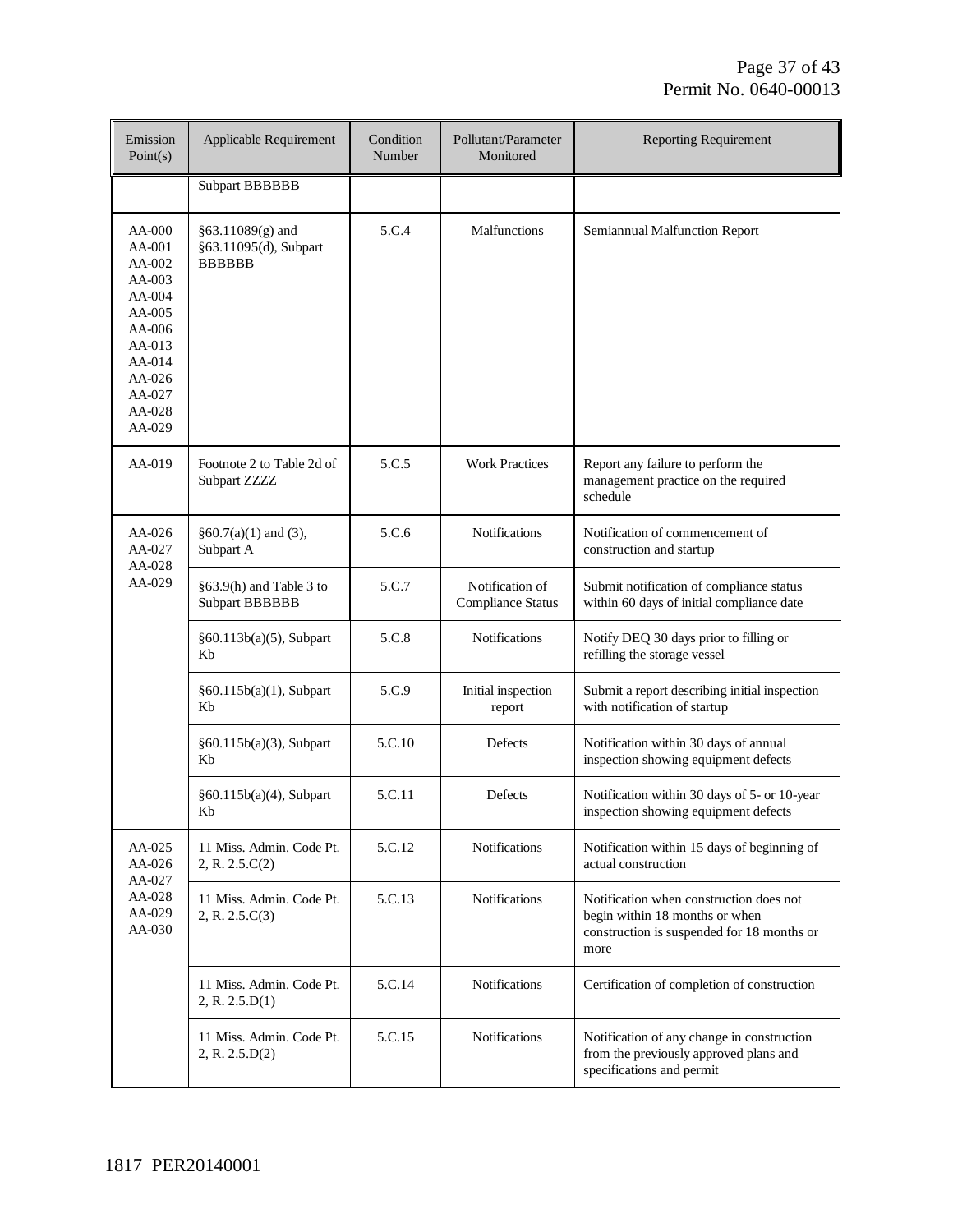- 5.C.1 The permittee shall submit semi-annual reports providing the total VOC emission rate, the emission rate of each individual HAP, and the total combined HAP emission rate in tons/year for each consecutive 12-month period. The reports shall be submitted in accordance with the requirements set forth in Condition 5.A.4 of this permit. (Ref.: 11 Miss. Admin. Code Pt. 2, R. 6.3.A(3)(c))
- 5.C.2 The permittee shall submit the following information to the DEQ in the semiannual compliance report:
	- (a) For Emission Points AA-001 through AA-006 and AA-013 through AA-014, the information specified in §60.115b(a).
	- (b) For equipment leak inspections, the number of equipment leaks not repaired within 15 days after detection.

(Ref.: §63.11087(e) and §63.11095(a)(1) and (3), Subpart BBBBBB)

- 5.C.3 For Emission Point AA-000, the permittee shall submit an excess emissions report to the DEQ at the time the semiannual compliance report is submitted. An excess emissions event is each occurrence of an equipment leak for which no repair attempt was made within 5 days or for which repair was not completed within 15 days after detection. The excess emission report must include the following information:
	- (a) The date on which the leak was detected;
	- (b) The date of each attempt to repair the leak;
	- (c) The reasons for the delay of repair; and
	- (d) The date of successful repair.

If no excess emission event has occurred during the previous 6-month period, no report is required.

(Ref.: §63.110089(g) and §63.11095(b)(5) and (c), Subpart BBBBBB)

5.C.4 For Emission Points AA-000 through AA-006, AA-013, AA-014, and AA-026 through AA-029, the permittee shall submit a semiannual report including the number, duration, and a brief description of each type of malfunction which occurred during the reporting period and which caused or may have caused any applicable emission limitation to be exceeded. The report must also include a description of actions taken by a permittee during a malfunction of an affected source to minimize emissions in accordance with §63.11085(a), including actions taken to correct a malfunction. The report may be submitted as a part of the semiannual compliance report. (Ref.: §63.110089(g) and §63.11095(d), Subpart BBBBBB)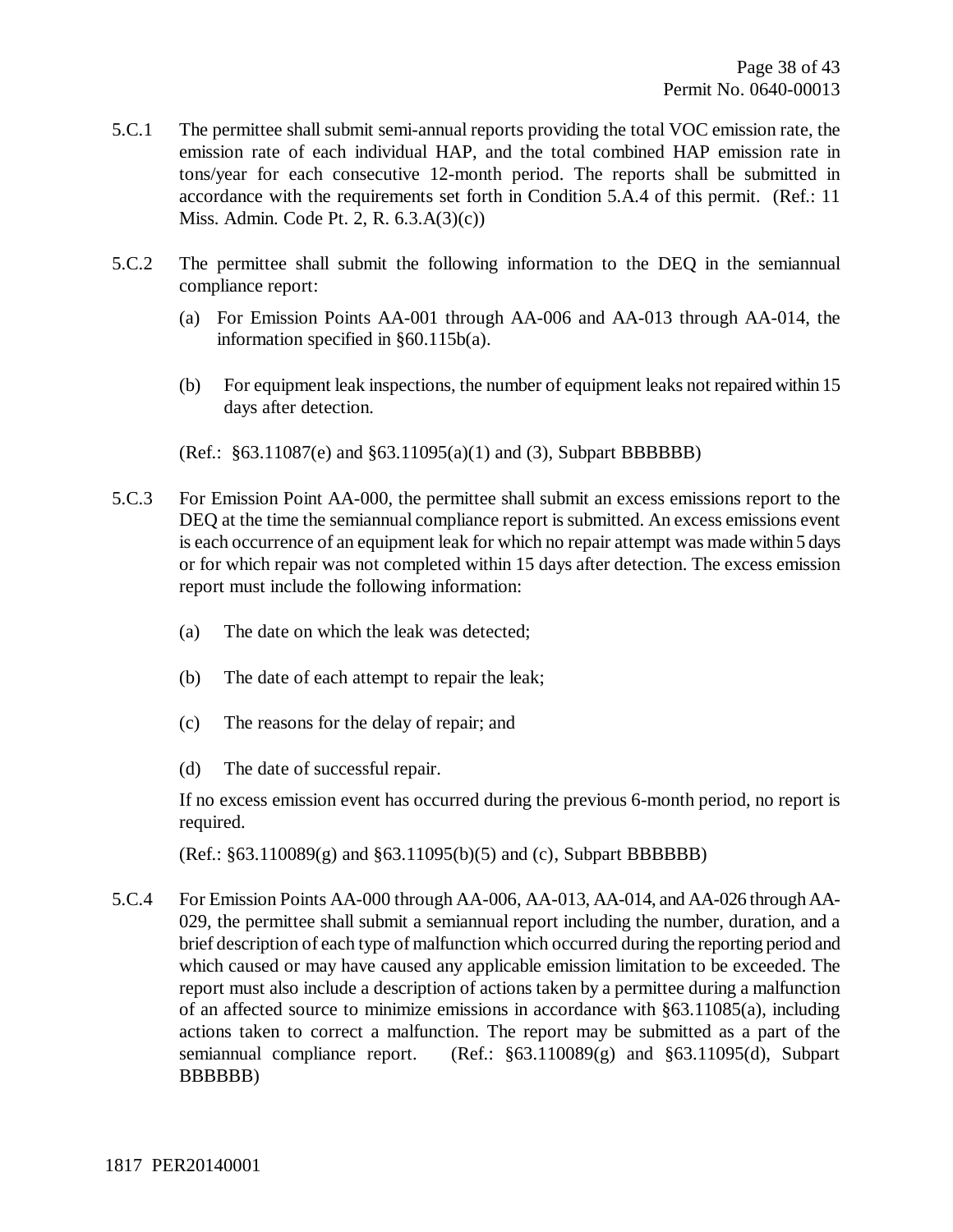- 5.C.5 For Emission Point AA-019, if the emergency engine is operating during an emergency and it is not possible to shut down the engine in order to perform the management practice requirements on the schedule required in Table 2d of Subpart ZZZZ, or if performing the management practice on the required schedule would otherwise pose an unacceptable risk under federal, state, or local law, the management practice can be delayed until the emergency is over or the unacceptable risk under federal, state, or local law has abated. The management practice should be performed as soon as practicable after the emergency has ended or the unacceptable risk under federal, state, or local law has abated. Sources must report any failure to perform the management practice on the schedule required and the federal, state or local law under which the risk was deemed unacceptable. (Ref.: Footnote 2 to Table 2d of Subpart ZZZZ)
- 5.C.6 For Emission Points AA-026 through AA-029, the permittee shall submit the following notifications:
	- (a) A notification of the date construction commenced postmarked no later than 30 days after such date.
	- (b) A notification of the actual date of initial startup postmarked within 15 days after such date.

(Ref.: §60.7(a)(1) and (3), Subpart A)

- 5.C.7 For Emission Points AA-026 through AA-029, the permittee shall submit the Notification of Compliance Status required by §63.9(h). (Ref.: §63.9(h) and Table 3 to Subpart BBBBBB)
- 5.C.8 Upon certification of construction for Emission Points AA-026 through AA-029, the permittee shall notify DEQ in writing at least 30 days prior to the filling or refilling of each storage vessel for which an inspection is required to afford the DEQ the opportunity to have an observer present. If the inspection required is not planned and the permittee could not have known about the inspection 30 days in advance or refilling the tank, the permittee shall notify the DEQ at least 7 days prior to the refilling of the storage vessel. Notification shall be made by telephone immediately followed by written documentation demonstrating why the inspection was unplanned. Alternatively, this notification including the written documentation may be made in writing and sent by express mail so that it is received by the DEQ at least 7 days prior to the refilling. (Ref.:  $\S 60.113b(a)(5)$ , Subpart Kb)
- 5.C.9 Upon certification of construction for Emission Points AA-026 through AA-029, the permittee shall submit a report that describes the control equipment and certifies that the control equipment meets the specifications of  $\S 60.112b(a)(1)$  and  $\S 60.113b(a)(1)$ . This report shall be an attachment to the notification required by §60.7(a)(3) (Permit Condition 5.C.6(b)). (Ref.: §60.115b(a)(1), Subpart Kb)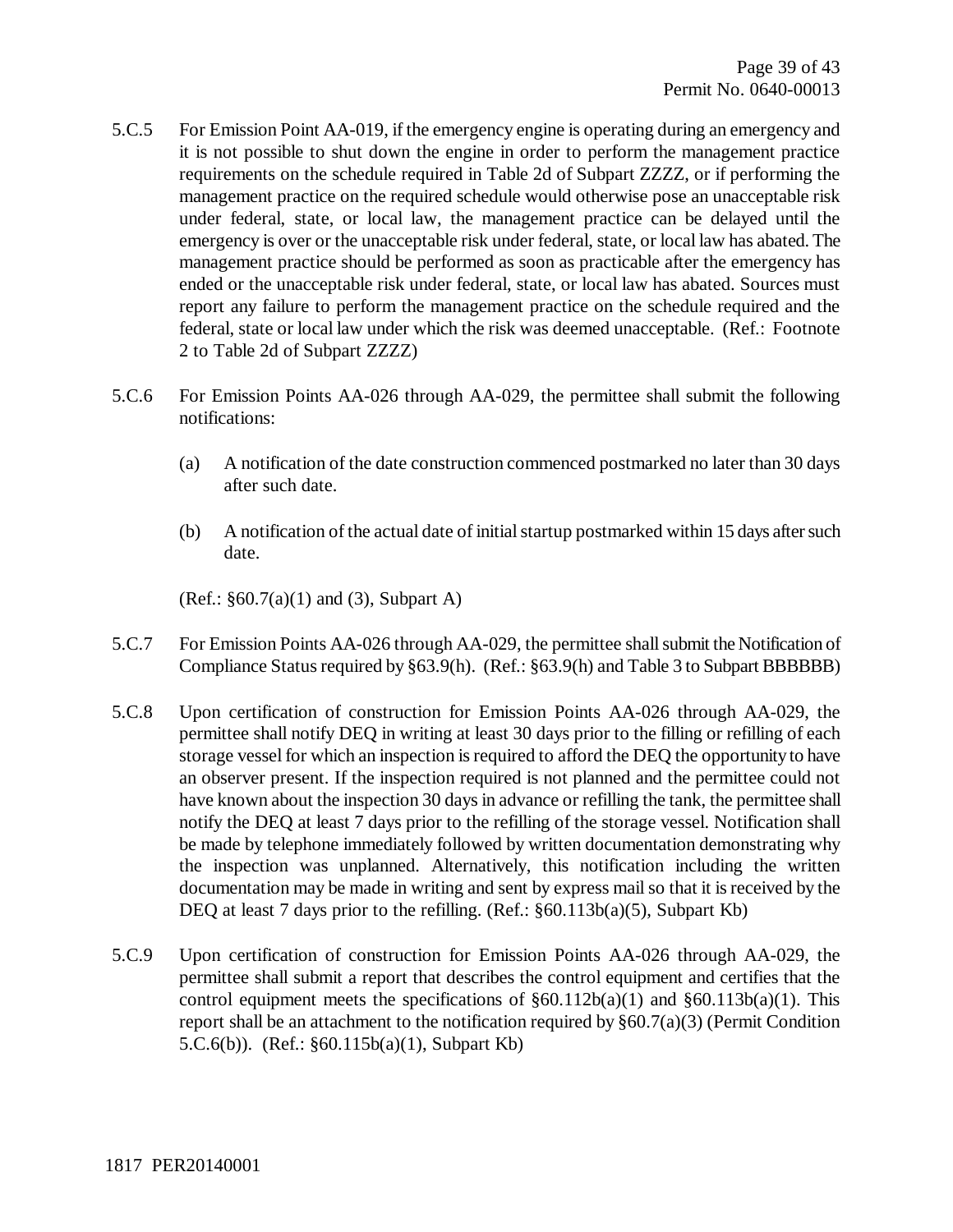- 5.C.10 Upon certification of construction for Emission Points AA-026 through AA-029, if any of the conditions described in  $\S 60.113b(a)(2)$  (i.e., Condition 5.B.20(b)) are detected during the annual visual inspection, a report shall be furnished to the DEQ within 30 days of the inspection. Each report shall identify the storage vessel, the nature of the defects, and the date the storage vessel was emptied or the nature of and date the repair was made. (Ref.: §60.115b(a)(3), Subpart Kb)
- 5.C.11 Upon certification of construction for Emission Points AA-026 through AA-029, after each inspection required by §60.113b(a)(3) (i.e., Condition 5.B.20(c)) that finds holes or tears in the seal or seal fabric, or defects in the internal floating roof, or other control equipment defects listed in §60.113b(a)(3)(ii), a report shall be furnished to the DEQ within 30 days of the inspection. The report shall identify the storage vessel and the reason it did not meet the specifications of  $\S61.112b(a)(1)$  or  $\S60.113b(a)(3)$  and list each repair made. (Ref.: §60.115b(a)(4), Subpart Kb)
- 5.C.12 For Emission Points AA-025 through AA-030, within fifteen (15) days of beginning actual construction, the permittee must notify DEQ in writing that construction has begun. (Ref.: 11 Miss. Admin. Code Pt. 2, R. 2.5.C(2).)
- 5.C.13 For Emission Points AA-025 through AA-030, the permittee must notify DEQ in writing when construction does not begin within eighteen (18) months of issuance or if construction is suspended for eighteen (18) months or more. (Ref.: 11 Miss. Admin. Code Pt. 2, R.  $2.5.C(3)$ .)
- 5.C.14 For Emission Points AA-025 through AA-030, upon the completion of construction, the permittee shall notify MDEQ that construction was performed in accordance with the approved plans and specifications. (Ref.: 11 Miss. Admin. Code Pt. 2, R. 2.5.D(1).)
- 5.C.15 The permittee shall promptly notify MDEQ in writing of any change in construction from the previously approved plans and specifications and permit. If the changes are deemed substantial, MDEQ may require the submission of a new application to construct with "as built" plans and specifications. Notwithstanding any provision herein to the contrary, the acceptance of an "as built" application shall not constitute a waiver of the right to seek compliance penalties pursuant to State Law. (Ref.: 11 Miss. Admin. Code Pt. 2, R.  $2.5.D(2)$ .)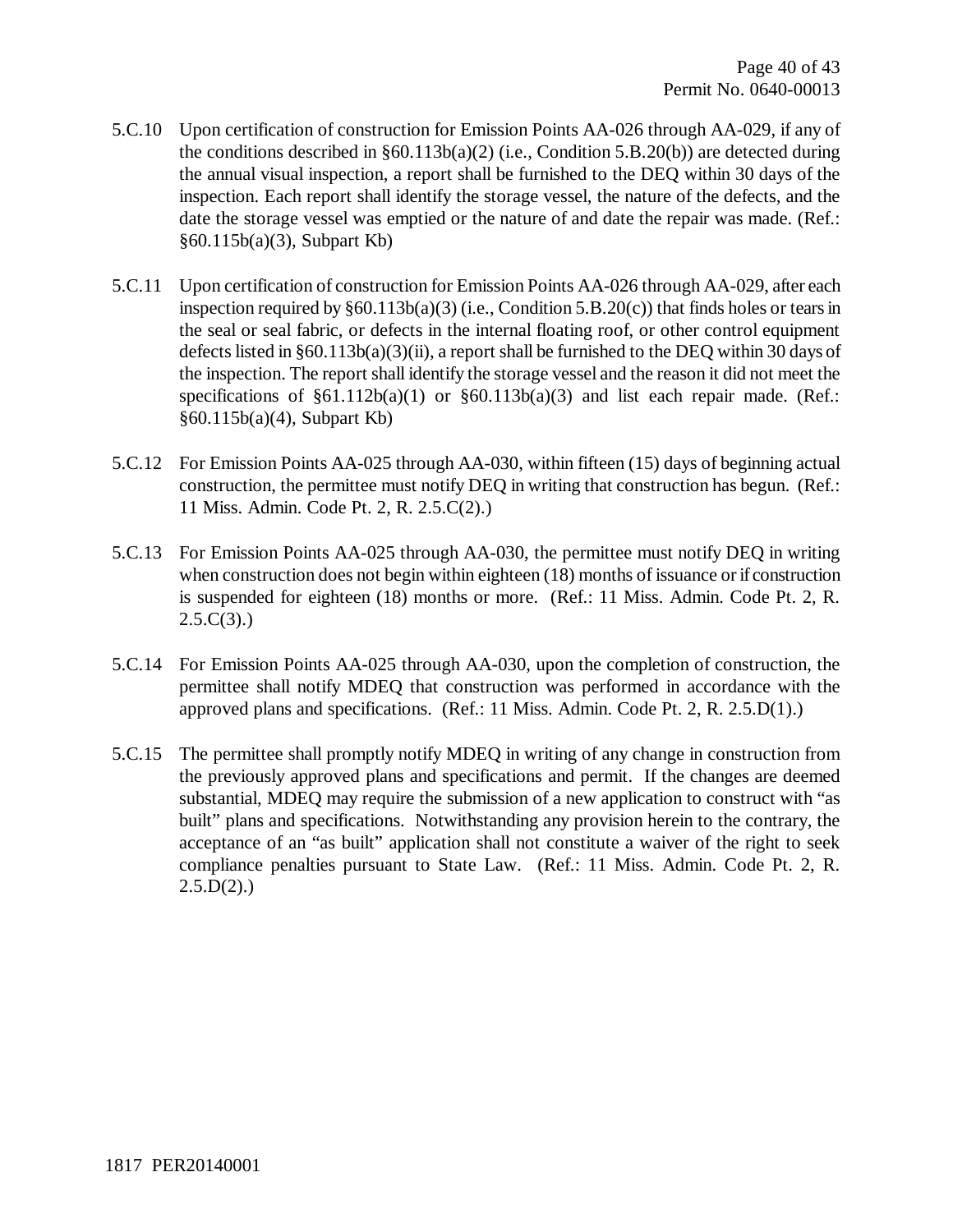# SECTION 6. ALTERNATIVE OPERATING SCENARIOS

6.1 None permitted.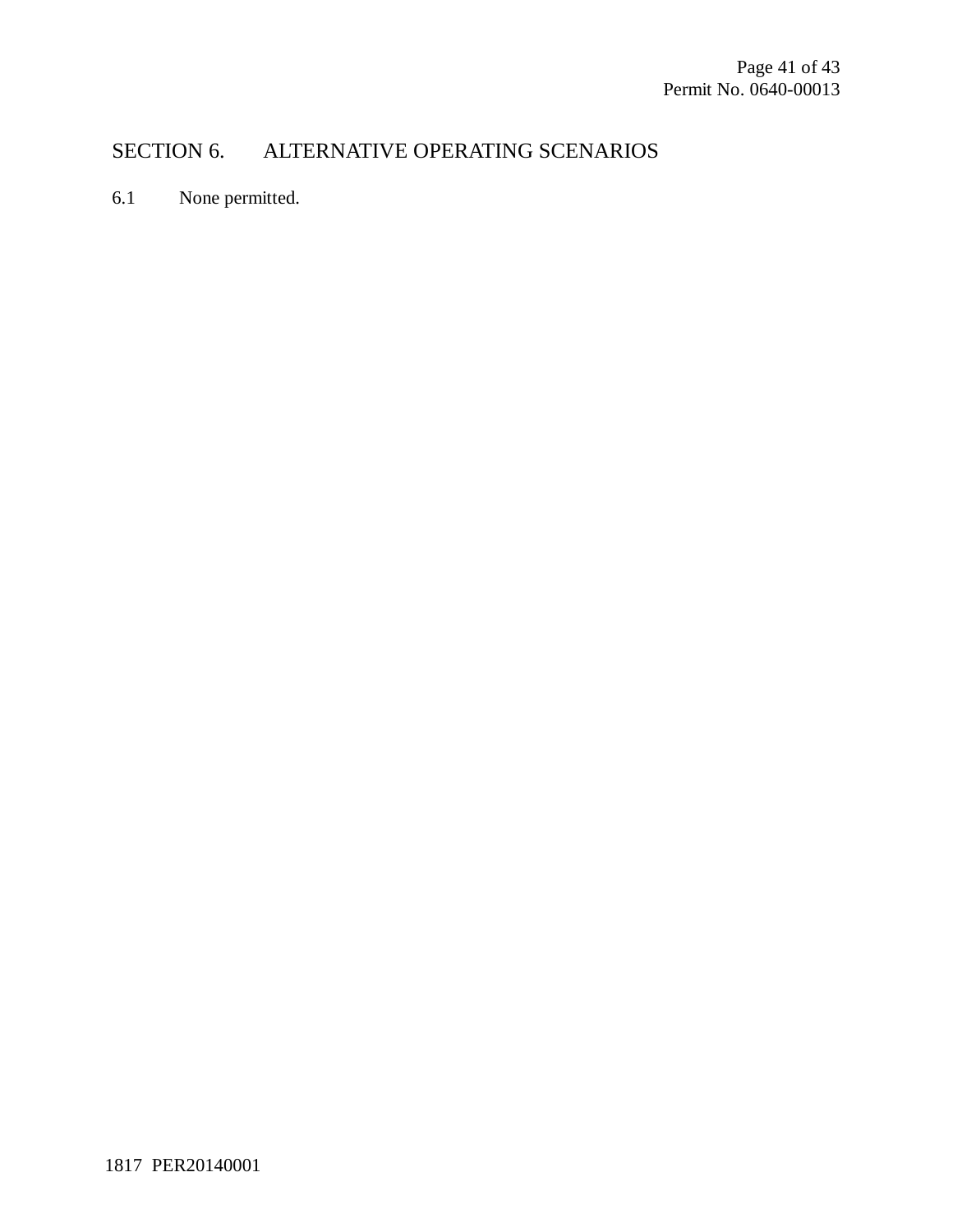# SECTION 7. TITLE VI REQUIREMENTS

The following are applicable or potentially applicable requirements originating from Title VI of the Clean Air Act – Stratospheric Ozone Protection. The full text of the referenced regulations may be found on-line at **http://ecfr.gpoaccess.gov** under Title 40, or DEQ shall provide a copy upon request from the permittee.

- 7.1 If the permittee produces, transforms, destroys, imports or exports a controlled substance or imports or exports a controlled product, the permittee shall comply with the applicable requirements of 40 CFR Part 82, Subpart A – Production and Consumption Controls.
- 7.2 If the permittee performs service on a motor vehicle for consideration when this service involves the refrigerant in the motor vehicle air conditioner (MVAC), the permittee shall comply with the applicable requirements of 40 CFR Part 82, Subpart B – Servicing of Motor Vehicle Air Conditioners.
- 7.3 The permittee shall comply with the applicable requirements of 40 CFR Part 82, Subpart E The Labeling of Products Using Ozone-Depleting Substances, for the following containers and products:
	- (a) All containers in which a class I or class II substance is stored or transported;
	- (b) All products containing a class I substance; and
	- (c) All products directly manufactured with a process that uses a class I substance, unless otherwise exempted by this subpart or, unless EPA determines for a particular product that there are no substitute products or manufacturing processes for such product that do not rely on the use of a class I substance, that reduce overall risk to human health and the environment, and that are currently or potentially available. If the EPA makes such a determination for a particular product, then the requirements of this subpart are effective for such product no later than January 1, 2015.
- 7.4 If the permittee performs any of the following activities, the permittee shall comply with the applicable requirements of 40 CFR Part 82, Subpart  $F -$  Recycling and Emissions Reduction:
	- (a) Servicing, maintaining, or repairing appliances;
	- (b) Disposing of appliances, including small appliances and motor vehicle air conditioners; or
	- (c) Refrigerant reclaimers, technician certifying programs, appliance owners and operators, manufacturers of appliances, manufacturers of recycling and recovery equipment, approved recycling and recovery equipment testing organizations, persons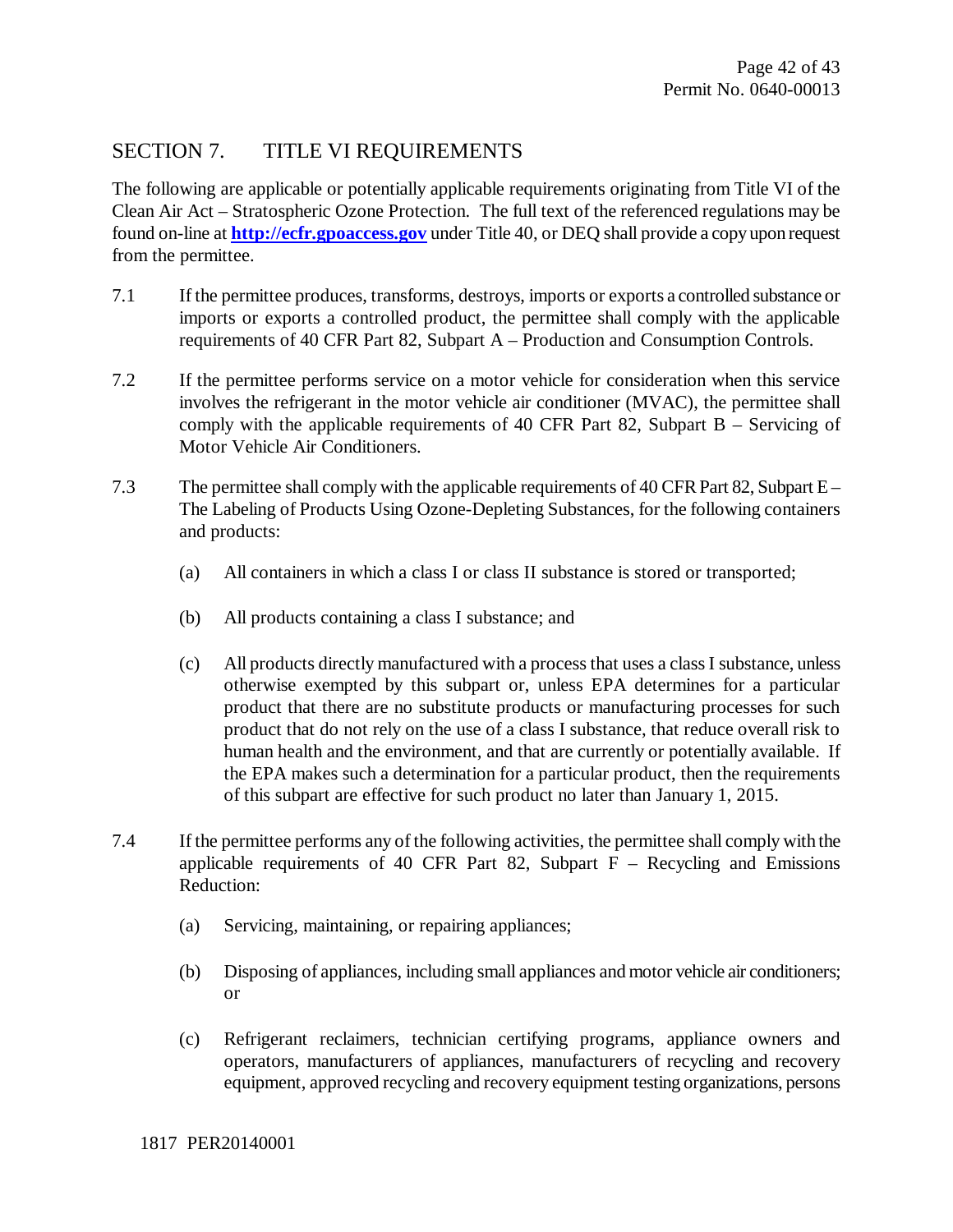selling class I or class II refrigerants or offering class I or class II refrigerants for sale, and persons purchasing class I or class II refrigerants.

- 7.5 The permittee shall be allowed to switch from any ozone-depleting substance to any acceptable alternative that is listed in the Significant New Alternatives Policy (SNAP) program promulgated pursuant to 40 CFR Part 82, Subpart G – Significant New Alternatives Policy Program. The permittee shall also comply with any use conditions for the acceptable alternative substance.
- 7.6 If the permittee performs any of the following activities, the permittee shall comply with the applicable requirements of 40 CFR Part 82, Subpart H – Halon Emissions Reduction:
	- (a) Any person testing, servicing, maintaining, repairing, or disposing of equipment that contains halons or using such equipment during technician training;
	- (b) Any person disposing of halons;
	- (c) Manufacturers of halon blends; or
	- (d) Organizations that employ technicians who service halon-containing equipment.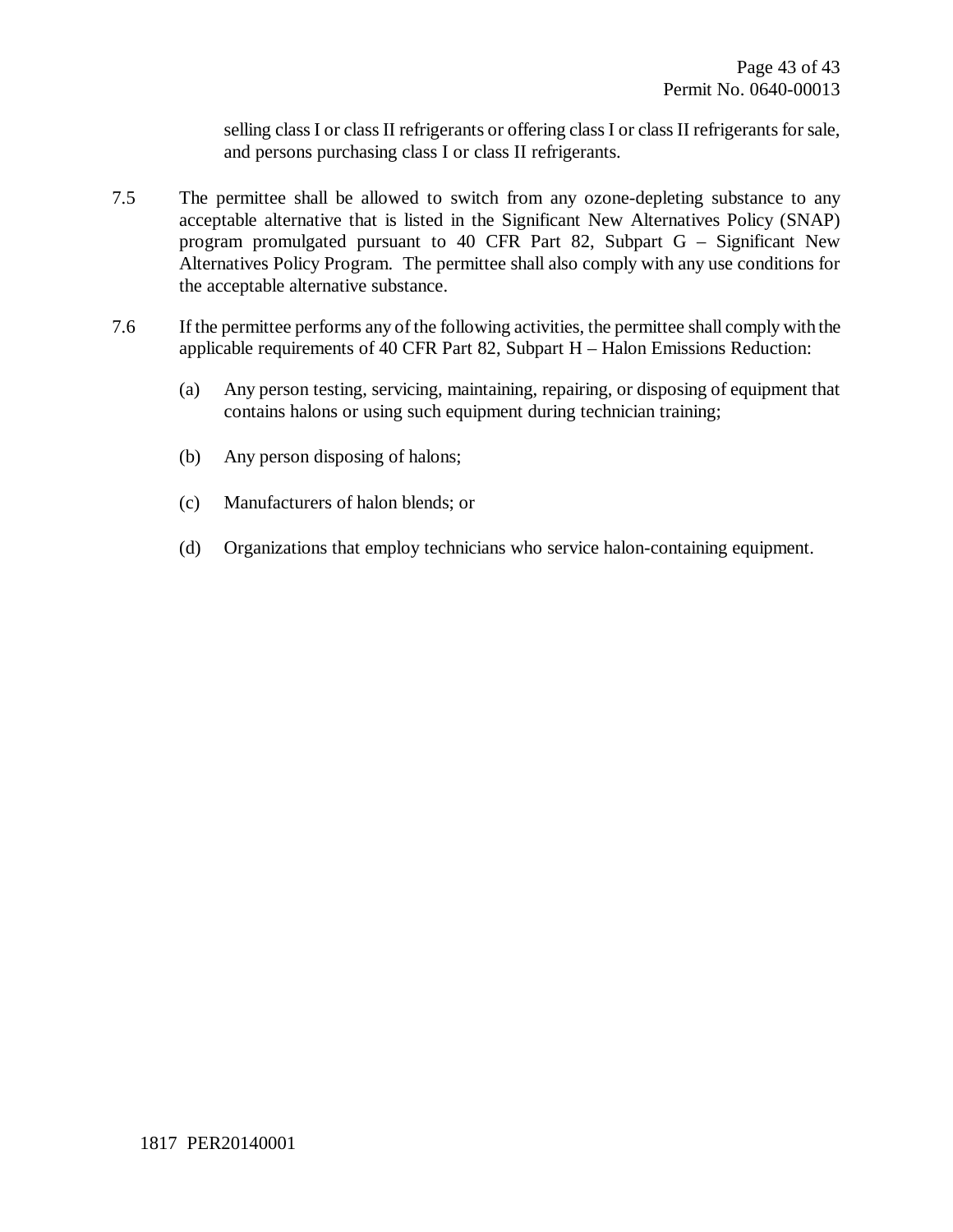# **APPENDIX A**

# **List of Abbreviations Used In this Permit**

| Permit Regulations for the Construction and/or Operation of Air<br>11 Miss. Admin. Code Pt. 2, Ch. 2.<br><b>Emissions Equipment</b><br>Regulations for the Prevention of Air Pollution Emergency Episodes<br>11 Miss. Admin. Code Pt. 2, Ch. 3.<br><b>Ambient Air Quality Standards</b><br>11 Miss. Admin. Code Pt. 2, Ch. 4.<br>Regulations for the Prevention of Significant Deterioration of Air<br>11 Miss. Admin. Code Pt. 2, Ch. 5.<br>Quality<br>Air Emissions Operating Permit Regulations for the Purposes of Title<br>11 Miss. Admin. Code Pt. 2, Ch. 6.<br>V of the Federal Clean Air Act<br>Acid Rain Program Permit Regulations for Purposes of Title IV of the<br>11 Miss. Admin. Code Pt. 2, Ch. 7.<br>Federal Clean Air Act<br><b>Best Available Control Technology</b><br><b>BACT</b><br><b>CEM</b><br><b>Continuous Emission Monitor</b><br><b>CEMS</b><br><b>Continuous Emission Monitoring System</b><br><b>CFR</b><br>Code of Federal Regulations<br>$\rm CO$<br>Carbon Monoxide<br><b>COM</b><br><b>Continuous Opacity Monitor</b><br><b>Continuous Opacity Monitoring System</b><br><b>COMS</b><br>Mississippi Department of Environmental Quality<br><b>DEQ</b><br><b>EPA</b><br>United States Environmental Protection Agency<br>Grains Per Dry Standard Cubic Foot<br>gr/dscf<br>HP<br>Horsepower<br>Hazardous Air Pollutant<br><b>HAP</b><br>lbs/hr<br>Pounds per Hour<br>Thousand<br>M or K<br><b>MACT</b><br>Maximum Achievable Control Technology<br>Million<br>MМ<br><b>MMBTUH</b><br>Million British Thermal Units per Hour<br><b>NA</b><br>Not Applicable<br>National Ambient Air Quality Standards<br><b>NAAQS</b><br>National Emissions Standards for Hazardous Air Pollutants, 40 CFR<br><b>NESHAP</b><br>61 or National Emission Standards for Hazardous Air Pollutants for<br>Source Categories, 40 CFR 63<br><b>NMVOC</b><br>Non-Methane Volatile Organic Compounds<br>Nitrogen Oxides<br>NO <sub>x</sub><br><b>NSPS</b><br>New Source Performance Standards, 40 CFR 60<br>O&M<br><b>Operation and Maintenance</b><br>PM<br>Particulate Matter<br>$PM_{10}$<br>Particulate Matter less than 10 µm in diameter<br>Parts per Million<br>ppm<br><b>PSD</b><br>Prevention of Significant Deterioration, 40 CFR 52<br><b>SIP</b><br><b>State Implementation Plan</b><br>SO <sub>2</sub><br><b>Sulfur Dioxide</b><br><b>TPY</b><br>Tons per Year<br><b>TRS</b><br><b>Total Reduced Sulfur</b><br><b>VEE</b><br><b>Visible Emissions Evaluation</b><br><b>VHAP</b><br>Volatile Hazardous Air Pollutant | 11 Miss. Admin. Code Pt. 2, Ch. 1. | Air Emission Regulations for the Prevention, Abatement, and Control<br>of Air Contaminants |
|----------------------------------------------------------------------------------------------------------------------------------------------------------------------------------------------------------------------------------------------------------------------------------------------------------------------------------------------------------------------------------------------------------------------------------------------------------------------------------------------------------------------------------------------------------------------------------------------------------------------------------------------------------------------------------------------------------------------------------------------------------------------------------------------------------------------------------------------------------------------------------------------------------------------------------------------------------------------------------------------------------------------------------------------------------------------------------------------------------------------------------------------------------------------------------------------------------------------------------------------------------------------------------------------------------------------------------------------------------------------------------------------------------------------------------------------------------------------------------------------------------------------------------------------------------------------------------------------------------------------------------------------------------------------------------------------------------------------------------------------------------------------------------------------------------------------------------------------------------------------------------------------------------------------------------------------------------------------------------------------------------------------------------------------------------------------------------------------------------------------------------------------------------------------------------------------------------------------------------------------------------------------------------------------------------------------------------------------------------------------------------------------------------------------------------------------------------------------------------------------------------------------------------------|------------------------------------|--------------------------------------------------------------------------------------------|
|                                                                                                                                                                                                                                                                                                                                                                                                                                                                                                                                                                                                                                                                                                                                                                                                                                                                                                                                                                                                                                                                                                                                                                                                                                                                                                                                                                                                                                                                                                                                                                                                                                                                                                                                                                                                                                                                                                                                                                                                                                                                                                                                                                                                                                                                                                                                                                                                                                                                                                                                        |                                    |                                                                                            |
|                                                                                                                                                                                                                                                                                                                                                                                                                                                                                                                                                                                                                                                                                                                                                                                                                                                                                                                                                                                                                                                                                                                                                                                                                                                                                                                                                                                                                                                                                                                                                                                                                                                                                                                                                                                                                                                                                                                                                                                                                                                                                                                                                                                                                                                                                                                                                                                                                                                                                                                                        |                                    |                                                                                            |
|                                                                                                                                                                                                                                                                                                                                                                                                                                                                                                                                                                                                                                                                                                                                                                                                                                                                                                                                                                                                                                                                                                                                                                                                                                                                                                                                                                                                                                                                                                                                                                                                                                                                                                                                                                                                                                                                                                                                                                                                                                                                                                                                                                                                                                                                                                                                                                                                                                                                                                                                        |                                    |                                                                                            |
|                                                                                                                                                                                                                                                                                                                                                                                                                                                                                                                                                                                                                                                                                                                                                                                                                                                                                                                                                                                                                                                                                                                                                                                                                                                                                                                                                                                                                                                                                                                                                                                                                                                                                                                                                                                                                                                                                                                                                                                                                                                                                                                                                                                                                                                                                                                                                                                                                                                                                                                                        |                                    |                                                                                            |
|                                                                                                                                                                                                                                                                                                                                                                                                                                                                                                                                                                                                                                                                                                                                                                                                                                                                                                                                                                                                                                                                                                                                                                                                                                                                                                                                                                                                                                                                                                                                                                                                                                                                                                                                                                                                                                                                                                                                                                                                                                                                                                                                                                                                                                                                                                                                                                                                                                                                                                                                        |                                    |                                                                                            |
|                                                                                                                                                                                                                                                                                                                                                                                                                                                                                                                                                                                                                                                                                                                                                                                                                                                                                                                                                                                                                                                                                                                                                                                                                                                                                                                                                                                                                                                                                                                                                                                                                                                                                                                                                                                                                                                                                                                                                                                                                                                                                                                                                                                                                                                                                                                                                                                                                                                                                                                                        |                                    |                                                                                            |
|                                                                                                                                                                                                                                                                                                                                                                                                                                                                                                                                                                                                                                                                                                                                                                                                                                                                                                                                                                                                                                                                                                                                                                                                                                                                                                                                                                                                                                                                                                                                                                                                                                                                                                                                                                                                                                                                                                                                                                                                                                                                                                                                                                                                                                                                                                                                                                                                                                                                                                                                        |                                    |                                                                                            |
|                                                                                                                                                                                                                                                                                                                                                                                                                                                                                                                                                                                                                                                                                                                                                                                                                                                                                                                                                                                                                                                                                                                                                                                                                                                                                                                                                                                                                                                                                                                                                                                                                                                                                                                                                                                                                                                                                                                                                                                                                                                                                                                                                                                                                                                                                                                                                                                                                                                                                                                                        |                                    |                                                                                            |
|                                                                                                                                                                                                                                                                                                                                                                                                                                                                                                                                                                                                                                                                                                                                                                                                                                                                                                                                                                                                                                                                                                                                                                                                                                                                                                                                                                                                                                                                                                                                                                                                                                                                                                                                                                                                                                                                                                                                                                                                                                                                                                                                                                                                                                                                                                                                                                                                                                                                                                                                        |                                    |                                                                                            |
|                                                                                                                                                                                                                                                                                                                                                                                                                                                                                                                                                                                                                                                                                                                                                                                                                                                                                                                                                                                                                                                                                                                                                                                                                                                                                                                                                                                                                                                                                                                                                                                                                                                                                                                                                                                                                                                                                                                                                                                                                                                                                                                                                                                                                                                                                                                                                                                                                                                                                                                                        |                                    |                                                                                            |
|                                                                                                                                                                                                                                                                                                                                                                                                                                                                                                                                                                                                                                                                                                                                                                                                                                                                                                                                                                                                                                                                                                                                                                                                                                                                                                                                                                                                                                                                                                                                                                                                                                                                                                                                                                                                                                                                                                                                                                                                                                                                                                                                                                                                                                                                                                                                                                                                                                                                                                                                        |                                    |                                                                                            |
|                                                                                                                                                                                                                                                                                                                                                                                                                                                                                                                                                                                                                                                                                                                                                                                                                                                                                                                                                                                                                                                                                                                                                                                                                                                                                                                                                                                                                                                                                                                                                                                                                                                                                                                                                                                                                                                                                                                                                                                                                                                                                                                                                                                                                                                                                                                                                                                                                                                                                                                                        |                                    |                                                                                            |
|                                                                                                                                                                                                                                                                                                                                                                                                                                                                                                                                                                                                                                                                                                                                                                                                                                                                                                                                                                                                                                                                                                                                                                                                                                                                                                                                                                                                                                                                                                                                                                                                                                                                                                                                                                                                                                                                                                                                                                                                                                                                                                                                                                                                                                                                                                                                                                                                                                                                                                                                        |                                    |                                                                                            |
|                                                                                                                                                                                                                                                                                                                                                                                                                                                                                                                                                                                                                                                                                                                                                                                                                                                                                                                                                                                                                                                                                                                                                                                                                                                                                                                                                                                                                                                                                                                                                                                                                                                                                                                                                                                                                                                                                                                                                                                                                                                                                                                                                                                                                                                                                                                                                                                                                                                                                                                                        |                                    |                                                                                            |
|                                                                                                                                                                                                                                                                                                                                                                                                                                                                                                                                                                                                                                                                                                                                                                                                                                                                                                                                                                                                                                                                                                                                                                                                                                                                                                                                                                                                                                                                                                                                                                                                                                                                                                                                                                                                                                                                                                                                                                                                                                                                                                                                                                                                                                                                                                                                                                                                                                                                                                                                        |                                    |                                                                                            |
|                                                                                                                                                                                                                                                                                                                                                                                                                                                                                                                                                                                                                                                                                                                                                                                                                                                                                                                                                                                                                                                                                                                                                                                                                                                                                                                                                                                                                                                                                                                                                                                                                                                                                                                                                                                                                                                                                                                                                                                                                                                                                                                                                                                                                                                                                                                                                                                                                                                                                                                                        |                                    |                                                                                            |
|                                                                                                                                                                                                                                                                                                                                                                                                                                                                                                                                                                                                                                                                                                                                                                                                                                                                                                                                                                                                                                                                                                                                                                                                                                                                                                                                                                                                                                                                                                                                                                                                                                                                                                                                                                                                                                                                                                                                                                                                                                                                                                                                                                                                                                                                                                                                                                                                                                                                                                                                        |                                    |                                                                                            |
|                                                                                                                                                                                                                                                                                                                                                                                                                                                                                                                                                                                                                                                                                                                                                                                                                                                                                                                                                                                                                                                                                                                                                                                                                                                                                                                                                                                                                                                                                                                                                                                                                                                                                                                                                                                                                                                                                                                                                                                                                                                                                                                                                                                                                                                                                                                                                                                                                                                                                                                                        |                                    |                                                                                            |
|                                                                                                                                                                                                                                                                                                                                                                                                                                                                                                                                                                                                                                                                                                                                                                                                                                                                                                                                                                                                                                                                                                                                                                                                                                                                                                                                                                                                                                                                                                                                                                                                                                                                                                                                                                                                                                                                                                                                                                                                                                                                                                                                                                                                                                                                                                                                                                                                                                                                                                                                        |                                    |                                                                                            |
|                                                                                                                                                                                                                                                                                                                                                                                                                                                                                                                                                                                                                                                                                                                                                                                                                                                                                                                                                                                                                                                                                                                                                                                                                                                                                                                                                                                                                                                                                                                                                                                                                                                                                                                                                                                                                                                                                                                                                                                                                                                                                                                                                                                                                                                                                                                                                                                                                                                                                                                                        |                                    |                                                                                            |
|                                                                                                                                                                                                                                                                                                                                                                                                                                                                                                                                                                                                                                                                                                                                                                                                                                                                                                                                                                                                                                                                                                                                                                                                                                                                                                                                                                                                                                                                                                                                                                                                                                                                                                                                                                                                                                                                                                                                                                                                                                                                                                                                                                                                                                                                                                                                                                                                                                                                                                                                        |                                    |                                                                                            |
|                                                                                                                                                                                                                                                                                                                                                                                                                                                                                                                                                                                                                                                                                                                                                                                                                                                                                                                                                                                                                                                                                                                                                                                                                                                                                                                                                                                                                                                                                                                                                                                                                                                                                                                                                                                                                                                                                                                                                                                                                                                                                                                                                                                                                                                                                                                                                                                                                                                                                                                                        |                                    |                                                                                            |
|                                                                                                                                                                                                                                                                                                                                                                                                                                                                                                                                                                                                                                                                                                                                                                                                                                                                                                                                                                                                                                                                                                                                                                                                                                                                                                                                                                                                                                                                                                                                                                                                                                                                                                                                                                                                                                                                                                                                                                                                                                                                                                                                                                                                                                                                                                                                                                                                                                                                                                                                        |                                    |                                                                                            |
|                                                                                                                                                                                                                                                                                                                                                                                                                                                                                                                                                                                                                                                                                                                                                                                                                                                                                                                                                                                                                                                                                                                                                                                                                                                                                                                                                                                                                                                                                                                                                                                                                                                                                                                                                                                                                                                                                                                                                                                                                                                                                                                                                                                                                                                                                                                                                                                                                                                                                                                                        |                                    |                                                                                            |
|                                                                                                                                                                                                                                                                                                                                                                                                                                                                                                                                                                                                                                                                                                                                                                                                                                                                                                                                                                                                                                                                                                                                                                                                                                                                                                                                                                                                                                                                                                                                                                                                                                                                                                                                                                                                                                                                                                                                                                                                                                                                                                                                                                                                                                                                                                                                                                                                                                                                                                                                        |                                    |                                                                                            |
|                                                                                                                                                                                                                                                                                                                                                                                                                                                                                                                                                                                                                                                                                                                                                                                                                                                                                                                                                                                                                                                                                                                                                                                                                                                                                                                                                                                                                                                                                                                                                                                                                                                                                                                                                                                                                                                                                                                                                                                                                                                                                                                                                                                                                                                                                                                                                                                                                                                                                                                                        |                                    |                                                                                            |
|                                                                                                                                                                                                                                                                                                                                                                                                                                                                                                                                                                                                                                                                                                                                                                                                                                                                                                                                                                                                                                                                                                                                                                                                                                                                                                                                                                                                                                                                                                                                                                                                                                                                                                                                                                                                                                                                                                                                                                                                                                                                                                                                                                                                                                                                                                                                                                                                                                                                                                                                        |                                    |                                                                                            |
|                                                                                                                                                                                                                                                                                                                                                                                                                                                                                                                                                                                                                                                                                                                                                                                                                                                                                                                                                                                                                                                                                                                                                                                                                                                                                                                                                                                                                                                                                                                                                                                                                                                                                                                                                                                                                                                                                                                                                                                                                                                                                                                                                                                                                                                                                                                                                                                                                                                                                                                                        |                                    |                                                                                            |
|                                                                                                                                                                                                                                                                                                                                                                                                                                                                                                                                                                                                                                                                                                                                                                                                                                                                                                                                                                                                                                                                                                                                                                                                                                                                                                                                                                                                                                                                                                                                                                                                                                                                                                                                                                                                                                                                                                                                                                                                                                                                                                                                                                                                                                                                                                                                                                                                                                                                                                                                        |                                    |                                                                                            |
|                                                                                                                                                                                                                                                                                                                                                                                                                                                                                                                                                                                                                                                                                                                                                                                                                                                                                                                                                                                                                                                                                                                                                                                                                                                                                                                                                                                                                                                                                                                                                                                                                                                                                                                                                                                                                                                                                                                                                                                                                                                                                                                                                                                                                                                                                                                                                                                                                                                                                                                                        |                                    |                                                                                            |
|                                                                                                                                                                                                                                                                                                                                                                                                                                                                                                                                                                                                                                                                                                                                                                                                                                                                                                                                                                                                                                                                                                                                                                                                                                                                                                                                                                                                                                                                                                                                                                                                                                                                                                                                                                                                                                                                                                                                                                                                                                                                                                                                                                                                                                                                                                                                                                                                                                                                                                                                        |                                    |                                                                                            |
|                                                                                                                                                                                                                                                                                                                                                                                                                                                                                                                                                                                                                                                                                                                                                                                                                                                                                                                                                                                                                                                                                                                                                                                                                                                                                                                                                                                                                                                                                                                                                                                                                                                                                                                                                                                                                                                                                                                                                                                                                                                                                                                                                                                                                                                                                                                                                                                                                                                                                                                                        |                                    |                                                                                            |
|                                                                                                                                                                                                                                                                                                                                                                                                                                                                                                                                                                                                                                                                                                                                                                                                                                                                                                                                                                                                                                                                                                                                                                                                                                                                                                                                                                                                                                                                                                                                                                                                                                                                                                                                                                                                                                                                                                                                                                                                                                                                                                                                                                                                                                                                                                                                                                                                                                                                                                                                        |                                    |                                                                                            |
|                                                                                                                                                                                                                                                                                                                                                                                                                                                                                                                                                                                                                                                                                                                                                                                                                                                                                                                                                                                                                                                                                                                                                                                                                                                                                                                                                                                                                                                                                                                                                                                                                                                                                                                                                                                                                                                                                                                                                                                                                                                                                                                                                                                                                                                                                                                                                                                                                                                                                                                                        |                                    |                                                                                            |
|                                                                                                                                                                                                                                                                                                                                                                                                                                                                                                                                                                                                                                                                                                                                                                                                                                                                                                                                                                                                                                                                                                                                                                                                                                                                                                                                                                                                                                                                                                                                                                                                                                                                                                                                                                                                                                                                                                                                                                                                                                                                                                                                                                                                                                                                                                                                                                                                                                                                                                                                        |                                    |                                                                                            |
|                                                                                                                                                                                                                                                                                                                                                                                                                                                                                                                                                                                                                                                                                                                                                                                                                                                                                                                                                                                                                                                                                                                                                                                                                                                                                                                                                                                                                                                                                                                                                                                                                                                                                                                                                                                                                                                                                                                                                                                                                                                                                                                                                                                                                                                                                                                                                                                                                                                                                                                                        |                                    |                                                                                            |
|                                                                                                                                                                                                                                                                                                                                                                                                                                                                                                                                                                                                                                                                                                                                                                                                                                                                                                                                                                                                                                                                                                                                                                                                                                                                                                                                                                                                                                                                                                                                                                                                                                                                                                                                                                                                                                                                                                                                                                                                                                                                                                                                                                                                                                                                                                                                                                                                                                                                                                                                        |                                    |                                                                                            |
|                                                                                                                                                                                                                                                                                                                                                                                                                                                                                                                                                                                                                                                                                                                                                                                                                                                                                                                                                                                                                                                                                                                                                                                                                                                                                                                                                                                                                                                                                                                                                                                                                                                                                                                                                                                                                                                                                                                                                                                                                                                                                                                                                                                                                                                                                                                                                                                                                                                                                                                                        |                                    |                                                                                            |
|                                                                                                                                                                                                                                                                                                                                                                                                                                                                                                                                                                                                                                                                                                                                                                                                                                                                                                                                                                                                                                                                                                                                                                                                                                                                                                                                                                                                                                                                                                                                                                                                                                                                                                                                                                                                                                                                                                                                                                                                                                                                                                                                                                                                                                                                                                                                                                                                                                                                                                                                        |                                    |                                                                                            |
|                                                                                                                                                                                                                                                                                                                                                                                                                                                                                                                                                                                                                                                                                                                                                                                                                                                                                                                                                                                                                                                                                                                                                                                                                                                                                                                                                                                                                                                                                                                                                                                                                                                                                                                                                                                                                                                                                                                                                                                                                                                                                                                                                                                                                                                                                                                                                                                                                                                                                                                                        |                                    |                                                                                            |
|                                                                                                                                                                                                                                                                                                                                                                                                                                                                                                                                                                                                                                                                                                                                                                                                                                                                                                                                                                                                                                                                                                                                                                                                                                                                                                                                                                                                                                                                                                                                                                                                                                                                                                                                                                                                                                                                                                                                                                                                                                                                                                                                                                                                                                                                                                                                                                                                                                                                                                                                        |                                    |                                                                                            |
|                                                                                                                                                                                                                                                                                                                                                                                                                                                                                                                                                                                                                                                                                                                                                                                                                                                                                                                                                                                                                                                                                                                                                                                                                                                                                                                                                                                                                                                                                                                                                                                                                                                                                                                                                                                                                                                                                                                                                                                                                                                                                                                                                                                                                                                                                                                                                                                                                                                                                                                                        |                                    |                                                                                            |
|                                                                                                                                                                                                                                                                                                                                                                                                                                                                                                                                                                                                                                                                                                                                                                                                                                                                                                                                                                                                                                                                                                                                                                                                                                                                                                                                                                                                                                                                                                                                                                                                                                                                                                                                                                                                                                                                                                                                                                                                                                                                                                                                                                                                                                                                                                                                                                                                                                                                                                                                        |                                    |                                                                                            |
|                                                                                                                                                                                                                                                                                                                                                                                                                                                                                                                                                                                                                                                                                                                                                                                                                                                                                                                                                                                                                                                                                                                                                                                                                                                                                                                                                                                                                                                                                                                                                                                                                                                                                                                                                                                                                                                                                                                                                                                                                                                                                                                                                                                                                                                                                                                                                                                                                                                                                                                                        |                                    |                                                                                            |
|                                                                                                                                                                                                                                                                                                                                                                                                                                                                                                                                                                                                                                                                                                                                                                                                                                                                                                                                                                                                                                                                                                                                                                                                                                                                                                                                                                                                                                                                                                                                                                                                                                                                                                                                                                                                                                                                                                                                                                                                                                                                                                                                                                                                                                                                                                                                                                                                                                                                                                                                        | <b>VOC</b>                         | Volatile Organic Compound                                                                  |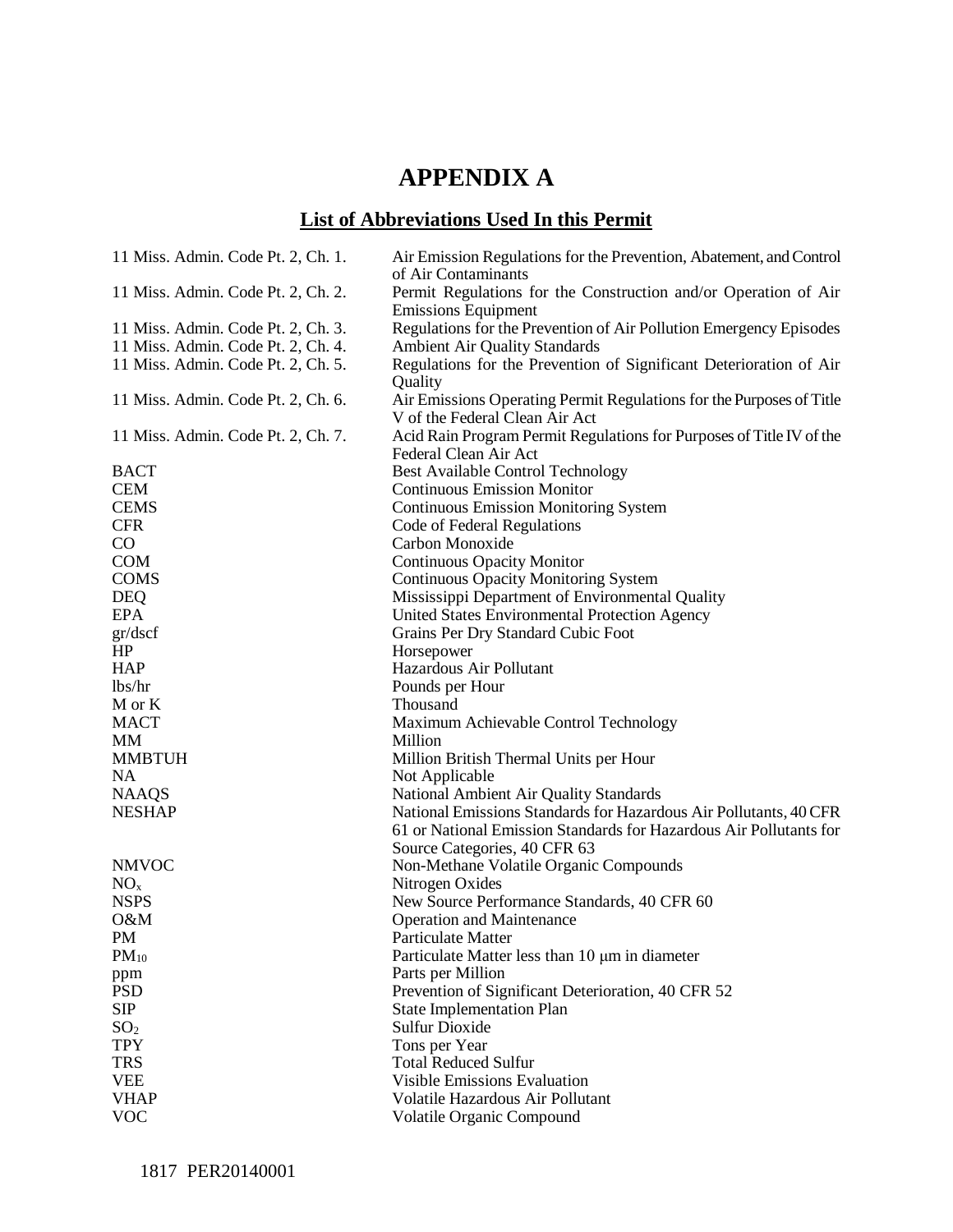# **APPENDIX B**

### **List of Regulations Referenced in this Permit**

11 Miss. Admin. Code Part 2, Chapter 1 – Mississippi Commission on Environmental Quality, Air Emission Regulations for the Prevention, Abatement, and Control of Air Contaminants (Adopted May 8, 1970 and Last amended November 10, 2016)

11 Miss. Admin. Code Part 2, Chapter 6 – Mississippi Commission on Environmental Quality, Air Emissions Operating Permit Regulations for the Purposes of Title V of the Federal Clean Air Act (Adopted October 27, 1993, Last Amended June 28, 2012)

Title VI of the Clean Air Act – Stratospheric Ozone Protection

40 CFR 63 Subpart BBBBBB – National Emissions Standards for Hazardous Air Pollutants for Source Category: Gasoline Distribution Bulk Terminals, Bulk Plants, and Pipeline Facilities.

40 CFR 63 Subpart ZZZZ – National Emission Standards for Hazardous Air Pollutants for Stationary Reciprocating Internal Combustion Engines

40 CFR 60 Subpart A – Standards of Performance for New Stationary Source General Provisions Notification and Recordkeeping

40 CFR 60 Subpart Ka – Standards of Performance for Storage Vessels for Petroleum Liquids for Which Construction, Reconstruction, or Modification Commenced After May 19, 1978, and Prior to July 23, 1984.

40 CFR 60 Subpart JJJJ – Standards for Performance for Stationary Spark Ignition Internal Combustion Engines

40 CFR 60 Subpart Kb – Standards of Performance for Volatile Organic Liquid Storage Vessels (Including Petroleum Liquid Storage Vessels) for Which Construction, Reconstruction, or Modification Commenced After July 23, 1984

40 CFR 63 Subpart CCCCCC – National Emission Standards for Hazardous Air Pollutants for Source Category: Gasoline Dispensing Facilities

The full text of the federal regulations referenced in this permit may be found on-line at http://www.ecfr.gov under Title 40. The full text of the state regulations may be found at http://deq.state.ms.us or MDEQ will provide a copy upon request from the permittee.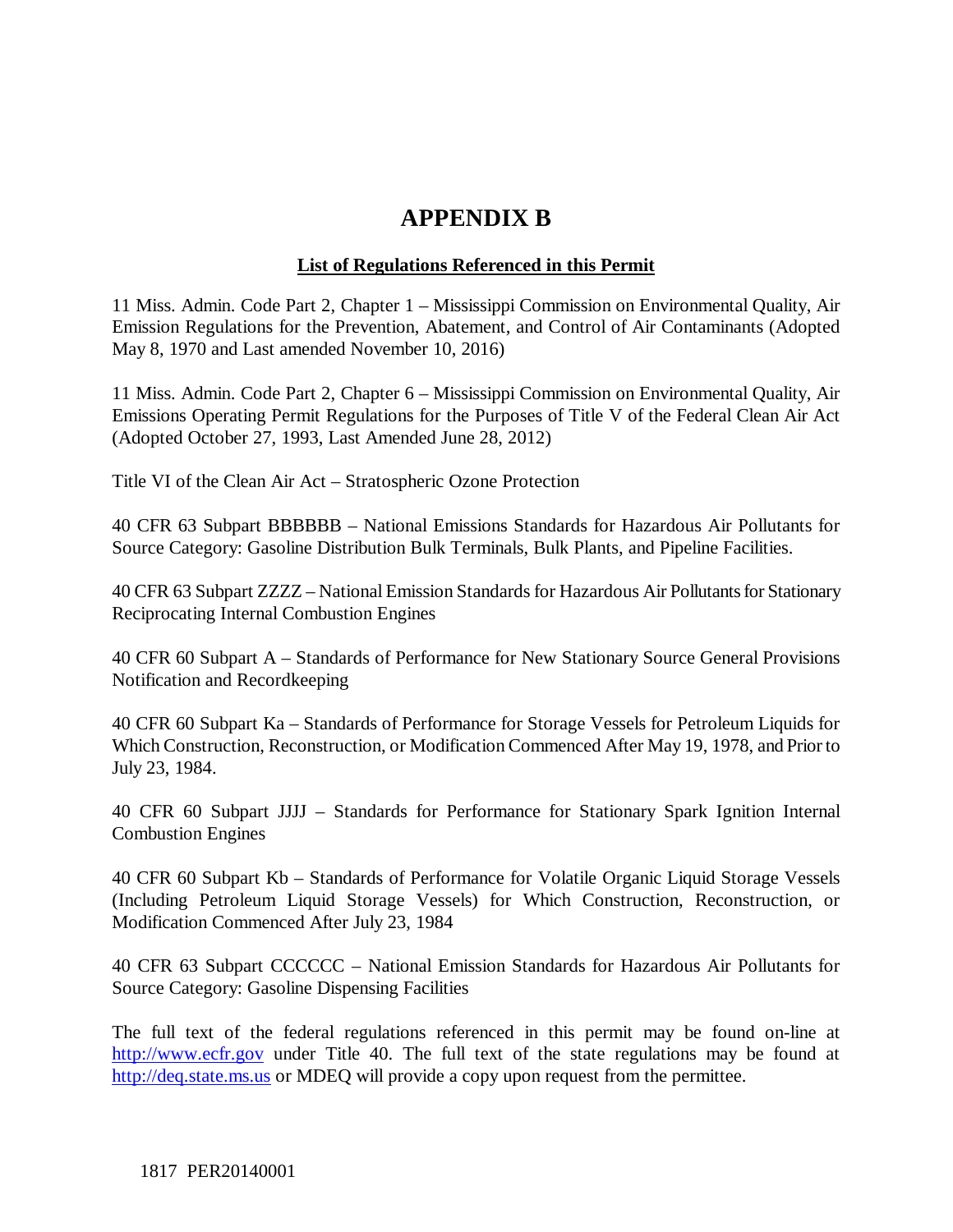# **APPENDIX C**

# **APPROVAL OF DECK SEAM LOSS FACTOR (APRIL 10, 2013)**

Draft/Proposed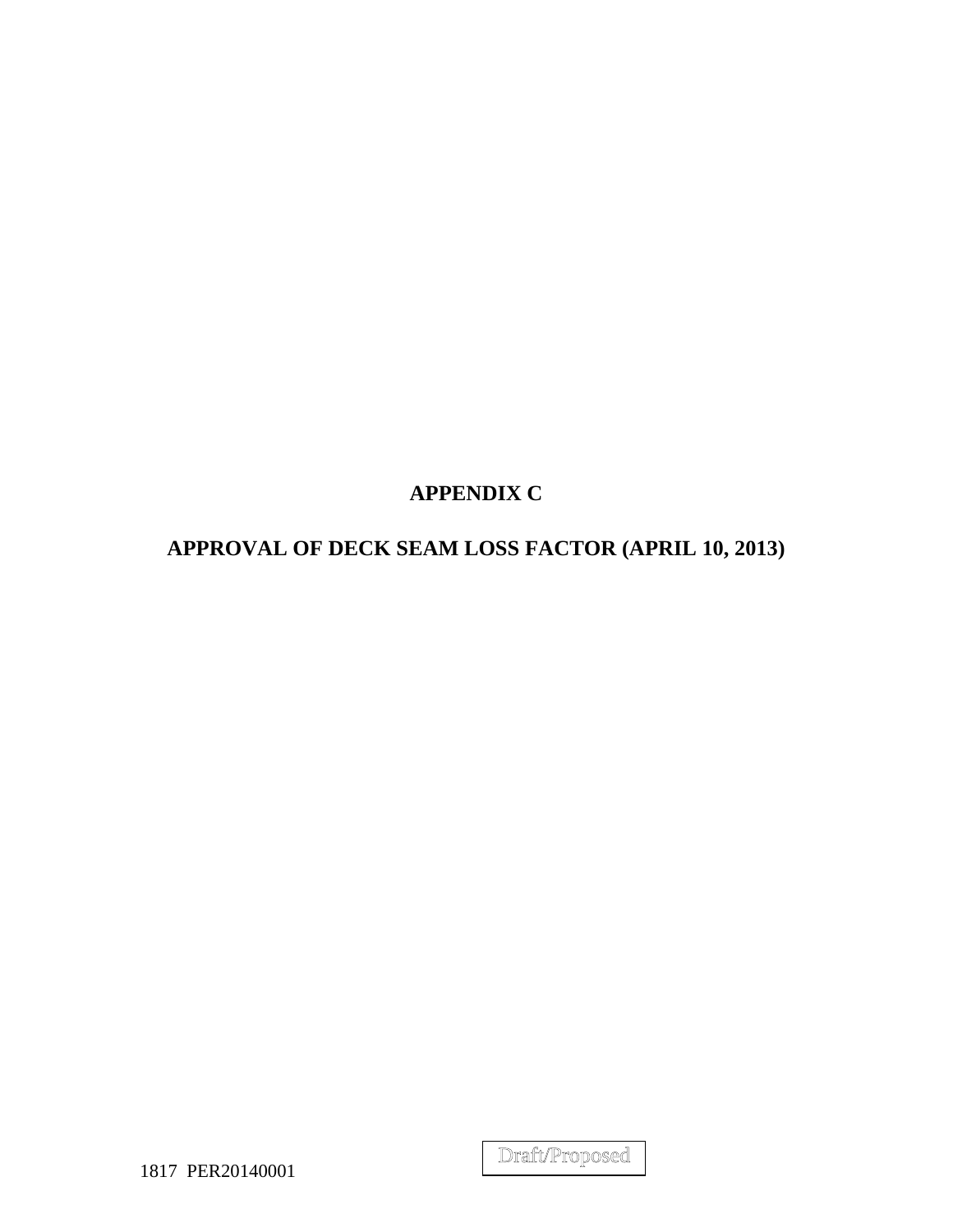

#### **STATE OF MISSISSIPPI** PHIL BRYANT **GOVERNOR** MISSISSIPPI DEPARTMENT OF ENVIRONMENTAL QUALITY

TRUDY D. FISHER, EXECUTIVE DIRECTOR

April 10, 2013

Mr. William "Randy" Smith **Environmental Manager Colonial Pipeline Company** PO Box 1298 Collins, MS 39428

Dear Mr. Smith:

Re: Colonial Pipeline Company, Collins Complex Allentech Alternate Deck Seam Loss Factor Air Ref. No.0640-00013 **Covington County** 

We received your request on September 25, 2012, for approval of an alternate deck seam loss factor for Colonial tanks using Allentech honeycomb deck design with bolted seams that include elastomeric gasket material. This correspondence is to inform you that we approve the alternate decks seam loss factor of 0.0085 lb-mole/ft-year per unit seam length factor. This approval is based on the testing information submitted by Colonial Pipeline on September 25, 2012.

Please notate in each permit application if an alternate decks seam loss factor is being used and reference this approval letter. If you have any questions, please do not hesitate to contact me at  $(601)$  961-5239.

Sincerely.

Bryan D. Ceth

Bryan D. Collins, P.E., DEE Chief, Energy and Transportation Branch - EPD

cc: Jamie Godbold, Environ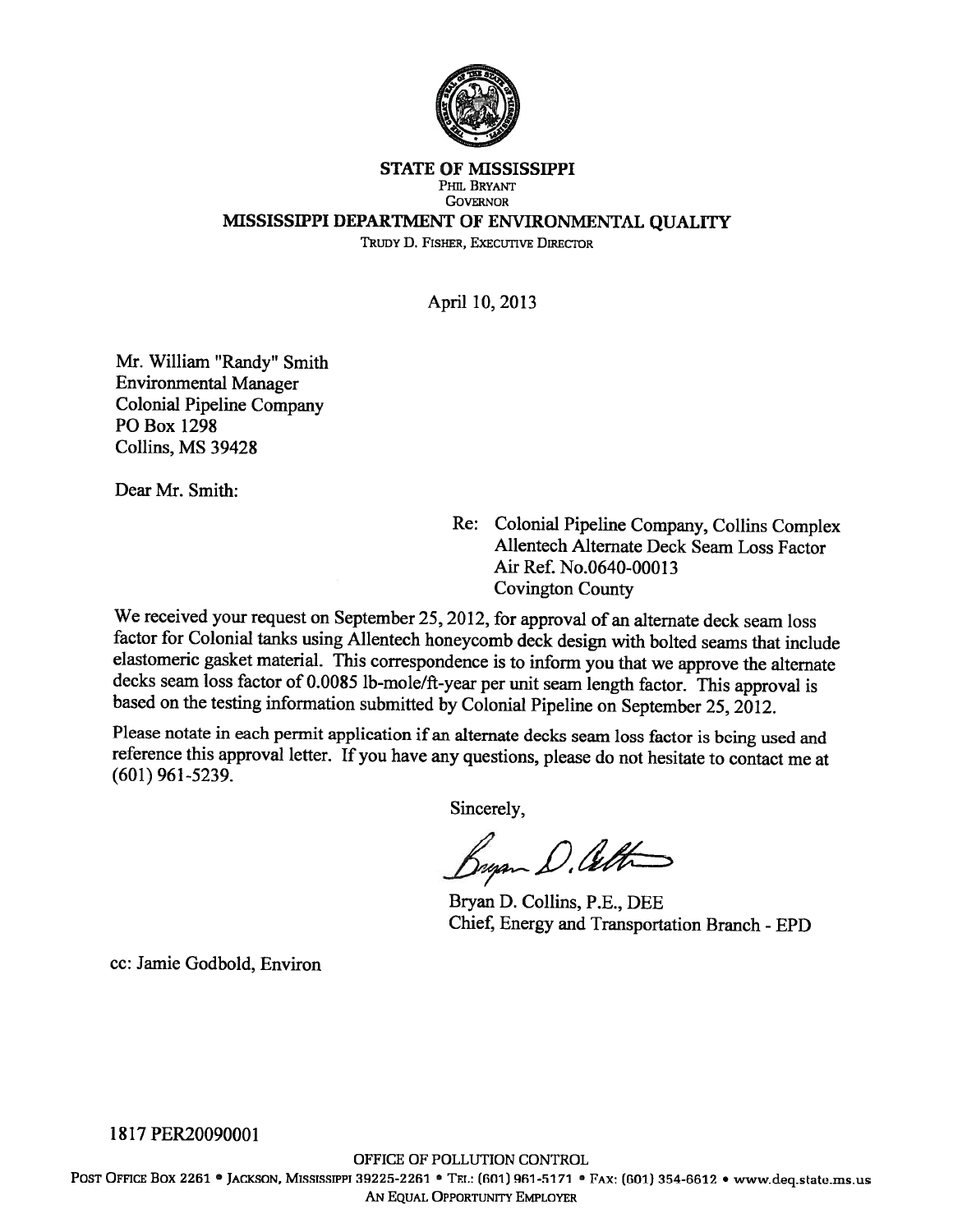# **APPENDIX D**

**ALTERNATIVE MONITORING PLAN REQUEST FOR INTERNAL FLOATING ROOF STORAGE TANKS SUBJECT TO NEW SOURCE PERFORMACNE STANDARDS (NSPS) SUBPART Kb AND NATIONAL EMISSION STANDARDS FOR HAZARDOUS AIR POLLUTANTS (NESHAP) SUBPARTS R AND BBBBBB (APRIL 10, 2013)**

Draft/Proposed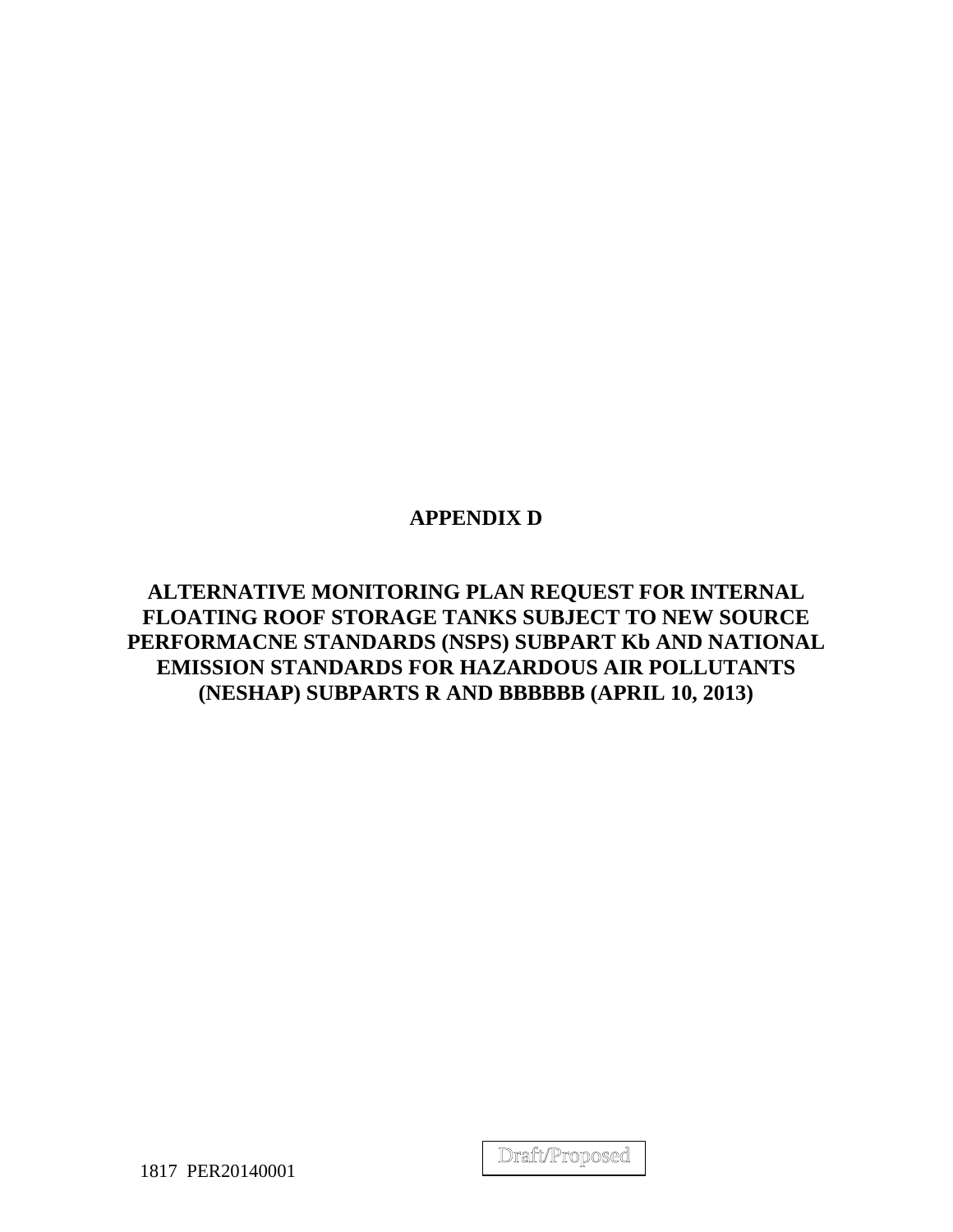$Misc - 2013$ 

cc: M. RAO



UNITED STATES ENVIRONMENTAL PROTECTION AGENCY WASHINGTON, D.C. 20460

> **AUG** 2 2013

RECEIVED Dept. of Environmental Quality

OFFICE OF **ENFORCEMENT AND COMPLIANCE ASSURANCE** 

**CERTIFIED MAIL** RETURN RECEIPT REQUESTED

Tom J. Kelly Corporate Environmental Compliance Manager **Colonial Pipeline Company** 1185 Sanctuary Parkway, Suite 100 Alpharetta, Georgia 30004-4738

ر

Re: Alternative Monitoring Plan Request for Internal Floating Roof Storage Tanks Subject to New Source Performance Standards (NSPS) Subpart Kb and National Emission Standards for Hazardous Air Pollutants (NESHAP) Subparts R and BBBBBB

Dear Mr. Kelly:

This letter is in response to your April 22, 2013, Alternative Monitoring Plan (AMP) Request. pursuant to 40 C.F.R. §§60.13(i) and 63.8(f) of the Part 60 and 63 General Provisions, to the Office of Enforcement and Compliance Assurance (OECA) at the United States Environmental Protection Agency (EPA). In your request, you seek EPA approval of Colonial Pipeline Company's (Colonial) alternative top-side only inspection methodology for your internal floating roof (IFR) storage tanks. Specifically, you request that EPA allow Colonial to conduct top-side in-service inspections to meet the internal out-of-service inspection requirements for your IFR storage tanks at certain facilities subject to the following regulations:

Two facilities with three tanks subject to 40 C.F.R. Part 63, Subpart R - National Emission Standards for Gasoline Distribution Facilities (Bulk Gasoline Terminals and Pipeline Breakout Stations) (GD MACT);

Nine facilities with 59 tanks subject to 40 C.F.R. Part 63, Subpart BBBBBB -National Emission Standards for Hazardous Air Pollutants for Source Category: Gasoline Distribution Bulk Terminals, Bulk Plants, and Pipeline Facilities (GD GACT); and

One facility (included in GD GACT facilities above) with two tanks subject to 40 C.F.R. Part 60, Subpart Kb - Standards of Performance for Volatile Organic Liquid Storage Vessels (Including Petroleum Liquid Storage Vessels) for Which Construction, Reconstruction, or Modification Commenced After July 23, 1984 (NSPS Subpart Kb).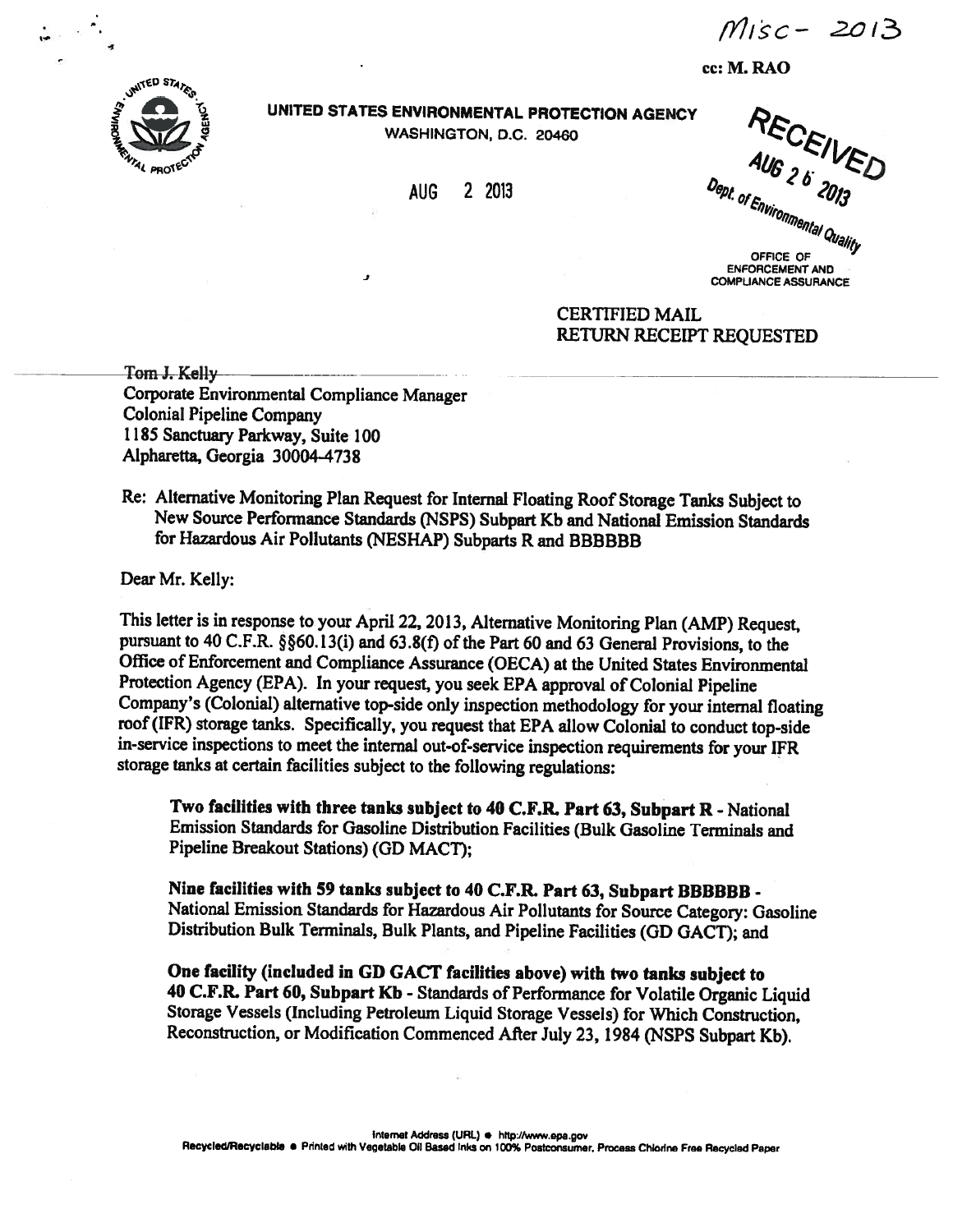The AMP request includes a total of 64 tanks at 12 facilities located in seven states. [See] Enclosure.] We discuss your request and our decision below.

#### **Regulatory Requirements**

The NSPS Subpart Kb internal out-of-service inspection requirements at 40 C.F.R. 60.113b are applicable to all of Colonial's IFR storage tanks covered by this request. NSPS Subpart Kb requires owners and operators of IFR storage tanks to:

> Visually inspect the internal floating roof, the primary seal, the secondary seal (if one is in service), gaskets, slotted membranes and sleeve seals (if any) each time the storage vessel is emptied. and degassed. If the internal floating roof has defects, the primary seal has holes, tears, or other openings in the seal or the seal fabric, or the secondary seal has holes, tears, or other openings in the seal or the seal fabric, or the gaskets no longer close off the liquid surfaces from the atmosphere, or the slotted membrane has more than 10 percent open area, the owner or operator shall repair the items as necessary so that none of the conditions specified in this paragraph exist before refilling the storage vessel with VOL. In no event shall inspections conducted in accordance with this provision occur at intervals greater than 10 years in the case of vessels conducting the annual visual inspection as specified in paragraphs (a)(2) and  $(a)(3)(ii)$  of this section and at intervals no greater than 5 years in the case of vessels specified in paragraph  $(a)(3)(i)$  of this section.

#### 40 C.F.R. 60.113b(a)(4).

These NSPS Subpart Kb requirements are cross-referenced in the GD MACT and GD GACT regulations as follows:

- In the GD MACT, 40 C.F.R. 63.425(d) requires: "... the owner or operator of each gasoline storage vessel . . . shall comply with §60.113b of this chapter."
- In the GD GACT, 40 C.F.R. 63.11092(e)(1) requires owners or operators to "... perform inspections of the floating roof system according to the requirements of §60.113b(a) if you are complying with option 2(b) in Table 1 to this subpart...."

We evaluate Colonial's AMP request under 40 C.F.R. §§60.13(i) and 63.8(f), which govern the submittal and approval of NSPS and NESHAP AMP requests. Under the NSPS, §60.13(i) states: "After receipt and consideration of written application, the Administrator may approve alternatives to any monitoring procedures or requirements of this part...." Section 60.13(i) provides no further requirements regarding submission or approval of the AMP. Under the NESHAP, §63.8(f)(2) states: "After receipt and consideration of written application, the Administrator may approve alternatives to any monitoring methods or procedures of this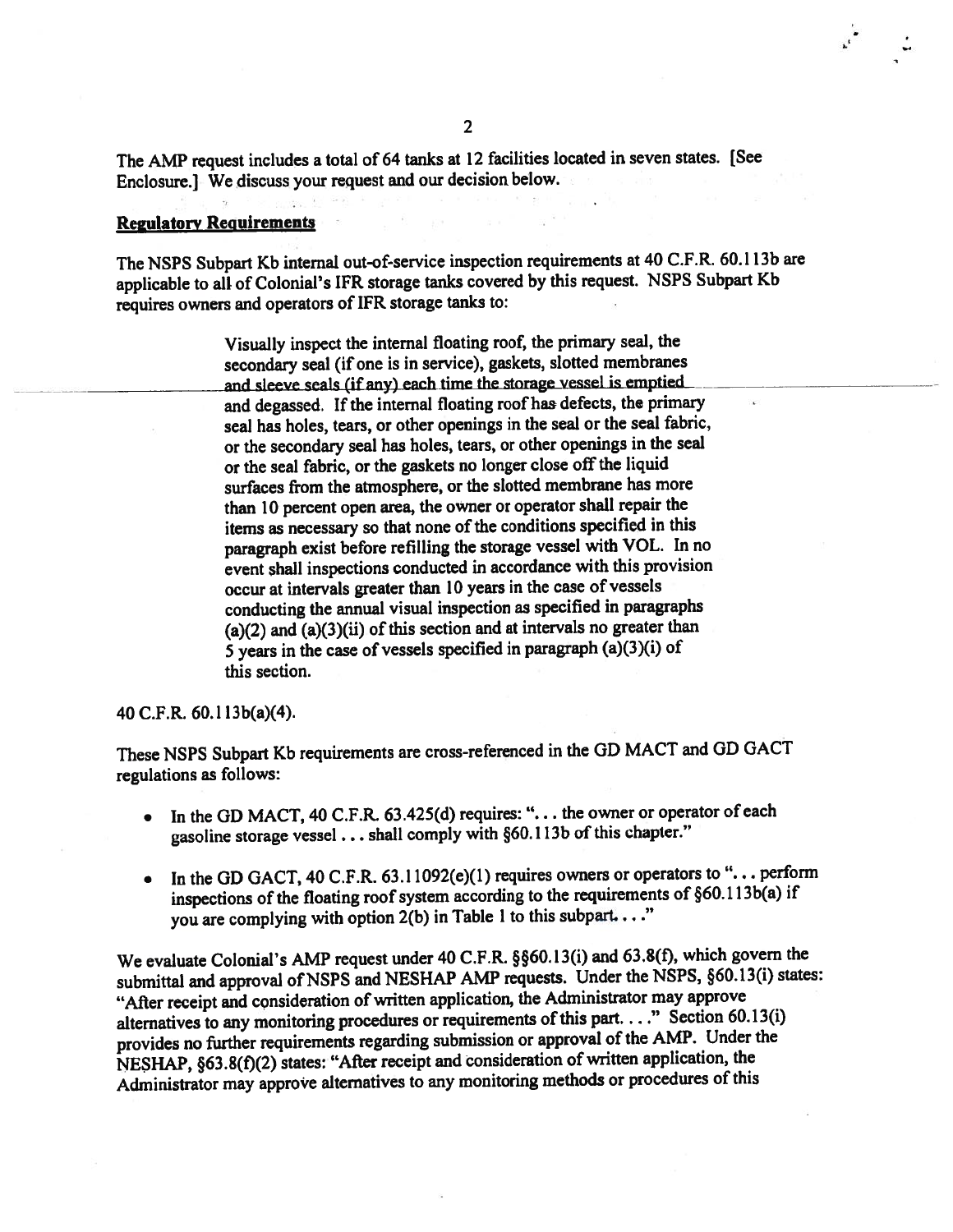part ...." Section 63.8(f)(4) indicates what the application must contain: description of the proposed alternative monitoring system, including the four elements in the definition of "monitoring" in §63.2; and information justifying the alternative monitoring request, such as the technical or economic infeasibility, or the impracticality of the affected source using the required method. Section 63.8(f)(5) provides how EPA will process the request. For both NSPS and NESHAP AMP requests, EPA evaluates whether the alternative monitoring option proposed is at least as stringent as the applicable underlying rule requirements.

#### **Colonial's Proposed AMP**

The Colonial AMP request covers certain IFR storage tanks with uniform and specific roof, deck, and seal configurations. Specifically, Colonial's request only includes IFR storage tanks that "... are full contact, aluminum honeycomb panel constructed decks with mechanical shoe primary and secondary seals in tanks with geodesic dome roofs." The geodesic dome roofs are "... equipped with skylights for enhanced natural lighting for topside in-service deck inspections." In its request, Colonial asks that the EPA approve a top-side in-service internal inspection procedure as an acceptable alternative to the out-of-service internal inspection requirements under GD MACT, GD GACT, and NSPS Kb. Specifically, Colonial asks that the EPA approve the following top-side in-service internal inspection procedures:

- $\bullet$ If a GD MACT, GD GACT, or NSPS Kb tank included in this request has not been emptied and degassed within the applicable 5 or 10-year period, Colonial will conduct the internal inspection on the tank while it is in service. This means that Colonial will perform the internal inspection entirely from the top-side of the floating roof. Absent an independent need to empty or degas the tank for some reason other than the Kb internal inspection, Colonial will then not perform the Kb internal inspection for another 5 or 10 years, as applicable. Each time a GD MACT, GD GACT, or NSPS Kb IFR tank included in this AMP request is emptied and degassed, however, Colonial will perform an internal inspection while the tank is out-of-service as required under Subpart Kb, 40 C.F.R.  $\S60.113b(a)(4)$ . A full top-side and bottom side inspection of the deck and seals will be conducted whenever the tank is emptied and degassed for maintenance or integrity assessments. Based on the average API 653 inspection interval, these emptied and degassed out-of-service events would typically occur every 20 years.
- 0 While performing an in-service internal inspection, Colonial will also measure seal gaps on its GD MACT, GD GACT, or NSPS Kb tanks included in this request. For the seals, Colonial will document the following:
	- a. The location and dimensions of any seal gaps in both the primary and secondary seals that are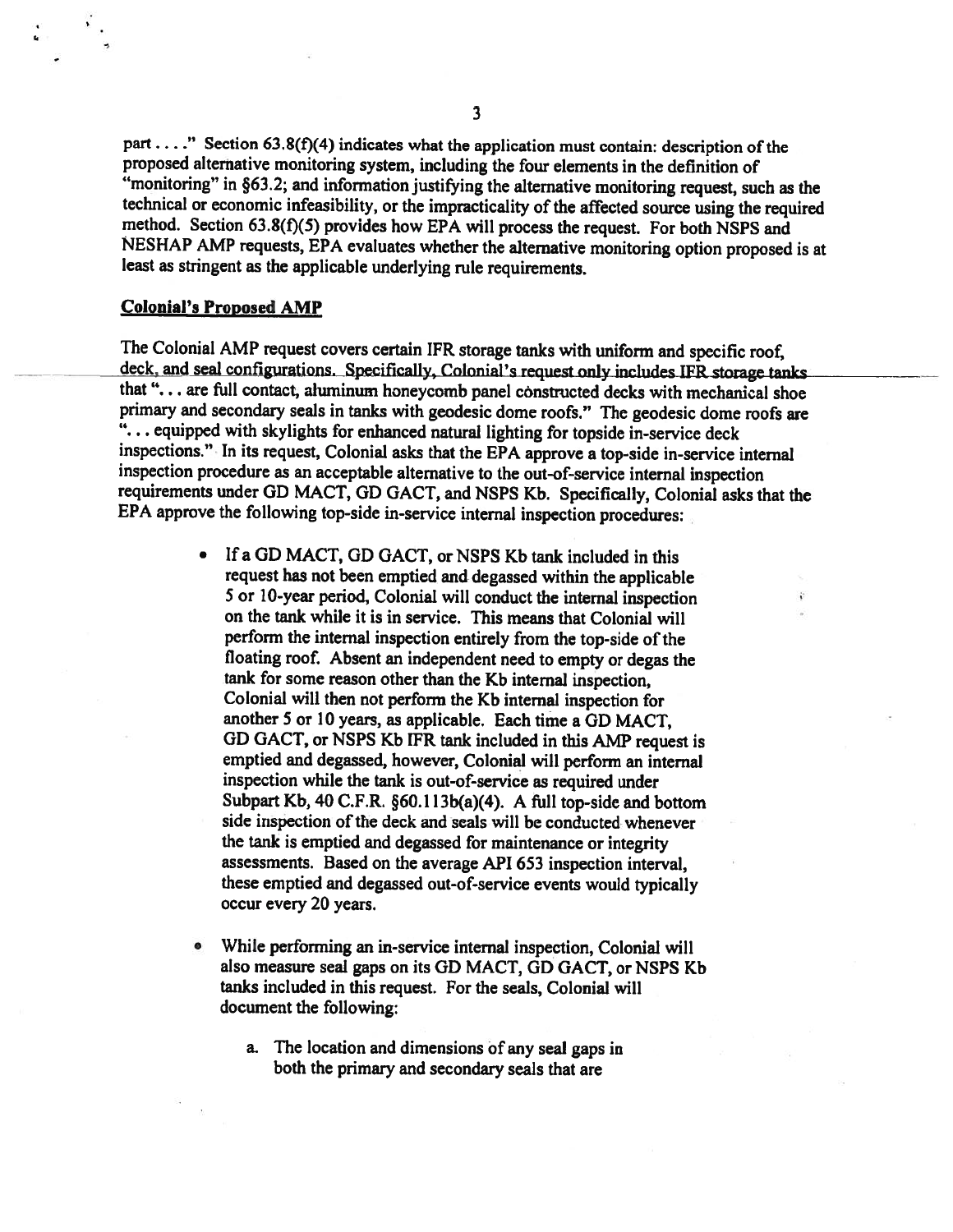greater than 1/8 inches in width (gap between the seal and the tank wall).

- b. The location and dimension of any holes, tears, or other openings in the seal fabric of either the primary or secondary seals.
- The following conditions would constitute inspection failure under  $\bullet$ a top-side in-service internal inspection:
	- a. Stored liquid on the floating roof.
	- b. Holes or tears in the primary or secondary seal (if one is present).
	- c. Floating roof deck, deck fittings, or rim seals that are not functioning as designed, as specified in Subpart Kb, 40 C.F.R. §60.112b(a)(1)(i)-(ix).
	- d. Failure to comply with the operational requirements of Subpart Kb, 40 C.F.R. §60.112b(a)(1)(i)-(ix).
	- e. Gaps of more than  $1/8$  inch between any deck fitting gasket, seal, or wiper and any surface that it is intended to seal.
- If failures are detected during an in-service internal inspection, Colonial will comply with the reporting requirements of 40 C.F.R. §60.115b(a)(3), except that records will be kept for at least 5 years consistent with the underlying GD GACT and GD MACT regulations. Colonial will also comply with the reporting and recordkeeping requirements under 40 C.F.R. §60.115b(a)(2) through (4) for seal gap measurements, as applicable, except that records will be kept for at least 5 years consistent with the underlying GD GACT and GD MACT regulations.
- If any of the inspection failure conditions identified above are  $\bullet$ detected during an in-service internal inspection, Colonial will comply with the repair requirements of 40 C.F.R. §60.113b(a)(2), which would require Colonial to repair the items or remove the storage vessel from service within 45 days. If a failure that is detected during inspections cannot be repaired within 45 days and if the vessel cannot be emptied within 45 days, a 30 day extension may be requested if the failure cannot be repaired within 45 days and if the vessel cannot be emptied within 45 days, a 30-day extension may be requested in the inspection report required in 40 C.F.R. §60.115b(a)(3).

and a second second

 $\mathbb{R}^{n \times n}$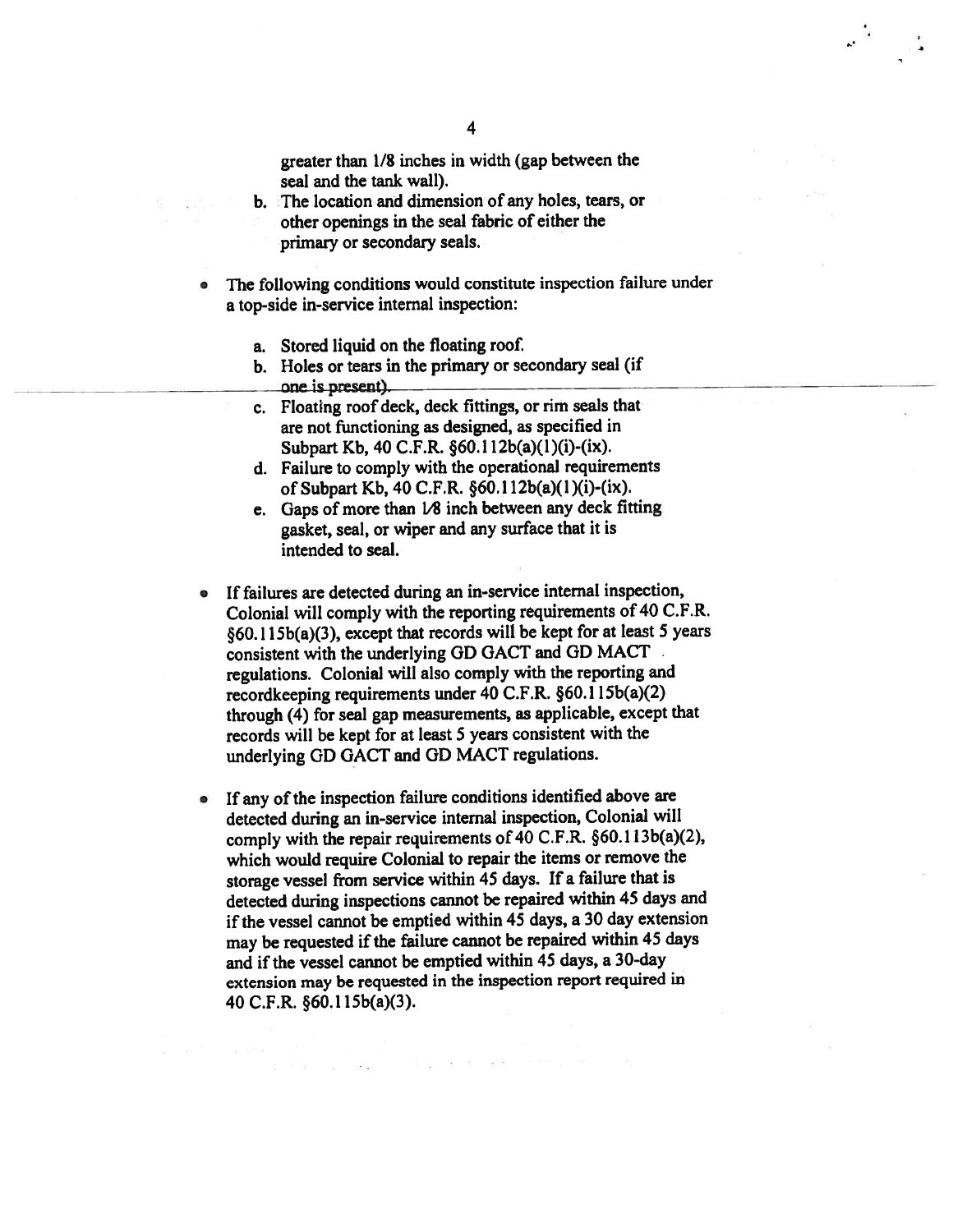#### **EPA Conclusions**

Based on the tank data and the inspection procedures described in Colonial's AMP request, EPA has determined under 40 C.F.R. §§60.13(i) and 63.8(f) that the specified IFR storage tanks can be properly inspected and repaired with your proposed top-side in-service internal inspection methodology. [See Enclosure.] During an internal inspection of an IFR storage tank under NSPS Subpart Kb, an owner or operator must be able to see, inspect, and repair all of the IFR deck components, including the primary and secondary mechanical seals, gaskets, and slotted membranes. Colonial's AMP satisfies this requirement. Colonial's top-side in-service internal inspections will only be implemented on the IFR storage tanks described in the AMP request. These are IFR storage tanks that are constructed of uniform and specific roof, deck and seal configurations; specifically, these IFR storage tanks have geodesic dome roofs equipped with skylights for enhanced natural lighting and aluminum honeycomb panel decks in full contact with the stored liquid surface. The configuration of these particular types of IFR storage tanks will enable Colonial to have visual access to all of the requisite components through the top side of the IFR storage tanks while the IFR storage tanks are still in service. Additionally, the configuration of these particular types of IFR storage tanks will enable Colonial to properly inspect and repair the requisite components on these IFR storage tanks while the IFR storage tanks are still in service, consistent with the inspection and repair requirements established under NSPS Subpart Kb.

Colonial's top-side in-service internal inspection methodology also includes more stringent requirements than would otherwise be applicable to the IFR storage tanks specified in the AMP request. For example, Colonial has agreed to identify and address any "... gaps of more than  $1/8$  inch between any deck fitting gasket, seal, or wiper and any surface that it is intended to seal...", instead of complying with the less rigorous visual inspection requirements under NSPS Subpart Kb for which a measurement criterion is not established. [See 40 C.F.R. 60.113b(a)(4).] This gap measurement criterion for inspection failure at IFR storage tanks is appropriate as it has been approved by the Agency under 40 C.F.R. Part 63, Subpart WW. [See 40 C.F.R.  $63.1063(d)(1).$ <sup>1</sup> Additionally, Colonial has agreed to comply with the fitting and deck seal requirements and the repair timeframe requirement in NSPS Subpart Kb. [See 40 C.F.R.  $60.113b(a)(1)$ .] These provisions do not normally apply to Colonial's IFR storage tanks that are subject to the GD GACT.

<sup>&</sup>lt;sup>1</sup> In Section 63.1063(d)(1) of 40 C.F.R. Part 63, Subpart WW, National Emissions Standards for Storage Vessels (Tanks)-Control Level 2, it states: "Floating roof (IFR and EFR) inspections shall be conducted by visually inspecting the floating roof deck, deck fittings, and rim seals from within the storage vessel. The inspection may be performed entirely from the top side of the floating roof, as long as there is visual access to all deck components specified in paragraph (a) of this section. Any of the conditions described in paragraphs (d)(1)(i) through (d)(1)(v) of this section constitutes inspection failure." The condition for inspection failure in 40 C.F.R. 1063(d)(1)(v) states that "... gaps of more than 0.32 centimeters (1/8 inch) between any deck fitting gasket, seal, or wiper (required by paragraph (a) of this section) and any surface that it is intended to seal..." would be considered an inspection failure.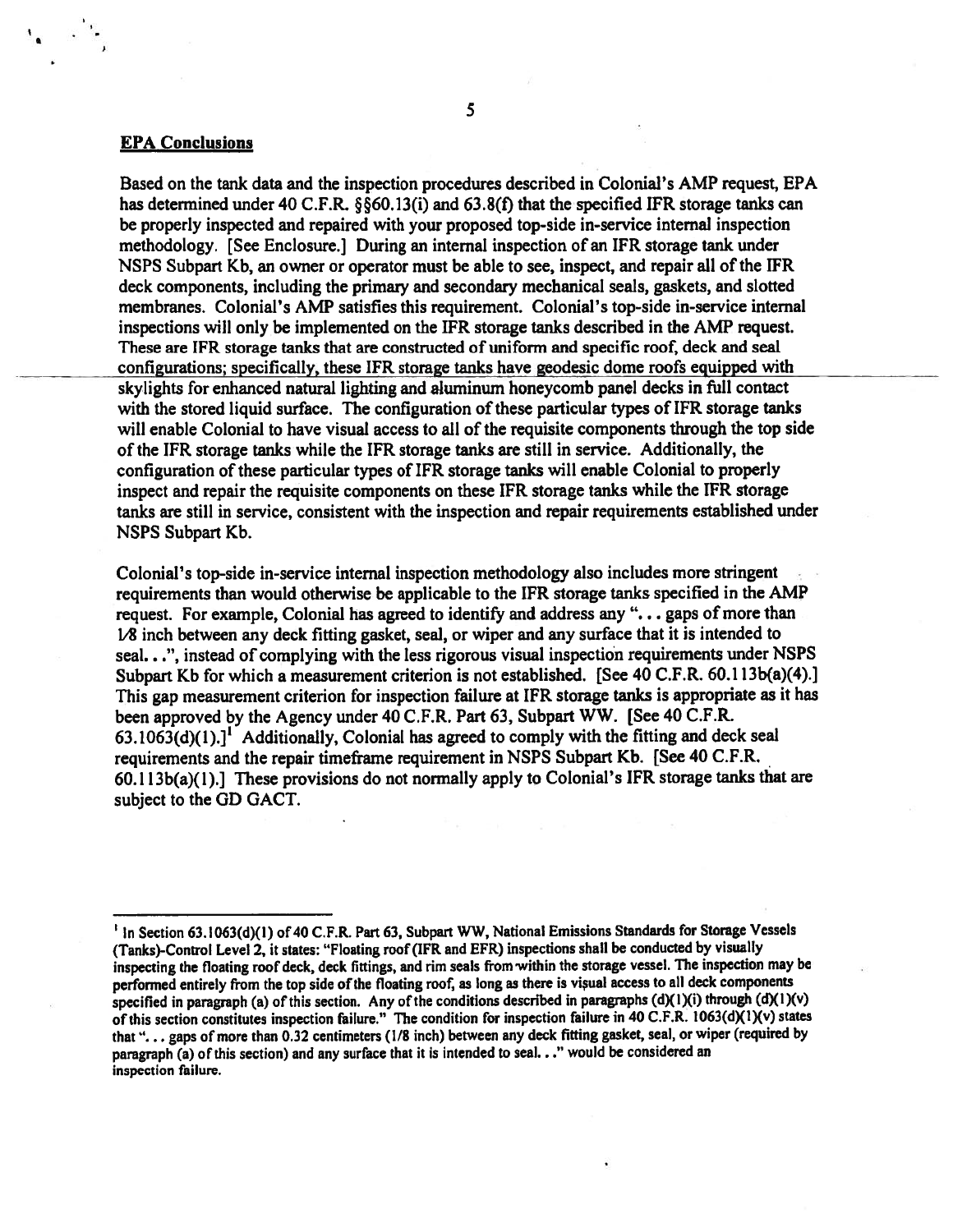$\sigma' = \sigma'$ 

In accordance with 40 C.F.R. §§60.13 and 63.8(f), EPA approves Colonial's AMP request for the IFR storage tanks listed in the AMP request. [Enclosed]. Specifically, EPA approves Colonial's request that includes the following requirements:

#### **Scope of Request**

- $\bullet$ This approval is limited to the IFR storage tanks listed in the AMP request which only includes IFR storage tanks that "... are full contact, aluminum honeycomb panel constructed decks with mechanical shoe primary and secondary seals in tanks with geodesic dome roofs . . ." that are ". . . equipped with skylights for enhanced natural lighting for topside in-service deck inspections." (See Enclosed.) For the specified IFR storage tanks, Colonial has confirmed that it has "... visual access to all deck components."
- Colonial will implement its top-side in-service inspection methodology to inspect the IFR  $\bullet$ storage tanks in the AMP request to meet the NSPS Subpart Kb internal inspection required at intervals no greater than 10 years. [See 40 C.F.R. §§60.113b(a)(2) and  $(a)(4).$
- Each time an IFR storage tank is emptied and degassed for any reason, Colonial will implement a full top-side and bottom-side out-of-service inspection to identify failures in the deck and seal system.

#### **Inspection and Repair Methodology**

- Colonial will identify and address any gaps of more than 1/8 inch between any deck fitting gasket, seal, or wiper and any surface that it is intended to seal when implementing the top-side in-service internal inspection.
- Colonial will comply with the repair requirements of 40 C.F.R.  $\S 60.113b(a)(2)$ , which require repair of the IFR storage tank components or removal of the IFR storage tank from service within 45 days. Consistent with 40 C.F.R.  $\S60.115b(a)(3)$ , if a failure that is detected during inspections cannot be repaired within 45 days and if the vessel cannot be emptied within 45 days, a 30-day extension may be requested.

#### Recordkeeping and Reporting Requirements

• Colonial will continue to meet all of the NSPS Subpart Kb record keeping and reporting requirements, except that records will be kept for at least five years consistent with the GD MACT and GD GACT rules.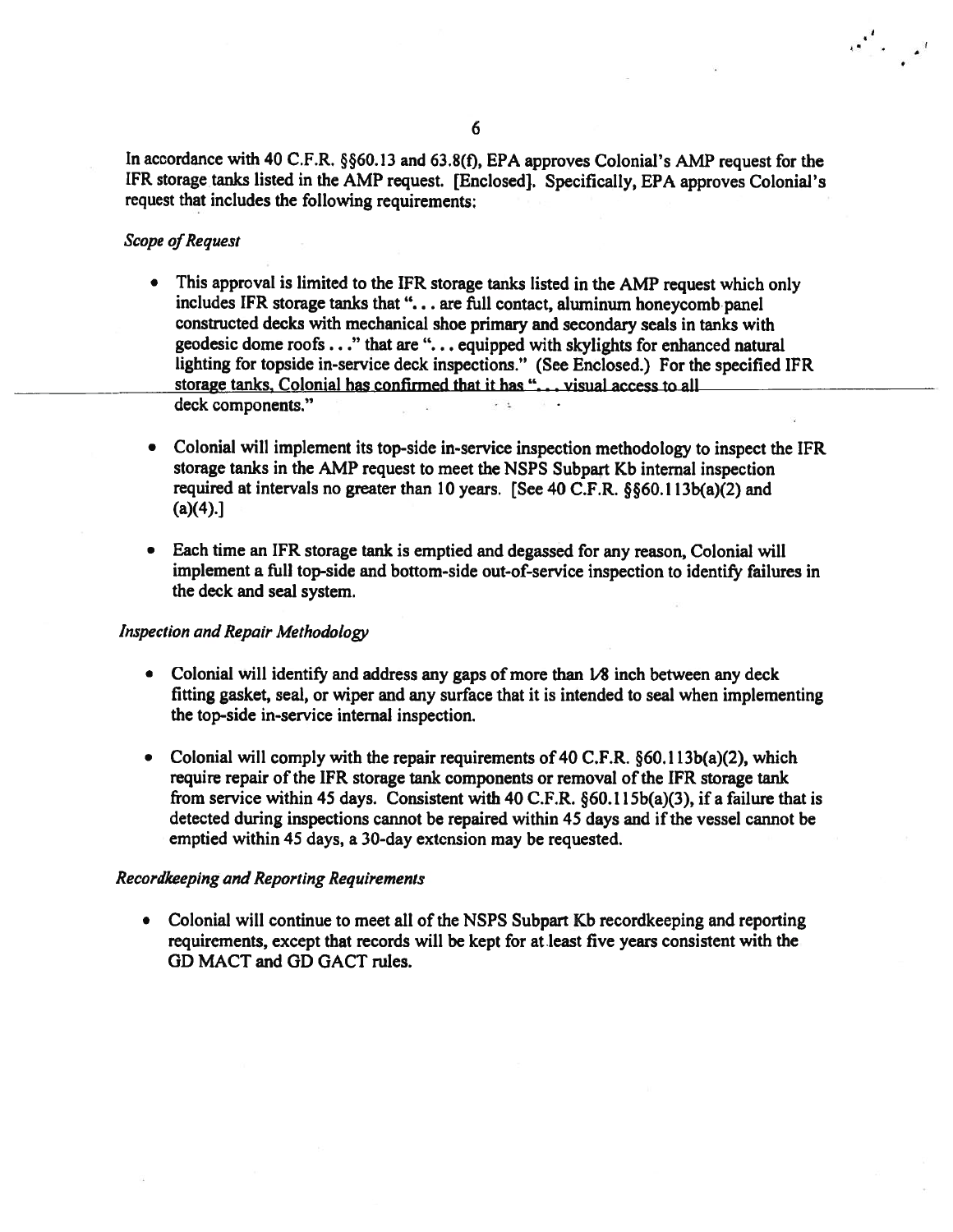Our office has coordinated this response with the Air Enforcement Division in OECA, the Office of Air and Radiation (OAR), the Office of General Counsel (OGC), and the EPA Regional Offices involved in the requests, including Regions 2, 3, 4, 5, and 6.

If you have any questions regarding this response, please contact Maria Malave of my staff at  $(202)$  564-7027.

Sincerely,

Edward J. Messina, Director Monitoring, Assistance, and Media Programs Division Office of Compliance

Enclosure: List of Colonial's Facilities and IFR Storage Tanks in the AMP Request